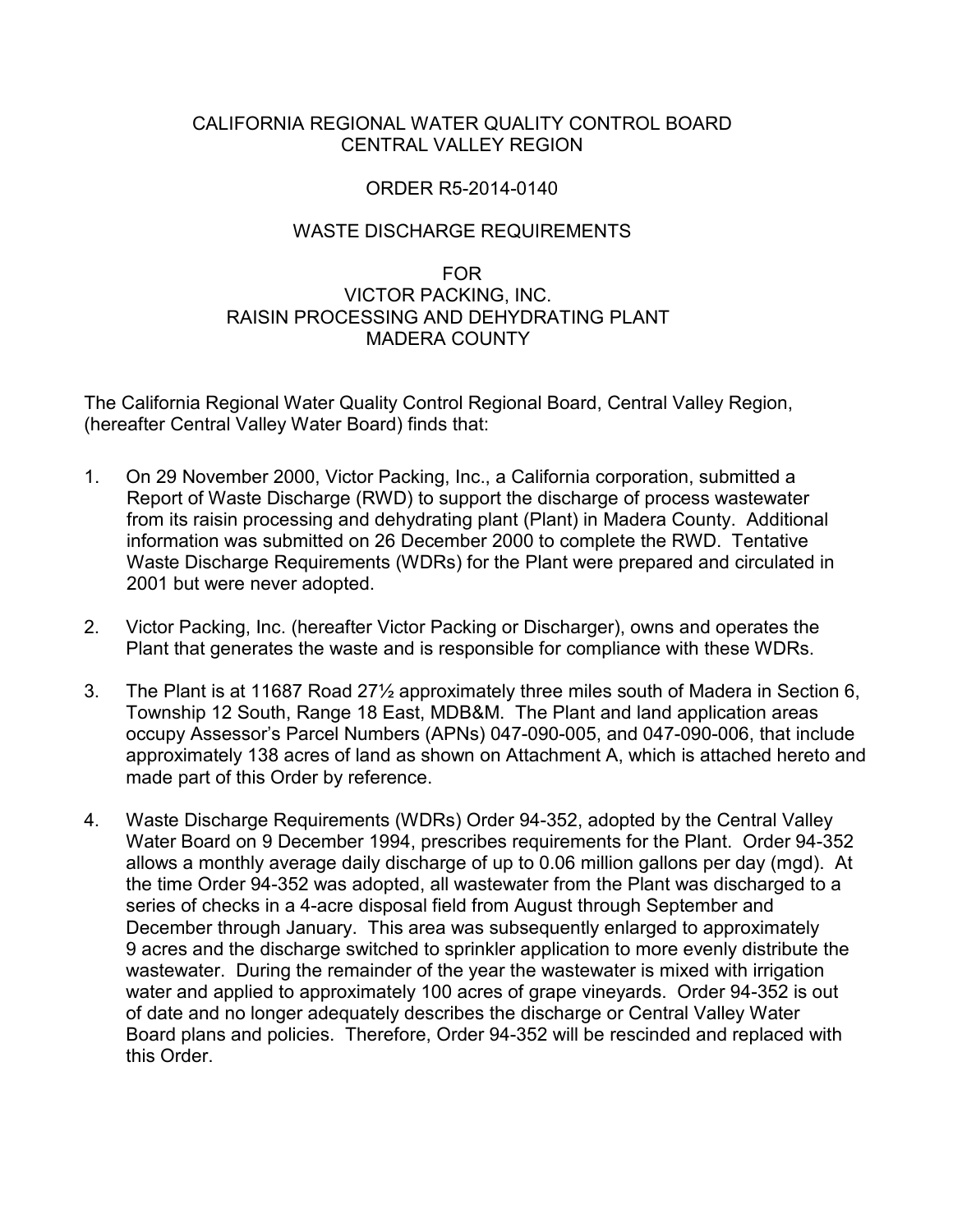## **Existing Facility and Discharge**

- 5. The Plant has been in operation since prior to 1975. The Plant operates its raisin processing facility year-round where it rinses and packs raisins for local growers. In addition, the Plant operates a dehydrator from late August through October for dehydrating grapes and reconditioning rain damaged grapes and raisins. Generally, the Plant operates about 10 hours per day four or five days a week throughout the year. However, the Plant may operate up to 16 hours per day six days a week during the harvest season in the fall.
- 6. Source water for the Plant is provided by an on-site well. From a sample collected on 28 May 2014, the source water is of relatively good quality with an electrical conductivity (EC) of 440 umhos/cm, total dissolved solids (TDS) of 300 mg/L, and nitrate as nitrogen  $(NO<sub>3</sub>-N)$  of 4 mg/L. A second well is used to provide supplemental irrigation water for the land application areas.
- 7. Process wastewater generated at the Plant includes rinse water from washing raisins and grapes, water collected during the dehydration process, equipment wash water, and boiler blow down.
- 8. Raisins brought to the Plant are screened and vacuumed to remove the capstems, then graded and sorted before being dumped into a hot water tank. The raisins and water are pumped onto a rifle board and shaker where the water is drained off and the raisins rinsed with fresh water. Wastewater generated during the cleaning and rinsing process is pumped through a rotating drum screen adjacent to the packing line to remove excess solids. The wastewater then passes through a secondary screen and is discharged to an aboveground settling tank before being pumped to the land application areas.
- 9. From late-August through October, the Plant processes fresh grapes through its dehydrator. Grapes brought to the Plant are dumped into a shaker bin to remove debris. The grapes are then washed and placed onto clean trays, which are stacked and rolled into the dehydrator tunnels. After dehydration, the raisins are transferred into bins and the trays are cleaned and recycled. The dehydrator is also used to recondition rain-damaged raisins and grapes in the fall on an as needed basis. Wastewater from the dehydrating operation is collected and passes through a second rotating drum screen adjacent to the dehydrator building. The wastewater then passes through the secondary screen and is co-mingled in the settling tank with wastewater from the raisin processing operation before being discharged to the land application areas.
- 10. Based on data provided by the Discharger for the last three years, current flows at the Plant range from about 3,000 to 38,000 gallons per day. This is below the monthly average daily flow limit in Order 94-352 of 60,000 gallons per day or 0.06 mgd. According to the Discharger, it has no plans to expand the Plant or significantly increase operations in the near future. Therefore, this Order will carry over the existing monthly average daily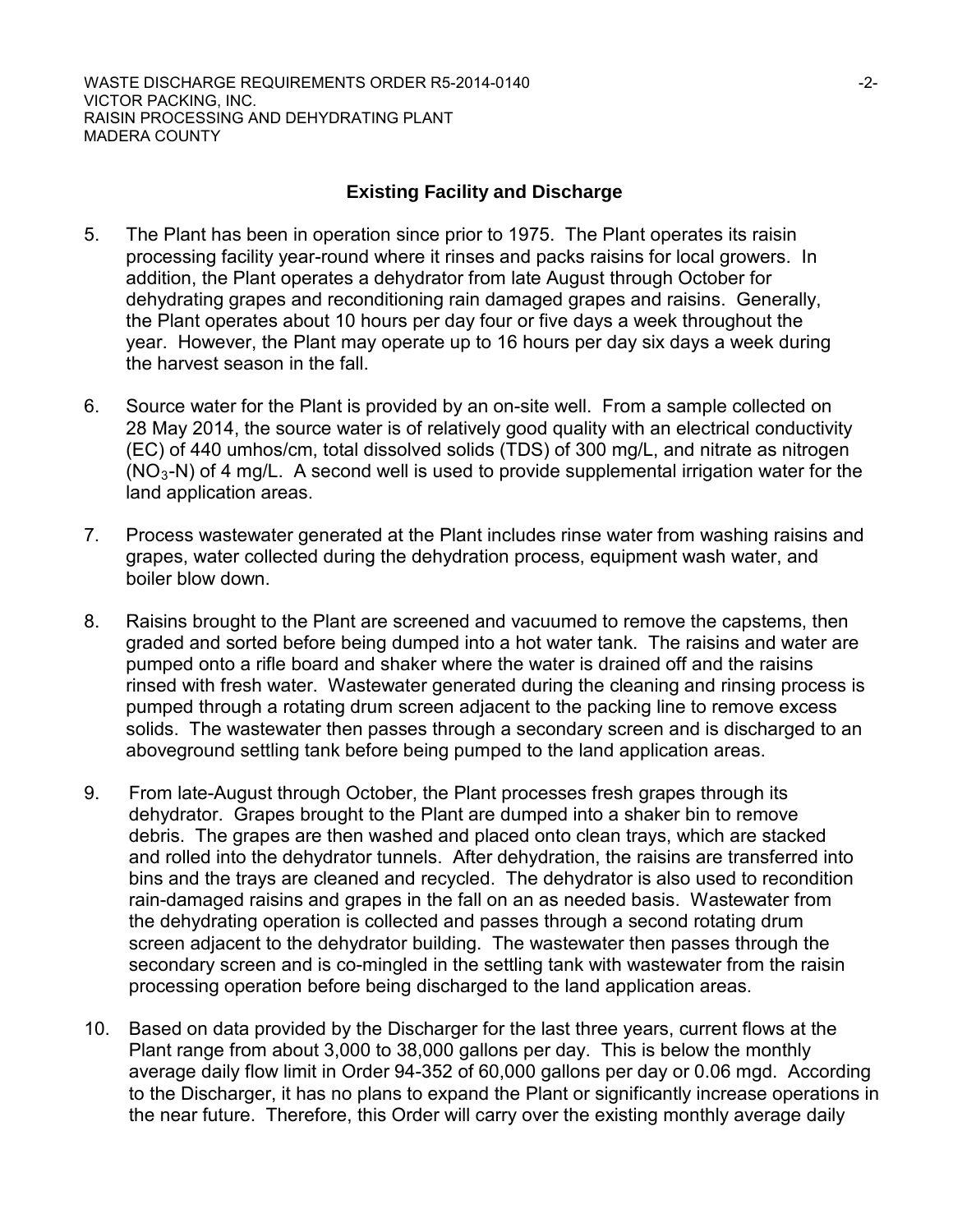flow limit of 0.06 mgd and set an annual discharge limit of 10 million gallons, which is well above the current annual discharge of about 3 million gallons per year.

11. Order 94-352 requires the Discharger to sample its wastewater weekly for pH, and collect samples for electrical conductivity (EC), and biochemical oxygen demand (BOD) twice monthly in September and October and then once in February and July. In addition, the Discharger collects samples annually in September for total and fixed dissolved solids and standard minerals including boron, chloride, nitrate, and sulfate. Table 1 presents average, minimum, and maximum wastewater concentrations for these constituents for 2011 through 2013:

| Constituent                         | Units    | <b>Wastewater Quality</b> |         |         |
|-------------------------------------|----------|---------------------------|---------|---------|
|                                     |          | Average                   | Minimum | Maximum |
| pH                                  | pH units | 4.2                       | 3.5     | 6.9     |
| Electrical Conductivity (EC)        | umhos/cm | 964                       | 376     | 1,630   |
| Biochemical Oxygen Demand (BOD)     | mg/L     | 5,283                     | 60      | 10,000  |
| <b>Total Dissolved Solids (TDS)</b> | mg/L     | 6,227                     | 2,100   | 9,990   |
| <b>Fixed Dissolved Solids (FDS)</b> | mg/L     | 1,337                     | 720     | 2,370   |
| Nitrate as Nitrogen $(NO3-N)$       | mg/L     | 3.8                       | 3       | 4.9     |
| Sulfate                             | mg/L     | 303                       | 158     | 378     |
| Chloride                            | mg/L     | 39                        | 24      | 58      |
| <b>Boron</b>                        | mg/L     | 0.2                       | 0.1     | 0.3     |

TABLE 1. Wastewater Quality

12. Samples of the wastewater were collected for general minerals and nitrogen forms by the Discharger in October 2000 and by Central Valley Water Board staff in May 2014. The results are presented in Table 2 below:

| Constituent                         | <b>Units</b> | 5 October 2000 | 28 May 2014 |
|-------------------------------------|--------------|----------------|-------------|
| pH                                  | S.U.         | 4.0            | 4.3         |
| Electrical Conductivity (EC)        | umhos/cm     | 935            | 1,400       |
| Biochemical Oxygen Demand (BOD)     | mg/L         | 10,000         | 16,000      |
| <b>Total Dissolved Solids (TDS)</b> | mg/L         | 9,800          | 18,000      |
| <b>Fixed Dissolved Solids (FDS)</b> | mg/L         |                | 970         |
| Nitrate as Nitrogen $(NO3-N)$       | mg/L         | 3.5            | 7.8         |
| Total Kjeldahl Nitrogen (TKN)       | mg/L         | 49             | 51          |
| <b>Total Nitrogen</b>               | mg/L         | 52             | 59          |
| <b>Bicarbonate</b>                  | mg/L         | <1             | <1          |
| Calcium                             | mg/L         | 65             | 94          |
| Magnesium                           | mg/L         | 26             | 51          |
| Sodium                              | mg/L         | 79             | 39          |
| Potassium                           | mg/L         | 210            | 340         |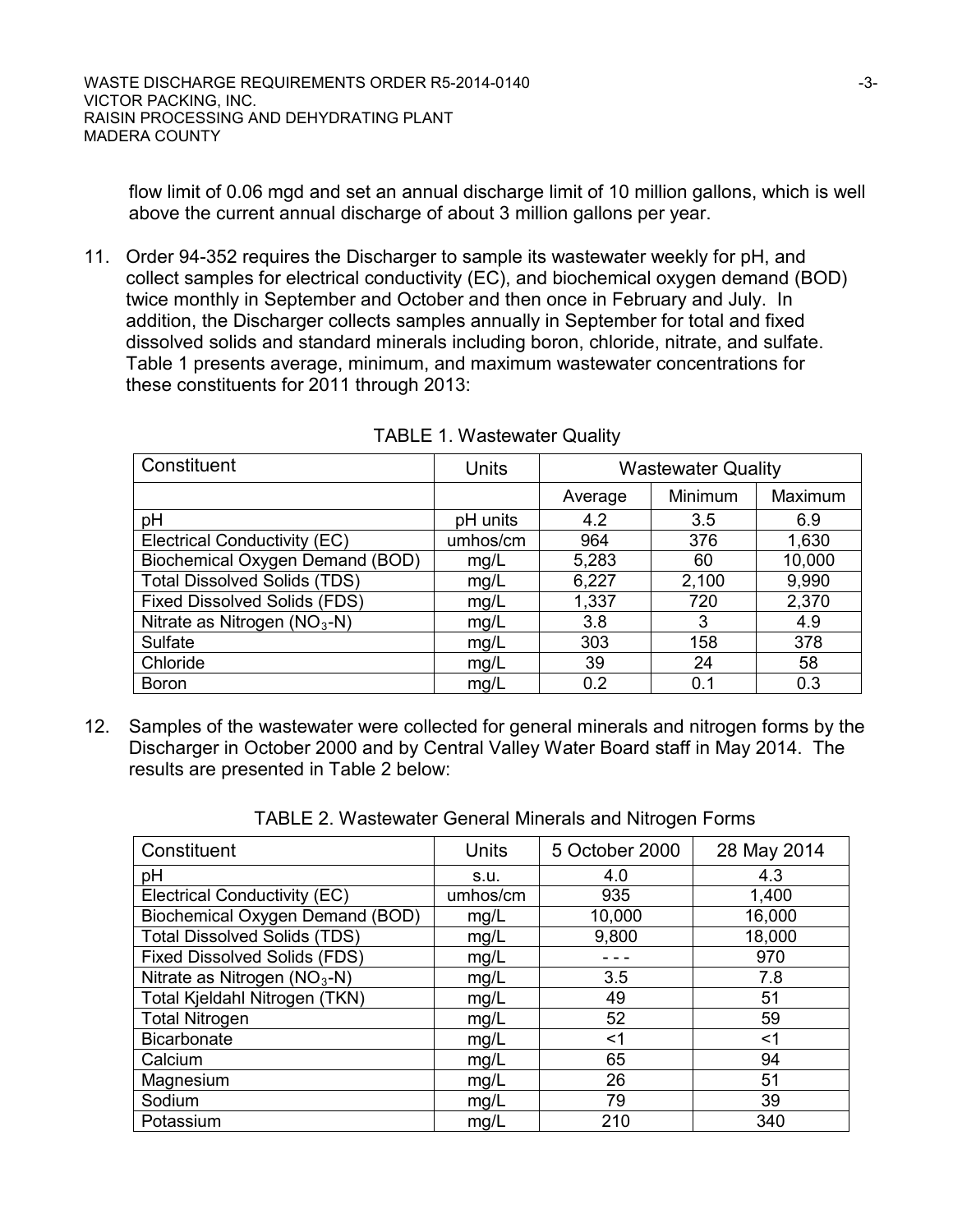| Constituent | Jnits | 5 October 2000 | 28 May 2014 |
|-------------|-------|----------------|-------------|
| Chloride    | mq/L  | 57             | 38          |
| Sulfate     | mg/L  | 6.9            | 460         |

TABLE 2. Wastewater General Minerals and Nitrogen Forms

- 13. The Discharger occasionally dips grapes in a caustic solution or hot water bath to create "soda dipped" raisins prior to washing. Other chemicals added to the waste stream include minor amounts of FDA-approved cleaning chemicals used during sanitation of the equipment used in the Plant.
- 14. Residual solids removed from the wastewater by the screening units are collected in bins and applied as a soil amendment on approximately 15 acres of vineyard directly south of the Plant. The solids are evenly spread and disked into the soil between the rows on a daily basis. According to the Discharger, wastewater from the Plant is not applied to this 15-acre vineyard. Accumulated sand from the settling tank is removed, as needed, and evenly applied to the 100-acre vineyard.
- 15. Capstems and raisins removed during the sorting and grading process are collected in bins and sold off-site to either a distillery or as cattle feed.
- 16. From the settling tank, the wastewater is blended with fresh irrigation water and applied to approximately 100 acres of vineyard. According to the RWD, the blending ratio is about 20 parts fresh water to 1 part wastewater. The blended irrigation water is applied via furrow irrigation between the rows of grape vines. According to the RWD, irrigation ceases when the depth of application is about three inches, and the application areas are rotated to allow for 6 to 13 days drying between irrigation cycles.
- 17. According to the Discharger, the vineyard furrows are disked periodically to maintain infiltration rates and maintain aerobic conditions. In addition, the vineyard is uniformly level with about a 2% slope and the ends of the rows are blocked to prevent runoff.
- 18. When not irrigating the vineyard, the wastewater is applied to a sprinkler field of approximately 9 acres just east of the Plant. This occurs primarily between late-August and October and between December and January during the harvest and when the vineyard is being pruned.
- 19. The sprinkler field is divided into three sections of about three acres each. An inspection of the Plant in May 2013 indicated that the discharge of wastewater to the sprinkler field was excessive and in threatened violation of Order 94-352. At the time of the inspection, one of the sections was filled with about two to three inches of wastewater, while the other two sections were in the process of drying and being prepped. Ponding of wastewater in the sprinkler field is a violation of Order 94-352, Reclamation Area and Disposal Field Specification E.2, which requires that all applied wastewater infiltrate within 48-hours. Following the inspection the Discharger indicated its intention to modify its management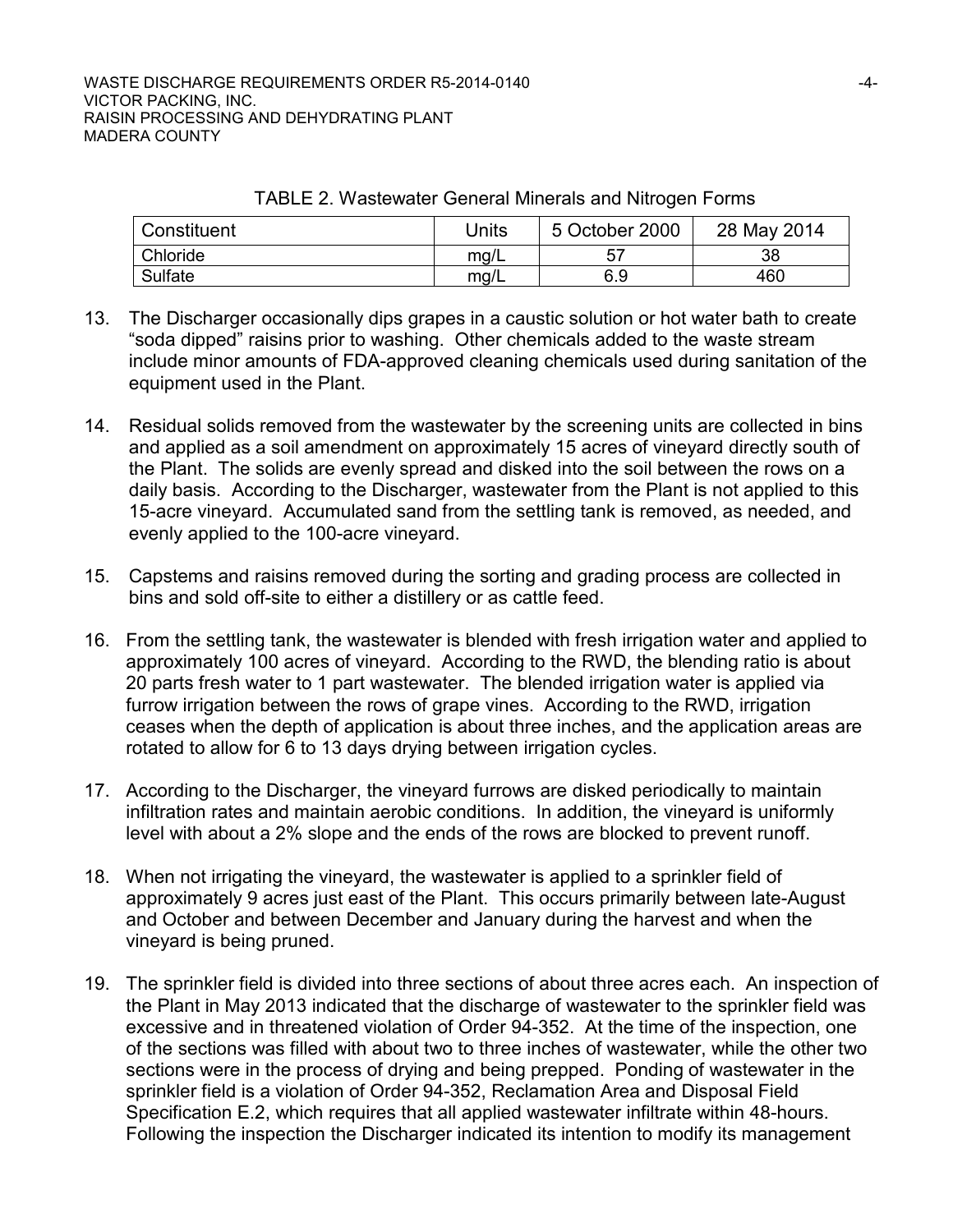practices to prevent ponding of wastewater in the sprinkler field. A photo showing no ponding of wastewater within the sprinkler field was provided on 14 June 2013, and no evidence of ponding was observed within the sprinkler field during a follow-up inspection in May 2014. The Discharger has also proposed to investigate the possibility of growing and harvesting a fodder crop within the sprinkler field in order to take up excess nutrients.

- 20. According to the RWD, from August through November, depending on conditions, a portion of the wastewater may be used for dust control around the Plant and on dirt roads in and around the land application areas.
- 21. With an average nitrogen concentration of about 56 mg/L the nitrogen load to the land application areas with an annual discharge of 10 million gallons would be approximately 47 lbs/acre/year. This is less than the annual nitrogen uptake for grapes of approximately 125 lbs/acre/year (Western Fertilizer Handbook,  $8<sup>th</sup>$  edition).
- 22. As shown in Finding 11, the TDS of the discharge is significantly higher than the EC or the FDS, indicating that the discharge is high in volatile dissolved solids. Volatile dissolved solids can be broken down and biologically treated by soil microorganisms in a well managed land application system, when wastewater is not over applied. Using the average FDS concentration of 1,337 mg/L with a discharge of up to 10 million gallons per year, the discharge will add a maximum of about 1,115 lbs/acre/year of FDS to the land application areas.
- 23. With BOD concentrations ranging from 60 to 16,000 mg/L, the cycle average BOD loading rate at 0.06 mgd to the 100-acre vineyard would be between 0.3 and 83 lbs/acre/day assuming the minimum six day resting period between applications proposed by the Discharger. However, BOD loading to the 9-acre sprinkler field could be higher if the discharge is not properly managed to allow sufficient resting periods between applications, especially in September and October when discharge to vineyard may be limited due to the harvest.
- 24. Domestic wastewater generated at the Plant is discharged to an on-site septic system regulate by Madera County.

## **Site-Specific Conditions**

- 25. The Plant and land application areas are in the central portion of the San Joaquin Valley. Topography in the area is generally level with an approximate elevation between 260 and 265 feet above mean sea level.
- 26. Federal Emergency Management Agency (FEMA) maps show that the Plant and land application area are within Flood Zone X, areas determined to be outside the 500-year floodplain, with less than a 0.2% annual chance of flooding.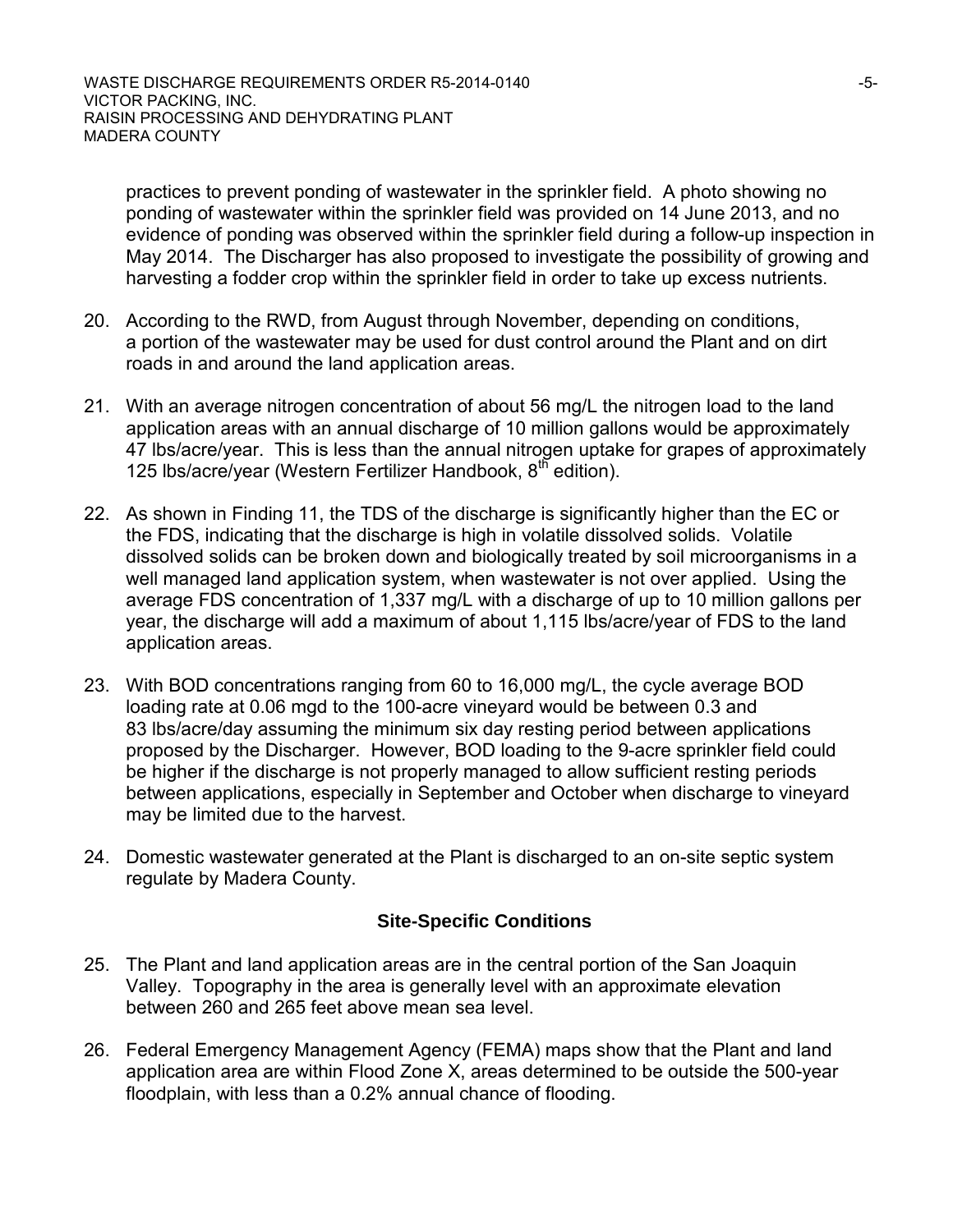- 27. United States Department of Agriculture Natural Resources Conservation Service (NRCS) soil survey maps characterize approximately the top six feet of soils. Soils within the land application area are primarily Hanford fine sandy loam, and Tujunga loamy sand. Hanford fine sandy loam, which covers about 90% of the land application area is a well drained soil with hydraulic conductivity between 1.98 to 5.95 inches per hour, and a land classification unit of 1 (no restrictions). Tujunga loamy sand, which covers less than 10% of the land application area is an excessively drained soil with a land classification unit of 3e (severe limitations due to erosion or excessive drainage).
- 28. Climate in the Central Valley is characterized by hot dry summers and mild winters. The rainy season generally extends from November through April. Occasional rains occur during the spring and fall months, but summer months are dry. Average annual precipitation and pan evaporation for the area are about 12 inches and 66 inches, respectively, according to information published by the California Department of Water Resources. The maximum annual precipitation for 100-year rainfall return period is estimated to be about 21 inches. From the California Irrigation Management System (CIMIS), the mean reference evapotranspiration rate (ETo) for the nearby Madera II station is about 29 inches per year.
- 29. Land use in the vicinity of the site is mixed agricultural, and residential. There are two food processing facilities, the Lamanuzzi & Pantaleo Madera Raisin Plant and Golden Valley Grape Juice and Wine immediately north and west of the site and a residential development across Avenue 12 about a half mile to the north. To the south, east, and west of the site is primarily agricultural land. Primary crops grown in the area include grape vines and almonds. Irrigation water is supplied primarily by groundwater.

## **Groundwater Conditions**

- 30. According to the Department of Water Resources Groundwater Elevation Maps (Spring 2010), first encountered groundwater in the vicinity of the site occurs at about 130 feet below ground surface (bgs). Regional groundwater flow in the area is to the southwest.
- 31. There are no monitoring wells at the site. Groundwater quality data for the area was obtained from five monitoring wells at the nearby Golden Valley Grape Juice and Wine Facility. These monitoring wells are generally cross- or down-gradient of the Discharger's site. One monitoring well, MW-4 was completed to 25 feet bgs to monitor a shallow perched zone near the 10-acre disposal field utilized by Golden Valley Grape Juice and Wine. This area is north and west of Victor Packing near Avenue 12. Depth-togroundwater in MW-4 has ranged from 9 to 16 feet bgs. Perched groundwater was not encountered during drilling of the other monitoring wells. According to the most recent groundwater monitoring reports from 2013, groundwater in the area is first encountered at about 140 feet bgs.
- 32. The California Department of Water Resources (DWR) and United States Geological Survey (USGS) publish information about groundwater quality. Data that is pertinent to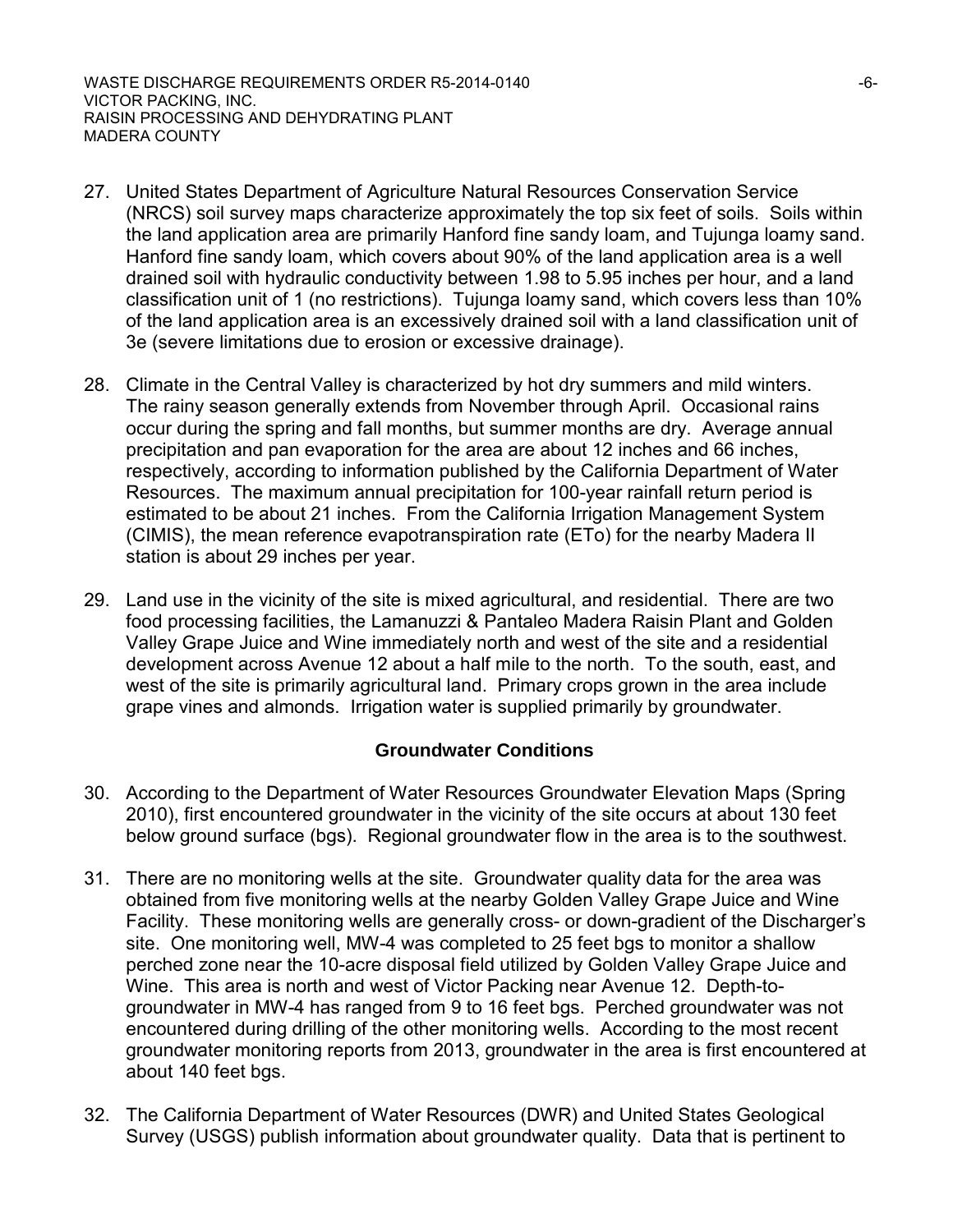characterizing first-encountered groundwater is limited due to the wide variability in the screened interval of the wells, sampling dates, and constituents monitored. A search of the *Water Quality Database* published by the USGS and DWR identified one well (USGS 365500120020001) within a half mile up-gradient of the site. According to the database, the well was constructed to a depth of about 330 feet bgs. A groundwater sample collected from this well in 2008 indicated that groundwater up-gradient of the site is relatively good with an EC of 467 umhos/cm, TDS of 337 mg/L, and  $NO<sub>3</sub>$ -N of 5.9 mg/L.

33. Table 3 presents a comparison of average groundwater quality from monitoring wells at the Golden Valley Grape Juice and Wine Facility for 2010 through 2013 with up-gradient groundwater quality from USGS Well 365500120020001 from the sample collected in 2008.

| Constituent        | Unit     | $MW-1$ | $MW-2$ | $MW-3$ | $MW-4$ | $MW-5$ | <b>USGS</b> | <b>MCLs</b>            |
|--------------------|----------|--------|--------|--------|--------|--------|-------------|------------------------|
|                    |          |        |        |        |        |        | Well        |                        |
|                    |          |        |        |        |        |        | (2008)      |                        |
| pH                 | S.U.     | 7.4    | 7.2    | 7.5    | 7.0    | 7.3    | 7.2         |                        |
| EC                 | umhos/cm | 855    | 661    | 2,083  | 868    | 867    | 467         | $900/1,600^{T}$        |
| <b>TDS</b>         | mg/L     | 592    | 526    | 1,554  | 551    | 558    | 337         | 500/1,000 <sup>1</sup> |
| $NO3 - N$          | mg/L     | 6.2    | 4.7    | 1.9    | 0.6    | 4.9    | 5.9         | 10 <sup>2</sup>        |
| <b>Bicarbonate</b> | mg/L     | 328    | 166    | 401    | 410    | 396    | 148         |                        |
| Calcium            | mg/L     | 90     | 70     | 263    | 80     | 100    | 39          |                        |
| Magnesium          | mg/L     | 27     | 22     | 80     | 27     | 30     | 13          |                        |
| Sodium             | mg/L     | 47     | 42     | 128    | 68     | 44     | 32          |                        |
| Chloride           | mg/L     | 44     | 28     | 174    | 33     | 30     | 23          | 250/5001               |
| Sulfate            | mg/L     | 48     | 132    | 592    | 38     | 36     | 27          | 250/5001               |
| <b>Iron</b>        | mg/L     | < 0.1  | 0.1    | < 0.1  | 2.8    | < 0.1  | na          | $0.3^{3}$              |
| Manganese          | mg/L     | < 0.01 | 0.01   | < 0.01 | 4.86   | < 0.01 | na          | $0.05^3$               |

TABLE 3. Groundwater Quality

MCLs= Maximum Contaminant Levels for drinking water. Concentrations shown in bold exceed their respective MCLs. 1. Recommended/Upper Secondary MCL.

2. Primary MCL.

3. Secondary MCL.

34. Given the direction of groundwater flow in the area and the placement of the monitoring wells at Golden Valley Grape Juice and Wine, MW-1 and MW-2 most likely represent groundwater quality down-gradient of the site. As shown in Table 3 above, a comparison of the groundwater quality in MW-1 and MW-2 with USGS Well 365500120020001, up-gradient of the site, indicates that groundwater down-gradient of Victor Packing has been degraded for EC, TDS, calcium, and sulfate. Constituent concentrations observed in MW-1 and MW-2 are still below their respective MCLs, except for TDS, which exceeds the recommended secondary MCL of 500 umhos/cm. Given the proximity of MW-1 and MW-2 to the land application areas utilized by Golden Valley Grape Juice and Wine and their distance from Victor Packing, it is unclear if the degradation observed in MW-1 and MW-2 is the result of the discharge from Victor Packing, Golden Valley Grape Juice and Wine, or local agricultural practices.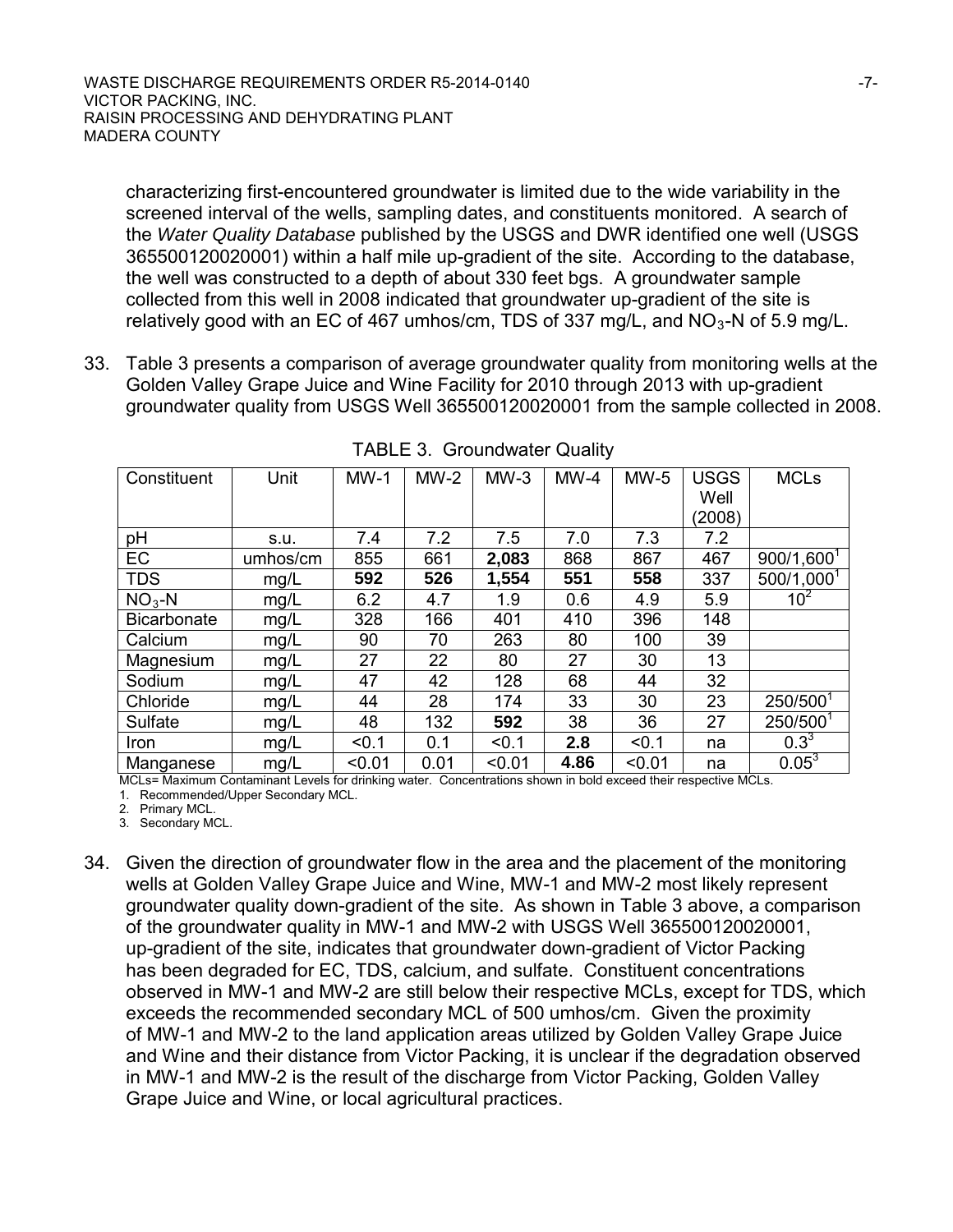35. Given the high concentrations of BOD and nitrogen in the wastewater, and the potential groundwater degradation observed in monitoring wells down-gradient of the site, this Order requires the Discharger to install groundwater monitoring wells to monitor groundwater beneath its land application areas.

## **Basin Plan, Beneficial Uses, and Regulatory Considerations**

- 36. The *Water Quality Control Plan for the Sacramento River and San Joaquin River Basins, 4th Edition, revised October 2011* (hereafter Basin Plan) designates beneficial uses, establishes water quality objectives, contains implementation plans and policies for protecting waters of the basin, and incorporates by reference plans and policies adopted by the State Water Board. Pursuant to Water Code section 13263(a), waste discharge requirements must implement the Basin Plan.
- 37. The Plant and land application areas lie within the Madera Hydraulic Area (545.2) of the San Joaquin Valley Floor Hydrologic Unit, as depicted on interagency hydrologic maps prepared by the State Water Resources Control Board and the Department of Water Resources, revised in August 1986. Local drainage is to Cottonwood Creek, an ephemeral stream approximately one half mile to the southwest. Cottonwood Creek flows into the San Joaquin River between Friant Dam and Mendota Pool. The beneficial uses of the San Joaquin River from Friant Dam to the Mendota Pool, as stated in the Basin Plan, are municipal and domestic supply; agricultural supply; industrial process supply; water contact recreation; non-contact water recreation; warm and cold freshwater habitat; migration of warm and cold aquatic organisms; warm water spawning; and wildlife habitat.
- 38. The beneficial uses of underlying groundwater as set forth in the Basin Plan are municipal and domestic supply, agricultural supply, industrial service supply, and industrial process supply.
- 39. The Basin Plan encourages the reuse of wastewater and identifies crop irrigation as a reuse option where the opportunity exists to replace an existing or proposed use of fresh water with reused water.
- 40. The Basin Plan establishes narrative water quality objectives for chemical constituents, tastes and odors, and toxicity in groundwater.
- 41. The Basin Plan's narrative water quality objective for chemical constituents requires, at a minimum, waters designated as domestic or municipal supply to meet the MCLs specified in Title 22 of the California Code of Regulations (hereafter Title 22). The Basin Plan recognizes that the Central Valley Water Board may apply limits more stringent than MCLs to ensure that waters do not contain chemical constituents in concentrations that adversely affect beneficial uses.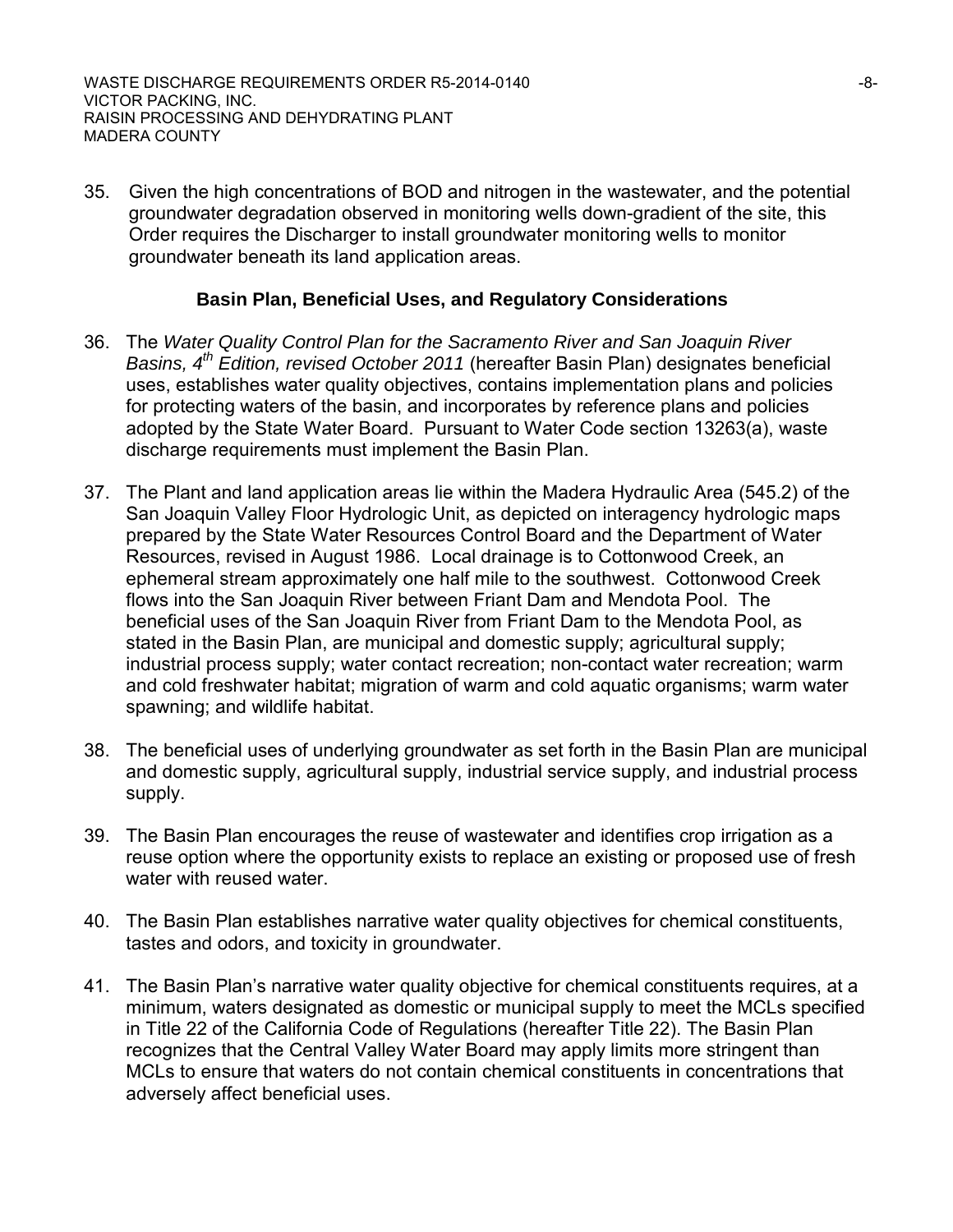- 42. The narrative toxicity objective requires that groundwater be maintained free of toxic substances in concentrations that produce detrimental physiological responses in human, animal, plant, or aquatic life associated with designated beneficial uses.
- 43. Quantifying a narrative water quality objective requires a site-specific evaluation of those constituents that have the potential to impact water quality and beneficial uses. The Basin Plan states that when compliance with a narrative objective is required to protect specific beneficial uses, the Central Valley Water Board will, on a case-bycase basis, adopt numerical limitations in order to implement the narrative objective.
- 44. In the absence of specific numerical water quality limits, the Basin Plan methodology is to consider any relevant published criteria. General salt tolerance guidelines, such as *Water Quality for Agriculture* by Ayers and Westcot and similar references indicate that yield reductions in nearly all crops are not evident when irrigation water has an EC less than 700 μmhos/cm. There is, however, an eight- to ten-fold range in salt tolerance for agricultural crops and the appropriate salinity values to protect agriculture in the Central Valley are considered on a case-by-case basis. It is possible to achieve full yield potential with waters having EC up to 3,000 μmhos/cm if the proper leaching fraction is provided to maintain soil salinity within the tolerance of the crop.
- 45. The list of crops in Finding 29 is not intended as a definitive inventory of crops that are or could be grown in the area affected by the discharge, but it is representative of current and historical agricultural practices in the area.
- 46. Many surface waters and local groundwater supplies have been degraded with salt. In some areas, the high salinity is naturally occurring, but in many areas it is due to the acts of man. In 2006, the Central Valley Water Board, the State Water Board, and stakeholders began a joint effort to address salinity and nitrate problems in the region and adopt longterm solutions that will lead to enhanced water quality and economic sustainability. Central Valley Salinity Alternatives for Long-Term Sustainability (CV-SALTS) is a collaborative basin planning effort aimed at developing and implementing a comprehensive salinity and nitrate management program.

## **Other Considerations**

- 47. Excessive application of high organic strength wastewater to land can create objectionable odors, soil conditions that are harmful to crops, and degradation of underlying groundwater with nitrogen species and metals, as discussed below. Such groundwater degradation can be prevented or minimized through implementation of best management practices which include planting crops to take up plant nutrients and maximizing oxidation of BOD to prevent nuisance conditions.
- 48. It is reasonable to expect some attenuation of various waste constituents that percolate below the root zone within the vadose (unsaturated) zone. Specifically, excess nitrogen can be mineralized and denitrified by soil microorganisms, organic constituents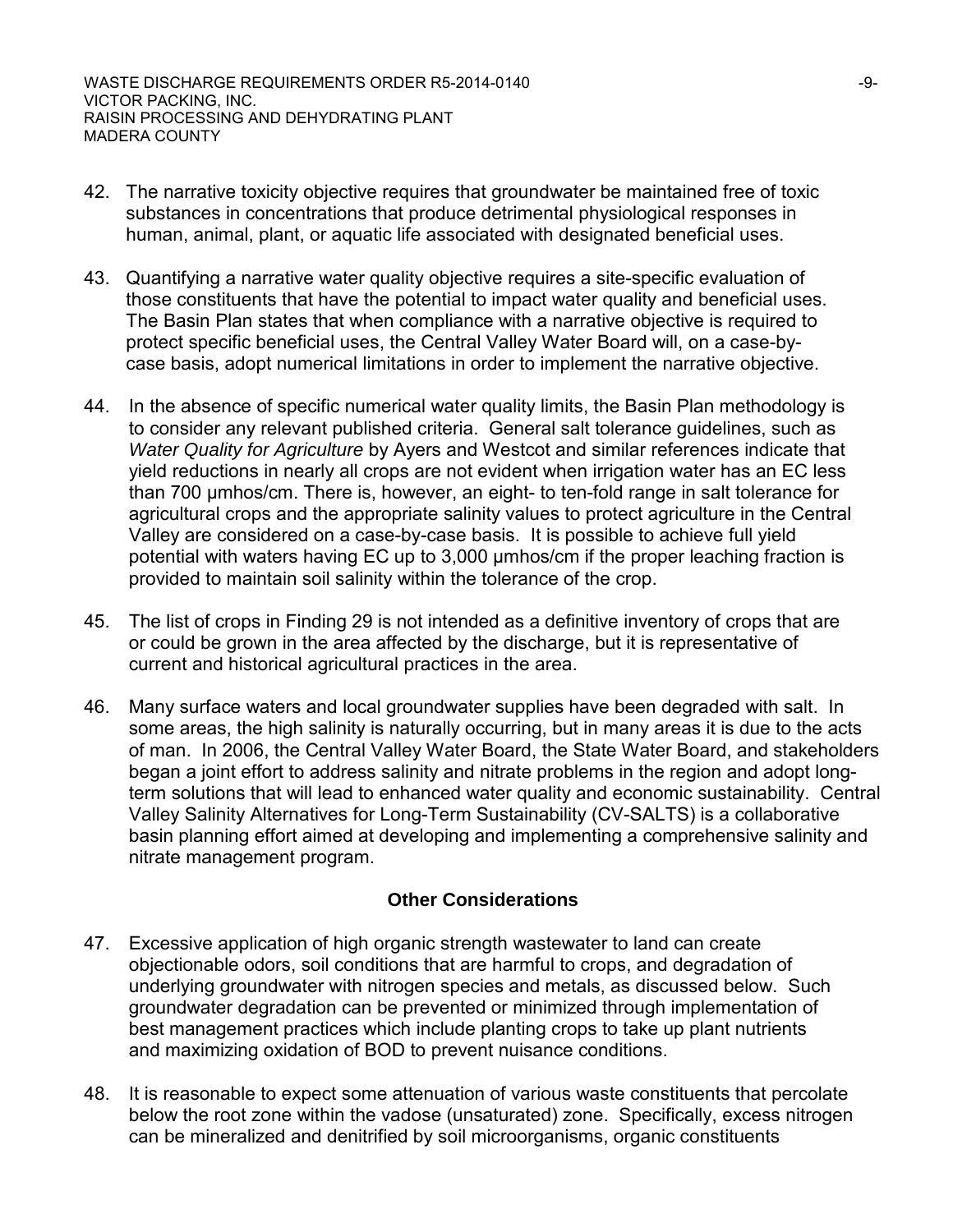(measured as both BOD and volatile dissolved solids) can be oxidized, and the cation exchange capacity of the soil may immobilize some salinity constituents.

- 49. With regard to BOD, excessive application can deplete oxygen in the vadose zone and lead to anoxic conditions. At the ground surface, this can result in nuisance odors and fly-breeding. When insufficient oxygen is present below the ground surface, anaerobic decay of the organic matter can create reducing conditions that convert metals that are naturally present in the soil as relatively insoluble (oxidized) forms to more soluble reduced forms. This condition can be exacerbated by acidic soils and/or acidic wastewater. If the reducing conditions do not reverse as the percolate travels down through the vadose zone, these dissolved metals (primarily iron, manganese, and arsenic) can degrade shallow groundwater quality. Many aquifers contain enough dissolved oxygen to reverse the process, but excessive BOD loading over extended periods may cause beneficial use impacts associated with these metals.
- 50. Typically, irrigation with high strength wastewater results in high BOD loading on the day of application. It is reasonable to expect some oxidation of BOD at the ground surface, within the evapotranspiration zone and below the root zone within the vadose (unsaturated) zone. The maximum BOD loading rate that can be applied to land without creating nuisance conditions or leaching of metals can vary significantly depending on soil conditions and operation of the land application system.
- 51. *Pollution Abatement in the Fruit and Vegetable Industry*, published by the United States Environmental Protection Agency, cites BOD loading rates in the range of 36 to 600 lb/acre-day to prevent nuisance, but indicates the loading rates can be even higher under certain conditions. The studies that supported this report did not evaluate actual or potential groundwater degradation associated with those rates. There are few studies that have attempted to determine maximum BOD loading rates for protection of groundwater quality. Those that have been done are not readily adapted to the varying soil, groundwater, and climate conditions that are prevalent throughout the region.
- 52. The California League of Food Processors' *Manual of Good Practice for Land Application of Food Processing/Rinse Water* proposes risk categories associated with particular BOD loading rate ranges as follows:
	- a. Risk Category 1: (less than 50 lb/ac/day; depth to groundwater greater than 5 feet) - indistinguishable from good farming operations with good distribution important.
	- b. Risk Category 2: (less than 100 lb/ac/day; depth to groundwater greater than 5 feet) - minimal risk of unreasonable groundwater degradation with good distribution more important.
	- c. Risk Category 3: (greater than 100 lb/ac/day; depth to groundwater greater than 2 feet) - requires detailed planning and good operation with good distribution very important to prevent unreasonable degradation, as well as use of oxygen transfer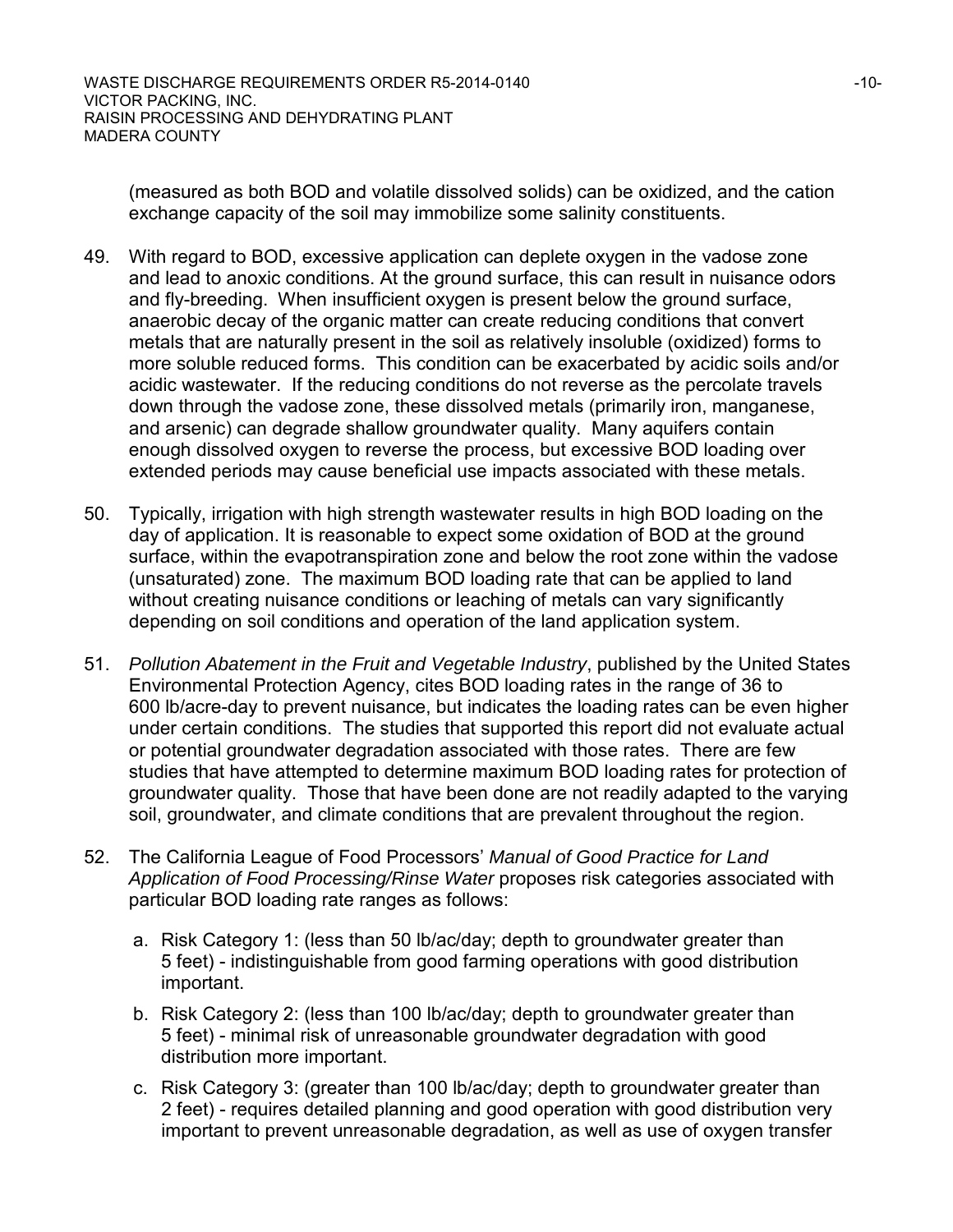design equations that consider site-specific application cycles and soil properties and special monitoring.

The *Manual of Good Practice* recommends allowing a 50 percent increase in the BOD loading rates in cases where sprinkler irrigation is used, but recommends that additional safety factors be used for sites with heavy and/or compacted soils.

- 53. Although it has not been subject to a scientific peer review process, the *Manual of Good Practice* provides science-based guidance for BOD loading rates that, if fully implemented, may be considered management practices to prevent groundwater degradation due to reduced metals.
- 54. This Order sets a cycle average BOD loading limit of 100 lb/acre/day for the 100-acre vineyard and 150 lbs/acre/day for the 9-acre sprinkler field. This Order also includes a Provision requiring the Discharger to prepare a Wastewater and Nutrient Management Plan to address BOD, salinity, and nutrient loading rates in the land application areas.

### **Antidegradation Analysis**

- 55. State Water Resources Control Board Resolution 68-16 ("Policy with Respect to Maintaining High Quality Waters of the State") (hereafter Resolution 68-16) prohibits degradation of groundwater unless it has been shown that:
	- a. The degradation does not result in water quality less than that prescribed in state and regional policies, including violation of one or more water quality objectives;
	- b. The degradation will not unreasonably affect present and anticipated future beneficial uses;
	- c. The discharger employs best practicable treatment or control (BPTC) to minimize degradation; and
	- d. The degradation is consistent with the maximum benefit to the people of the State.
- 56. Constituents of concern in the discharge (those with the greatest potential to affect beneficial uses of receiving water) include organics, nitrogen, and salts. However, the discharge is not expected to cause groundwater to exceed water quality objectives because:
	- a. For organics, to minimize the potential for reducing and/or nuisance conditions, this Order sets average BOD loading limits of 100 lbs/acre/day to the vineyard and 150 lbs/acre/day to the sprinkler field, requires the Discharger to cease discharging to the land application areas in the event soils become saturated, and requires weekly monitoring of the land application areas to check for ponding and/or nuisance conditions. With the conditions stipulated in this Order, and depth to groundwater,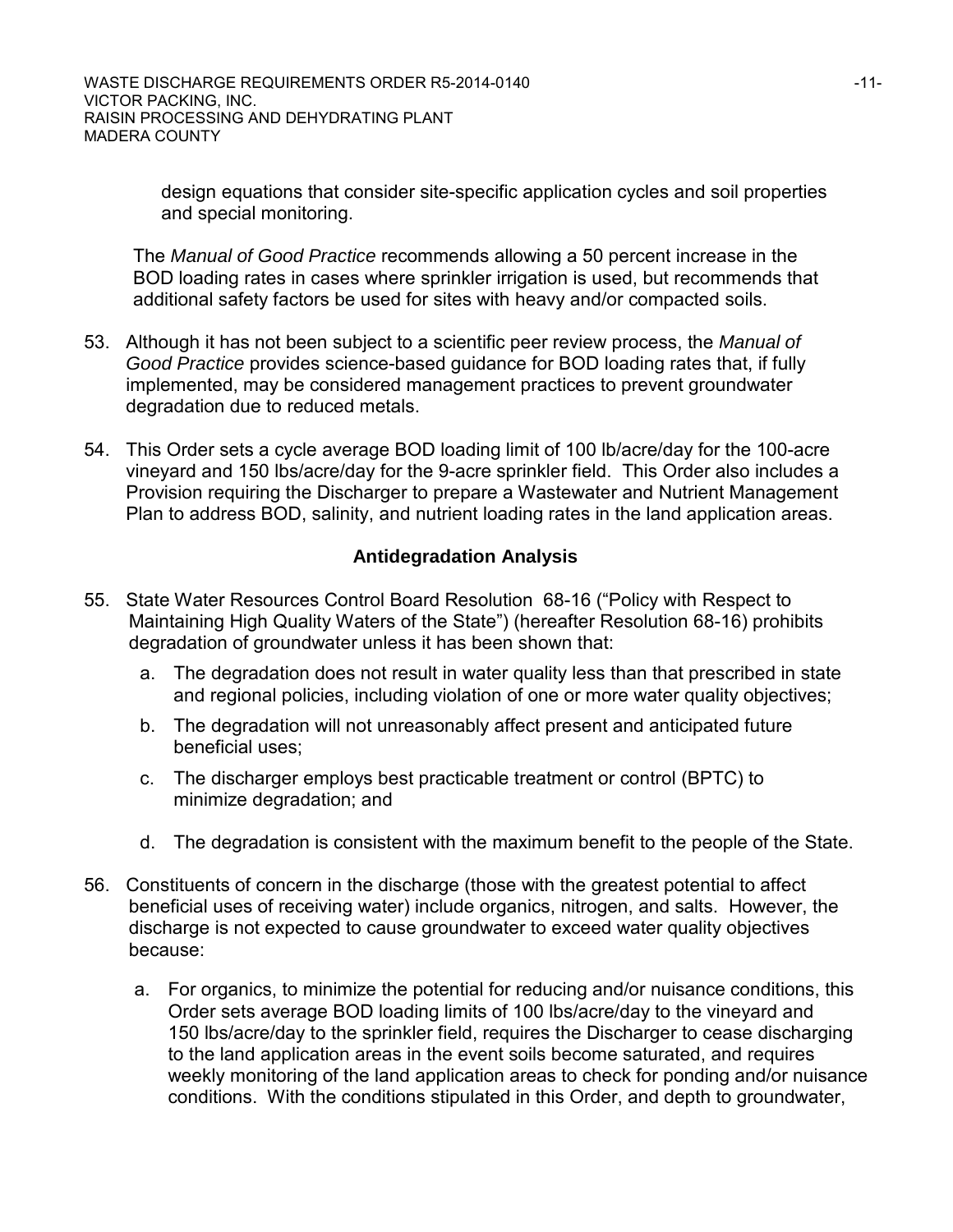the discharge is not expected to cause nuisance conditions or unreasonably degrade groundwater with constituents related to organic overloading.

- b. For nitrogen, the potential for groundwater degradation depends on wastewater quality, crop uptake, and the ability of the vadose zone to support nitrification and denitrification to convert the nitrogen to nitrogen gas before it reaches the water table. Most of the nitrogen in the process wastewater is present as TKN, which can mineralize and be converted to nitrate (with some loss via ammonia volatilization). Groundwater quality in the area is good with respect to nitrates. As discussed in Finding 21, the estimated nitrogen load to the land application areas at 10 million gallons would be approximately 47 lbs/acre/year, which is less than the nitrogen requirement for grapes. With nitrogen uptake by crops, nitrification and denitrification in soils, and depth to groundwater beneath the site, the discharge is not expected to degrade groundwater to the extent that it exceeds the State Primary Maximum Contaminant Level (MCL) of 10 mg/L.
- c. For salinity, average EC and TDS concentrations in the wastewater since 2011 are 964 umhos/cm and 6,227 mg/L, respectively. The TDS of the discharge is composed of both volatile dissolved solids and fixed dissolved solids. As discussed in Finding 22, a large portion of the TDS in the discharge is in volatile form, which can be broken down and biologically treated by microorganisms in the soil. In addition, fixed dissolved solids (FDS), can be reduced by nutrient uptake primarily calcium, magnesium, nitrates, phosphorus, and potassium by crops. With an annual discharge of up to 10 million gallons per year, the maximum FDS load from the discharge would be about 1,115 lbs/acre/year, which should not cause unreasonable degradation to groundwater. This Order also includes a Provision requiring the Discharger to submit a Salinity Control Plan to evaluate measures to control the salinity of the discharge.

## **Treatment and Control Practices**

- 57. The Discharger provides or will provide, as required by this Order, treatment and control of the discharge that incorporates:
	- a. Screening to remove solids;
	- b. Reuse of wastewater for irrigation of crops at agronomic rates;
	- c. BOD loading limits of 100 lbs/acre/day for the vineyard and 150 lbs/acre/day for the sprinkler field;
	- d. Resting periods between wastewater applications;
	- e. Hydraulic loading rates that preclude standing water in the land application areas;
	- f. Groundwater monitoring to monitor the impact of the discharge on first encountered groundwater; and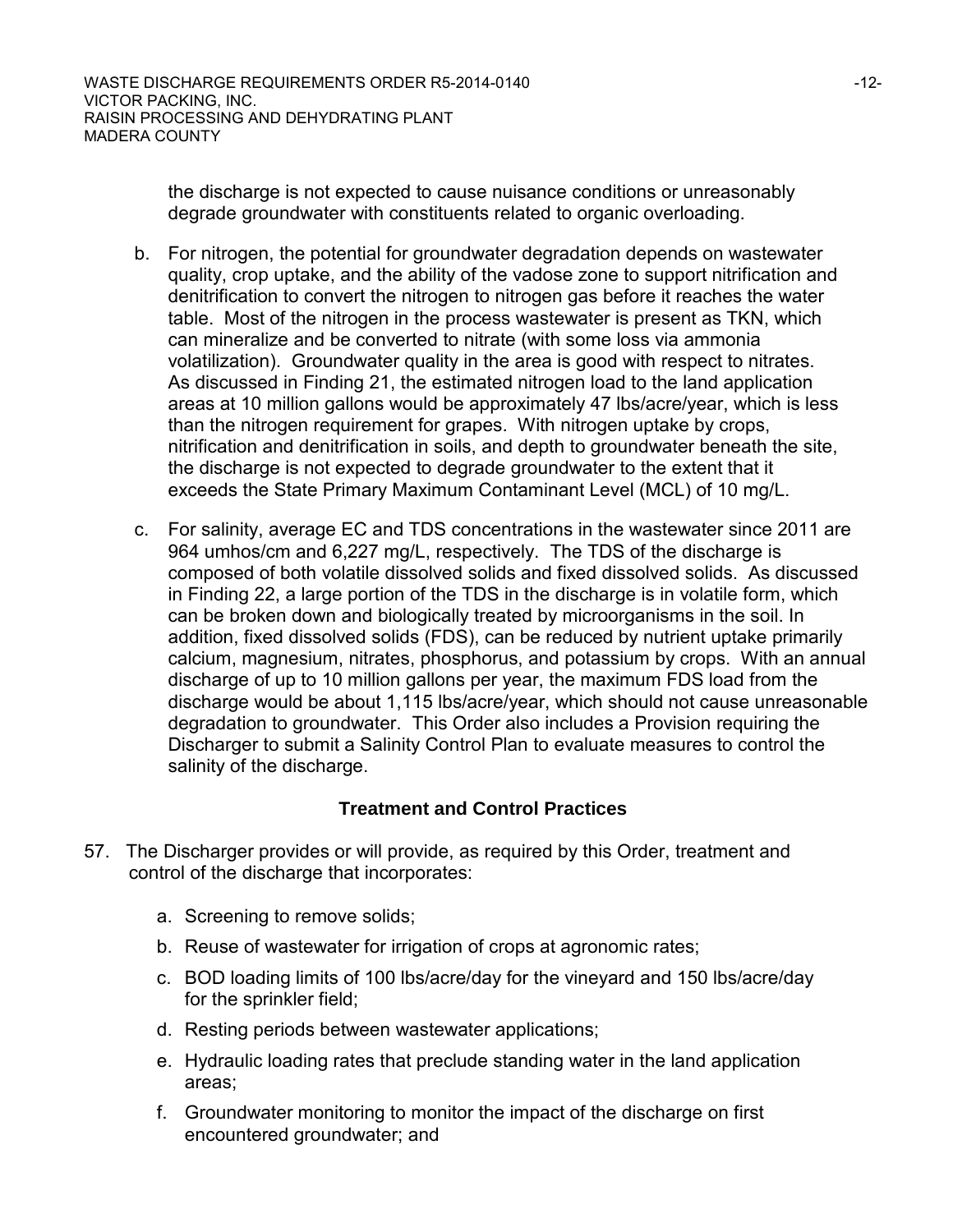g. Preparation of a Salinity Control Plan and Wastewater and Nutrient Management Plan.

## **Antidegradation Conclusions**

- 58. This Order establishes terms and conditions to ensure that the discharge does not unreasonably affect present and anticipated future beneficial uses or result in groundwater quality that exceeds water quality objectives set forth in the Basin Plan.
- 59. Economic prosperity of valley communities and associated industry is of maximum benefit to the people of the State. The Discharger aids in the economic prosperity of the region by direct employment and provides a tax base for local and state governments. Provided the discharge complies with State and Central Valley Water Board plans and policies, there is sufficient justification for allowing the limited groundwater degradation that may occur pursuant to this Order. In addition, the reuse of process wastewater for irrigation in place of fresh water is of further benefit to people of the State.
- 60. This Order is consistent with the Antidegradation Policy since; (a) the limited degradation allowed by this Order will not result in water quality less than water quality objectives, or unreasonably affect present and anticipated beneficial uses, (b) the Discharger has implemented BPTC to minimize degradation, and (c) the limited degradation is of maximum benefit to people of the State.

## **Other Regulatory Considerations**

- 61. On 15 November 1978, the Madera County Planning Commission, in accordance with the California Environmental Quality Act (CEQA) (Public Resources Code Section 12000, et, seq.) and the State CEQA guidelines (Title 14, Division 6, California Code of Regulations, as amended) adopted a Negative Declaration for operation of the Plant including its dehydrator. The Negative Declaration determined that the project as proposed would have a less than significant impact on the environment. Compliance with this Order will mitigate or avoid significant impacts to water quality.
- 62. Based on the threat and complexity of the discharge, the facility is determined to be classified as 2C as defined below:
	- a. Category 2 threat to water quality: "Those discharges of waste that could impair the designated beneficial uses of the receiving water, cause short-term violations of water quality objectives, cause secondary drinking water standards to be violated or cause nuisance."
	- b. Category C complexity, defined as: "Any discharger for which waste discharge requirements have been prescribed pursuant to Section 13263 of the Water Code not included in Category A or Category B… Included are dischargers having no waste treatment systems or that must comply with best management practices,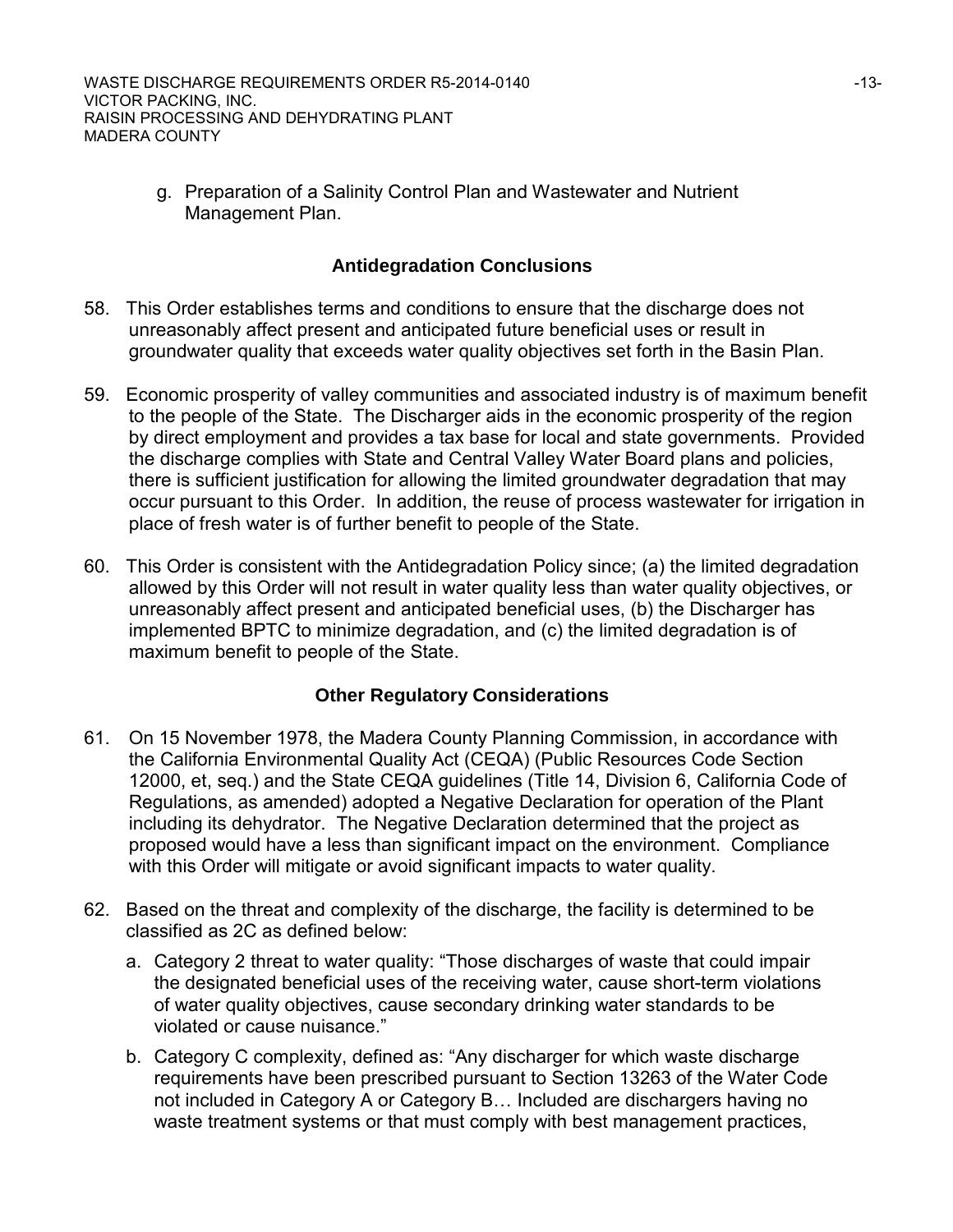dischargers having passive treatment and disposal systems, or dischargers having waste storage systems with land disposal**.**"

63. Title 27 of the California Code of Regulations (hereafter Title 27) contains regulatory requirements for the treatment, storage, processing, and disposal of solid waste. However, Title 27 exempts certain activities from its provisions. Discharges regulated by this Order are exempt from Title 27 pursuant to provisions that exempt wastewater. Title 27, section 20090 states in part:

The following activities shall be exempt from the SWRCB-promulgated provisions of this subdivision, so long as the activity meets, and continues to meet, all preconditions listed: \*\*\*

(b) Wastewater - Discharges of wastewater to land, including but not limited to evaporation ponds, percolation ponds, or subsurface leachfields if the following conditions are met:

- (1) the applicable RWQCB has issued WDRs, reclamation requirements, or waived such issuance;
- (2) the discharge is in compliance with the applicable water quality control plan; and
- (3) the wastewater does not need to be managed according to Chapter 11, Division 4.5, Title 22 of this code as a hazardous waste.

\*\*\*

- 64. The discharge authorized herein, and the treatment and storage facilities associated with the discharge, are exempt from the requirements of Title 27 as follows:
	- a. The discharge of process wastewater to the land application area is exempt pursuant to Title 27, section 20090(b) because it is a discharge of wastewater to land and:
		- i. The Central Valley Water Board is issuing WDRs.
		- ii. The discharge is in compliance with the Basin Plan, and;
		- iii. The treated effluent discharged to the land application areas does not need to be managed as hazardous waste.
- 65. The State Water Board adopted Order 97-03-DWQ (NPDES General Permit CAS000001) specifying waste discharge requirements for discharges of storm water associated with industrial activities, and requiring submittal of a Notice of Intent by all affected industrial dischargers. Stormwater around the Plant is absorbed into soils at the site or collected and diverted to an on-site stormwater basin. The Discharger is not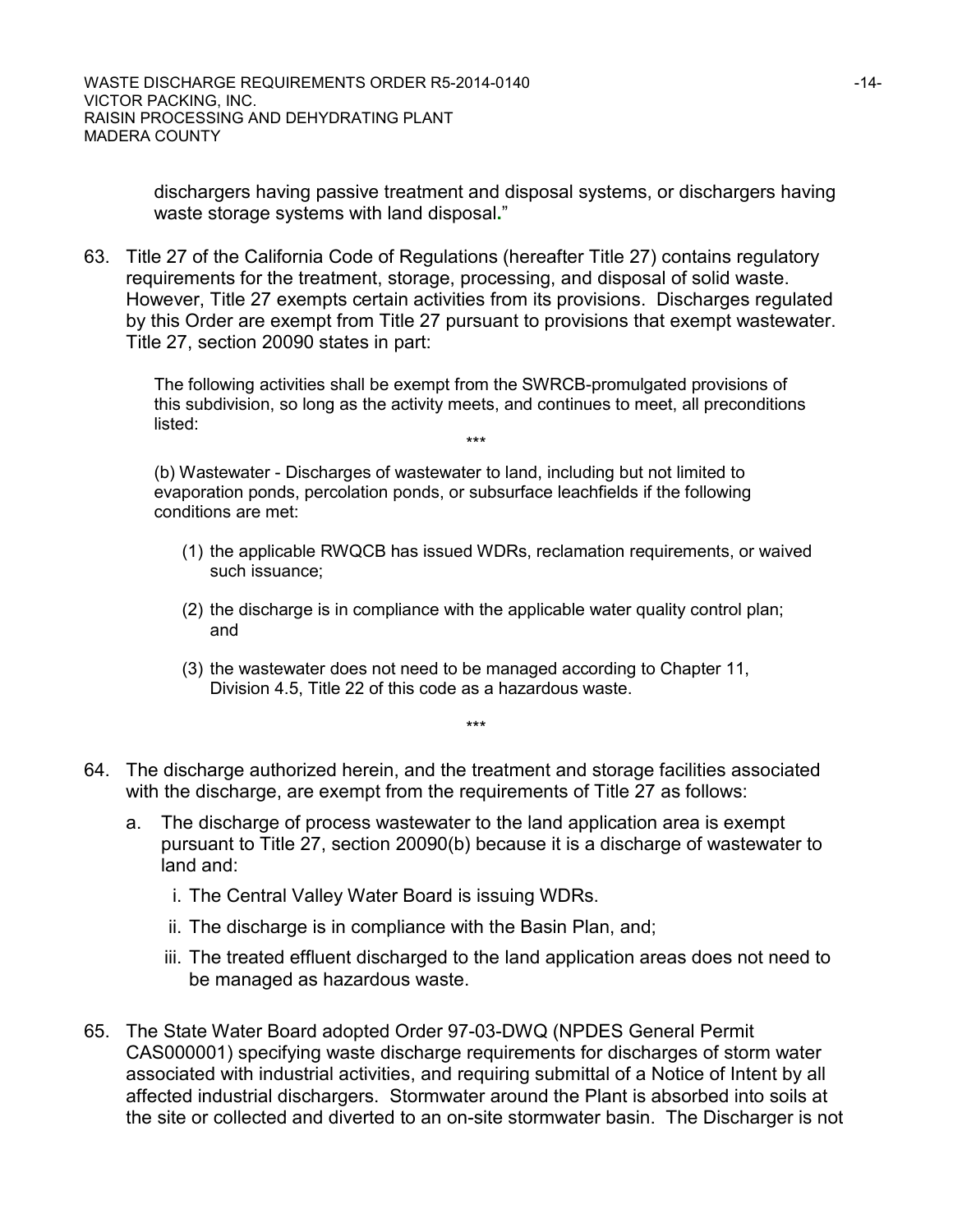required to obtain coverage under the NPDES General Permit, since all stormwater at the Plant is reportedly retained on-site and does not discharge into a water of the U.S.

66. Water Code section 13267(b) states:

In conducting an investigation specified in subdivision (a), the regional board may require that any person who has discharged, discharges, or is suspected of discharging, or who proposes to discharge within its region … shall furnish, under penalty of perjury, technical or monitoring program reports which the board requires. The burden, including costs of these reports, shall bear a reasonable relationship to the need for the reports and the benefits to be obtained from the reports. In requiring those reports, the regional board shall provide the person with a written explanation with regard to the need for the reports, and shall identify the evidence that supports requiring that person to provide the reports.

The technical reports required by this Order and the attached Monitoring and Reporting Program R5-2014-0140 are necessary to ensure compliance with these waste discharge requirements. The Discharger owns and operates the facility that discharges the waste subject to this Order.

- 67. The California Department of Water Resources sets standards for the construction and destruction of groundwater wells (hereafter DWR Well Standards), as described in *California Well Standards Bulletin 74-90* (June 1991) and *Water Well Standards: State of California Bulletin 74-81* (December 1981). These standards, and any more stringent standards adopted by the state or county pursuant to Water Code section 13801, apply to all monitoring wells used to monitor the impacts of wastewater storage or disposal governed by this Order.
- 68. In compliance with Water Code section 106.3, it is the policy of the State of California that every human being has the right to safe, clean, affordable, and accessible water adequate for human consumption, cooking, and sanitary purposes. This order promotes that policy by requiring discharges to meet maximum contaminant levels. designed to protect human health and ensure that water is safe for domestic use.
- 69. Pursuant to Water Code section 13263(g), discharge is a privilege, not a right, and adoption of this Order does not create a vested right to continue the discharge.

## **Public Notice**

- 70. All the above and the supplemental information and details in the attached Information Sheet, which is incorporated by reference herein, were considered in establishing the following conditions of discharge.
- 71. The Discharger and interested agencies and persons have been notified of the Central Valley Water Board's intent to prescribe waste discharge requirements for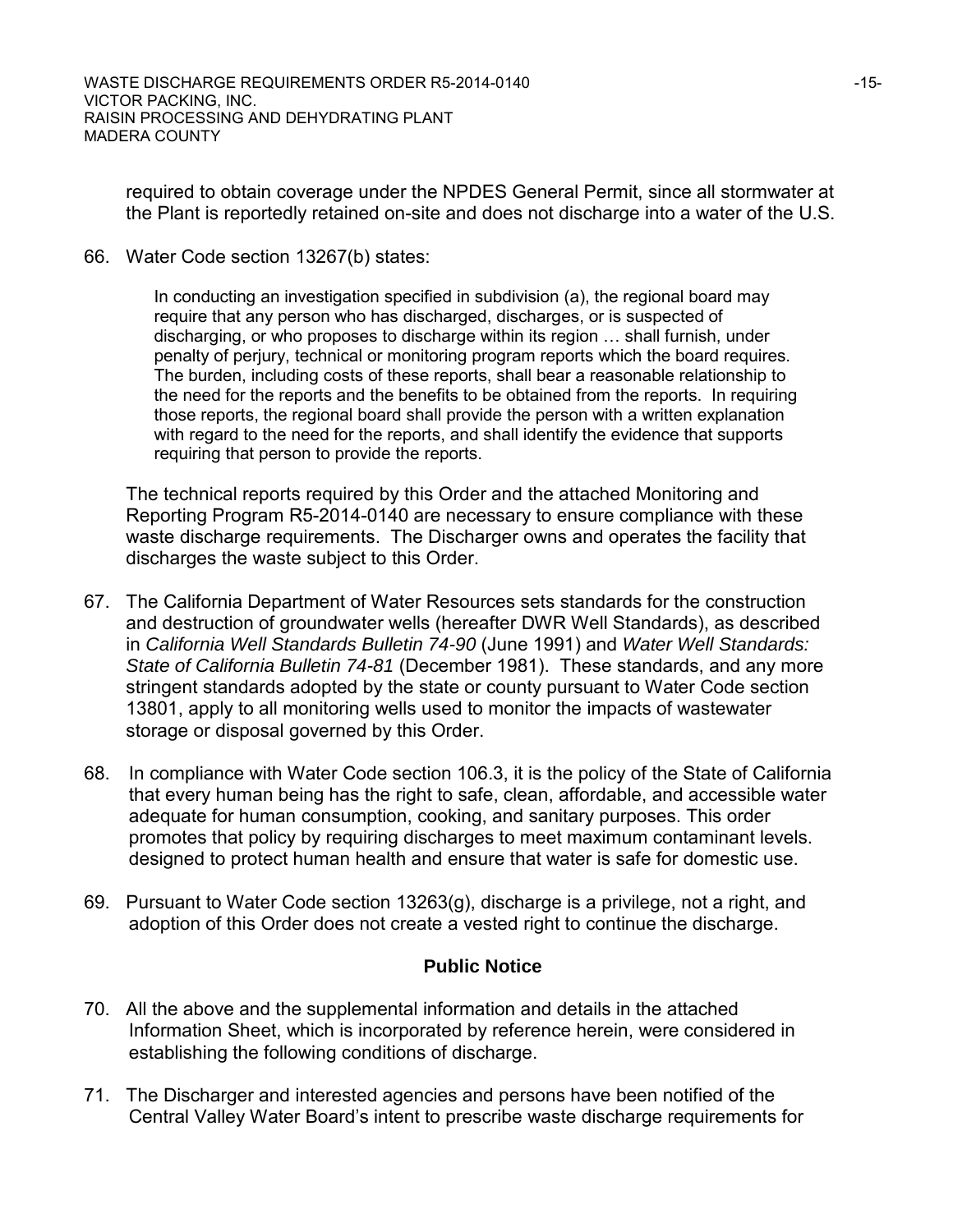this discharge, and they have been provided an opportunity to submit written comments and an opportunity for a public hearing.

72. All comments pertaining to the discharge were heard and considered in a public hearing.

**IT IS HEREBY ORDERED** that Waste Discharge Requirements Order 94-352 is rescinded and that Victor Packing, Inc., its agents, successors, and assigns, in order to meet the provisions contained in Division 7 of the Water Code and regulations adopted thereunder, shall comply with the following:

## **A. Discharge Prohibitions**

- 1. Discharge of wastes to surface waters or surface water drainage courses is prohibited.
- 2. Discharge of waste classified as 'hazardous', as defined in the California Code of Regulations, title 23, section 2510 et seq., is prohibited.
- 3. Bypass of untreated or partially treated waste is prohibited, except as allowed by Standard Provision E.2 of the *Standard Provisions and Reporting Requirements for Waste Discharge Requirements*.
- 4. Discharge of waste at a location or in a manner different from that described in the RWD and Findings herein, is prohibited.
- 5. Discharge of domestic wastewater to the process wastewater treatment system or land application areas is prohibited.

## **B. Flow Limitations**

1. The discharge shall not exceed a monthly average daily discharge flow of 0.06 mgd or an annual flow of 10 million gallons per year. [Monitored at EFF-001]

## **C. Discharge Specifications**

- 1. No waste constituent shall be released, discharged, or placed where it will be released or discharged, in a concentration or in a mass that causes violation of the Groundwater Limitations of this Order.
- 2. Wastewater treatment, storage, and disposal shall not cause pollution or a nuisance as defined by Water Code section 13050.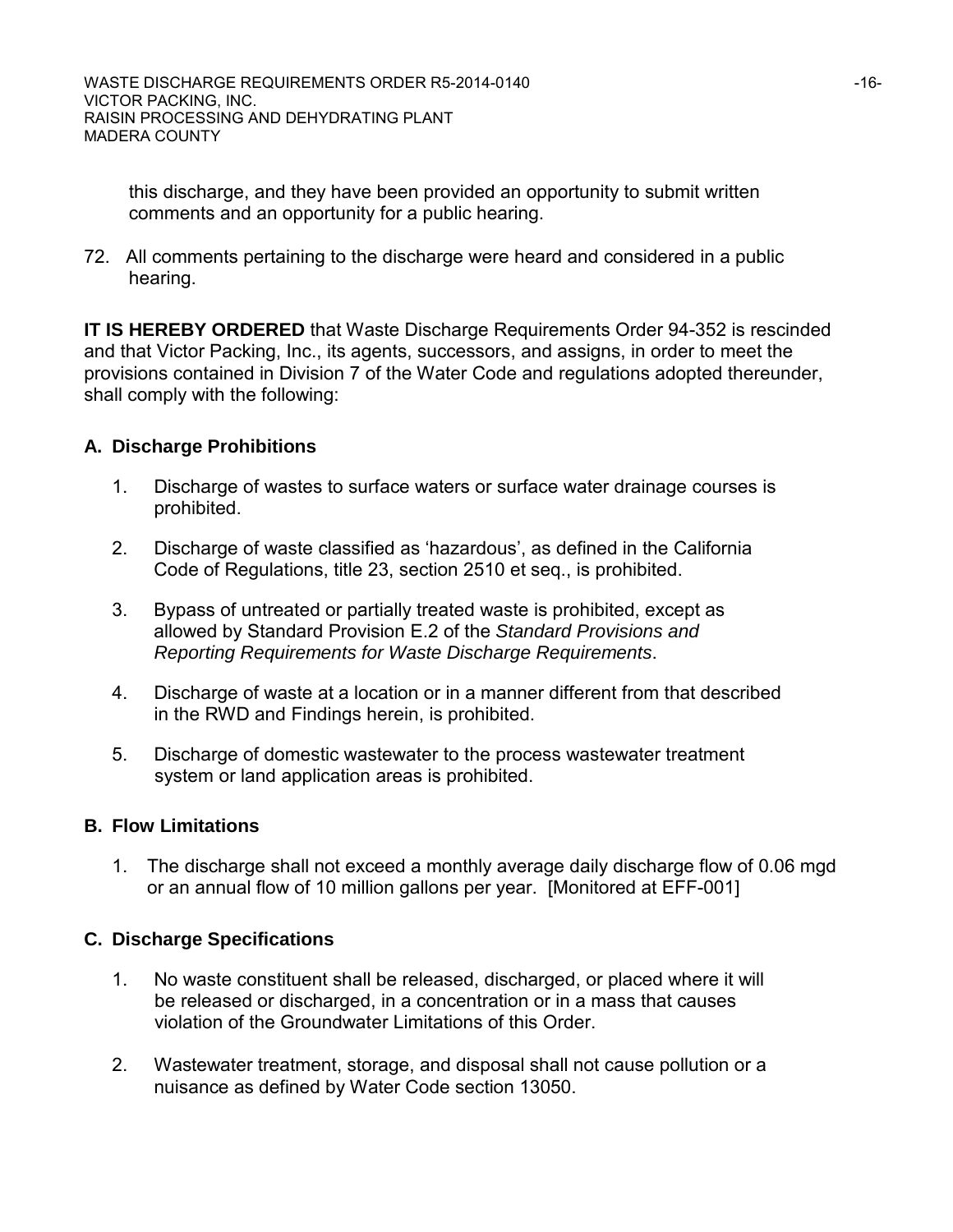- 3. The discharge shall remain within the permitted waste treatment/containment structures and land application areas at all times.
- 4. The Discharger shall operate all systems and equipment to optimize the quality of the discharge.
- 5. All conveyance, treatment, storage, and disposal systems shall be designed, constructed, operated, and maintained to prevent inundation or washout due to floods with a 100-year return frequency.
- 6. Objectionable odors shall not be perceivable beyond the limits of the property where the waste is generated, treated, and/or stored and discharged at an intensity that creates or threatens to create nuisance conditions.
- 7. Irrigation pipelines, sprinklers, and/or drip irrigation lines used to convey wastewater to the land application areas shall be flushed with fresh water after application of wastewater, as needed, to ensure compliance with Discharge Specification C.6.
- 8. All ponds and open containment structures shall be managed to prevent breeding of mosquitoes. Specifically:
	- a. An erosion control program shall be implemented to ensure that small coves and irregularities are not created around the perimeter of the water surface.
	- b. Weeds shall be minimized through control of water depth, harvesting, or herbicides.
	- c. Dead algae, vegetation, and debris shall not accumulate on the water surface.
	- d. The Discharger shall consult and coordinate with the local Mosquito Abatement District to minimize the potential for mosquito breeding as needed to supplement the above measures.

## **D. Land Application Area Specifications**

- 1. The Discharger shall grow crops within the land application areas. Crops shall be selected based on nutrient uptake, consumptive use of water, and irrigation requirements to maximize crop uptake of water and nutrients.
- 2. The cycle average BOD loading rate shall not exceed 100 lbs/acre/day to the 100-acre vineyard or 150 lbs/acre/day to the 9-acre sprinkler field. The cycle average BOD loading rate shall be calculated as determined by the method described in the attached Monitoring and Reporting Program.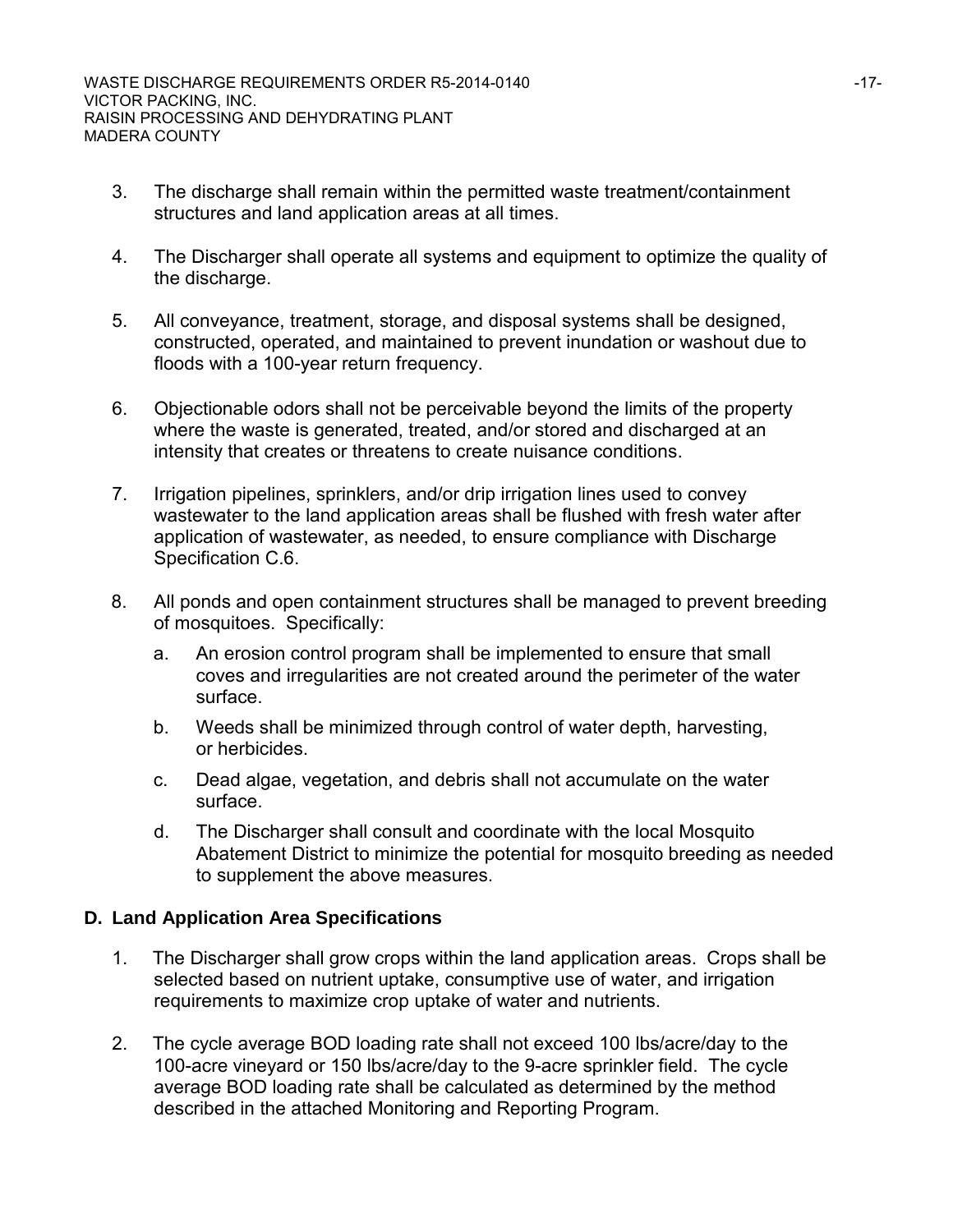- 3. The resulting effect of the discharge on soil shall not exceed the buffering capacity of the soil profile.
- 4. The discharge shall be distributed uniformly on adequate acreage within the land application areas to preclude the creation of nuisance conditions or unreasonable degradation of groundwater.
- 5. Application of waste constituents to the land application areas shall be at reasonable agronomic rates to preclude creation of a nuisance or unreasonable degradation of groundwater, considering crop, soil, climate, and irrigation management system. The annual nutritive loading of the land application area, including the nutritive value of organic and chemical fertilizers, and of the wastewater shall not exceed the annual crop demand.
- 6. The Discharger shall not discharge process wastewater to the land application areas when soils are saturated.
- 7. Wastewater applied as dust control must be applied only in quantities necessary to control dust and during periods when dust is being generated (e.g., not during or immediately after storm events, or while the ground is moist). The use of wastewater for dust control must comply with the conditions established as part of the Wastewater and Nutrient Management Plan required by Provision G.15.
- 8. Land application of wastewater shall be managed to minimize erosion.
- 9. The land application areas shall be managed to prevent breeding of mosquitoes. In particular:
	- a. There shall be no standing water 48 hours after irrigation ceases;
	- b. Tailwater ditches shall be maintained essentially free of emergent, marginal, and floating vegetation; and
	- c. Low-pressure and unpressurized pipelines and ditches accessible to mosquitoes shall not be used to store recycled water.
- 10. The land application areas shall be inspected as frequently as necessary to ensure continuous compliance with the requirements of this Order.
- 11. Any runoff of wastewater or irrigation water shall be confined to the land application areas and shall not enter any surface water drainage courses or storm water drainage systems.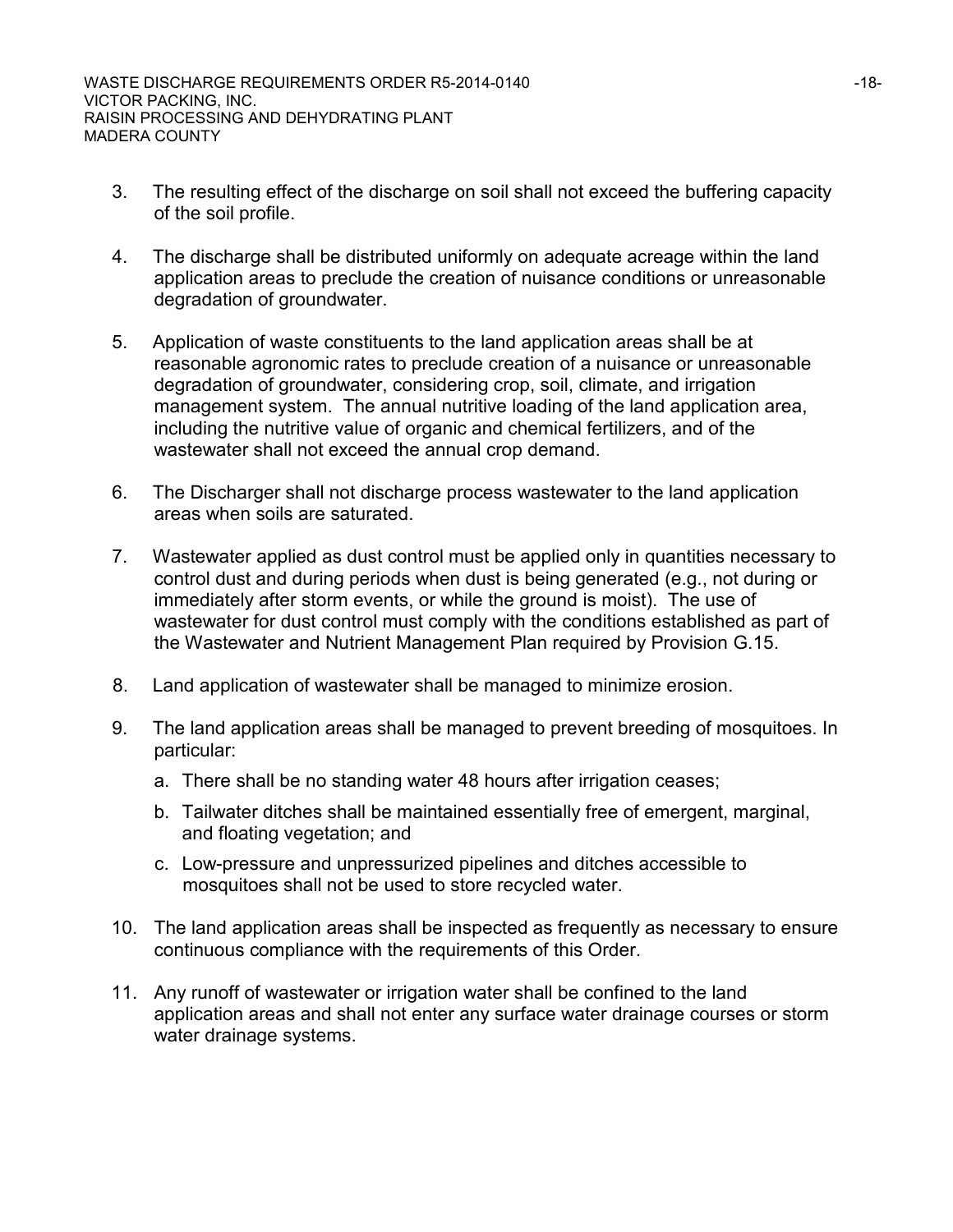## **E. Solids Disposal Specifications**

Solids as used in this document, means the residual solids removed from wastewater and settling tanks.

- 1. Any handling and storage of residual solids shall be controlled and contained in a manner that minimizes leachate formation and precludes infiltration of waste constituents into soils in a mass or concentration that will violate the groundwater limitations of this Order.
- 2. If removed from the site, residual solids shall be disposed of in a manner approved by the Executive Officer and consistent with Title 27, division 2. Removal for reuse as animal feed, or land disposal at facilities (i.e., landfills, composting facilities, soil amendment sites) operated in accordance with valid waste discharge requirements issued by a regional water board will satisfy this specification.
- 3. Any proposed change in solids use or disposal practice shall be reported in writing to the Executive Officer at least 90 days in advance of the change.

## **F. Groundwater Limitations**

Release of waste constituents associated with the discharge shall not cause or contribute to groundwater containing constituent concentrations in excess of the concentrations specified below or natural background quality for the specified constituents, whichever is greater:

- 1. Nitrate as nitrogen of 10 mg/L.
- 2. For constituents identified in Title 22 of the California Code of Regulations, the MCLs quantified therein.

## **G. Provisions**

- 1. The Discharger shall comply with Monitoring and Reporting Program R5-2014- 0140, which is part of this Order, and any revisions thereto as ordered by the Executive Officer. The submittal dates of Discharger self-monitoring reports shall be no later than the submittal date specified in the MRP.
- 2. The Discharger shall comply with the "Standard Provisions and Reporting Requirements for Waste Discharge Requirements", dated 1 March 1991, which are attached hereto and made part of this Order by reference. This attachment and its individual paragraphs are commonly referenced as "Standard Provision(s)."
- 3. As described in the Standard Provisions, the Discharger shall report promptly to the Central Valley Water Board any material change or proposed change in the character, location, or volume of the discharge.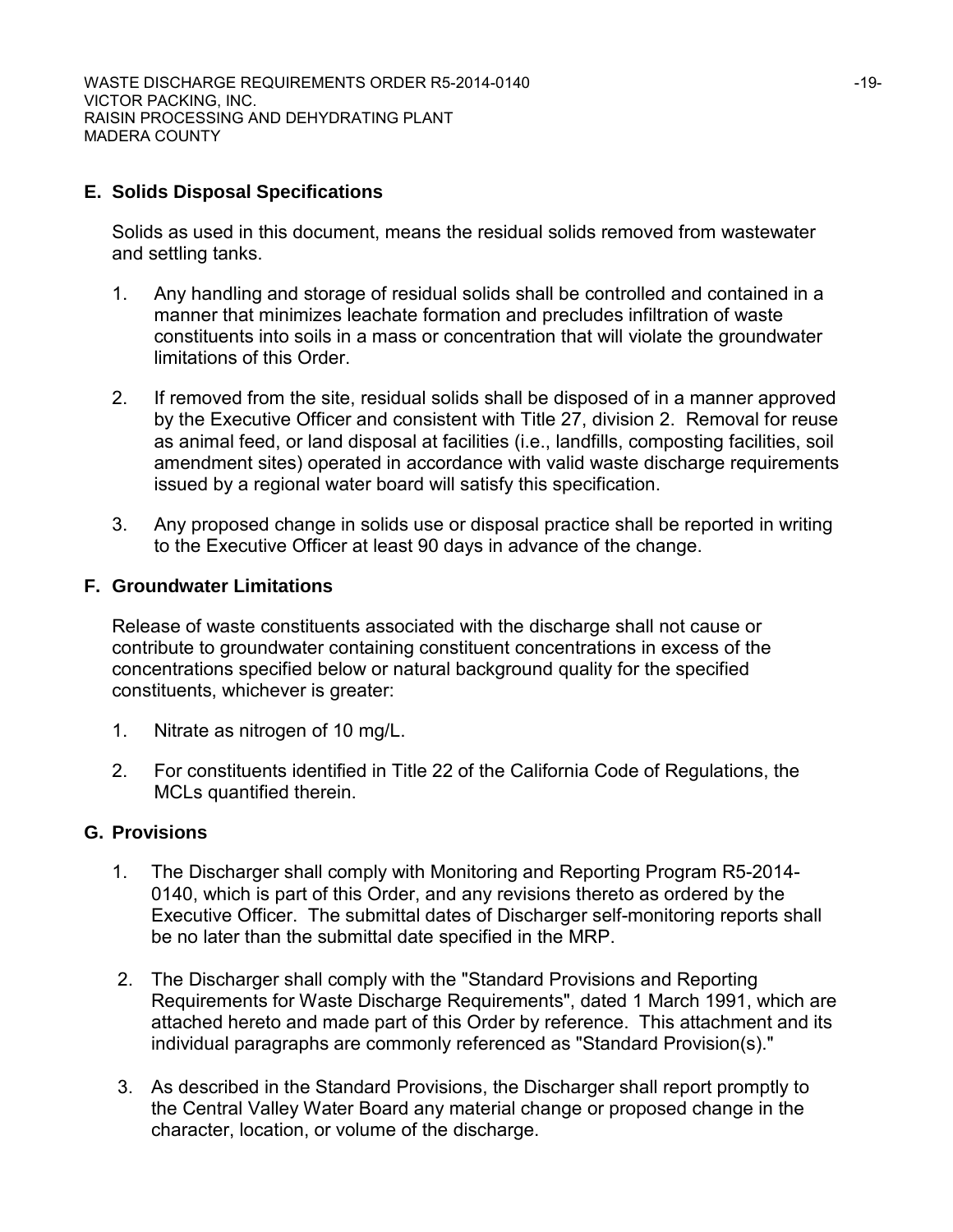- 4. A copy of this Order including the MRP, Information Sheet, Attachments, and Standard Provisions, shall be kept at the discharge facility for reference by operating personnel. Key operating personnel shall be familiar with its contents.
- 5. In the event of any change in control or ownership of the facility, the Discharger must notify the succeeding owner or operator of the existence of this Order by letter, a copy of which shall be immediately forwarded to the Central Valley Water Board.
- 6. To assume operation as Discharger under this Order, the succeeding owner or operator must apply in writing to the Executive Officer requesting transfer of the Order. The request must contain the requesting entity's full legal name, the state of incorporation if a corporation, the name, address, and telephone number of the persons responsible for contact with the Central Valley Water Board, and a statement. The statement shall comply with the signatory paragraph of Standard Provision B.3 and state that the new owner or operator assumes full responsibility for compliance with this Order. Failure to submit the request shall be considered a discharge without requirements, a violation of the Water Code. If approved by the Executive Officer, the transfer request will be submitted to the Central Valley Water Board for its consideration of transferring the ownership of this Order at one of its regularly scheduled meetings.
- 7. The Discharger shall operate and maintain all treated and untreated wastewater and storm water ponds sufficiently to protect the integrity of containment dams and berms and prevent overtopping and/or structural failure. Unless a Californiaregistered civil engineer certifies (based on design, construction, and conditions of operation and maintenance) that less freeboard is adequate, the operating freeboard in any pond shall never be less than two feet (measured vertically from the lowest possible point of overflow).
- 8. The Discharger shall at all times properly operate and maintain all facilities and systems of treatment and control (and related appurtenances) that are installed or used by the Discharger to achieve compliance with the conditions of this Order. Proper operation and maintenance also includes adequate laboratory controls and appropriate quality assurance procedures. This provision requires the operation of back-up or auxiliary facilities or similar systems that are installed by the Discharger when the operation is necessary to achieve compliance with the conditions of this Order.
- 9. The Discharger shall comply with all conditions of this Order, including timely submittal of technical and monitoring reports. On or before each report due date, the Discharger shall submit the specified document to the Central Valley Water Board or, if appropriate, a written report detailing compliance or noncompliance with the specific schedule date and task. If noncompliance is being reported, then the Discharger shall state the reasons for such noncompliance and provide an estimate of the date when the Discharger will be in compliance. The Discharger shall notify the Central Valley Water Board in writing when it returns to compliance with the time schedule. Violations may result in enforcement action, including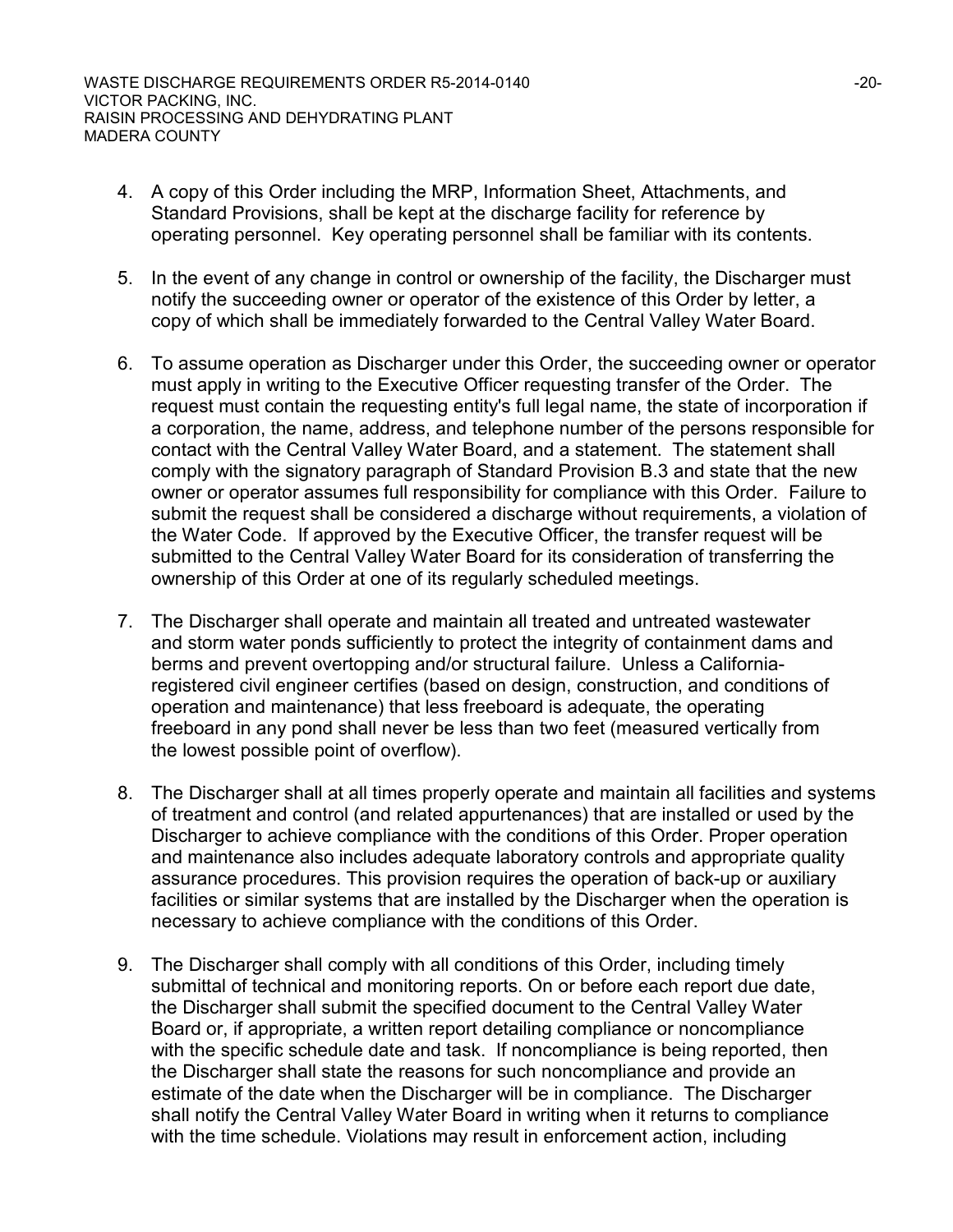Central Valley Water Board or court orders requiring corrective action or imposing civil monetary liability, or in revision or rescission of this Order.

- 10. The Discharger shall submit the technical reports and work plans required by this Order for consideration by the Executive Officer, and incorporate comments the Executive Officer may have in a timely manner, as appropriate. Unless expressly stated otherwise in this Order, the Discharger shall proceed with all work required by the subsequent provisions by the due dates specified.
- 11. In accordance with California Business and Professions Code sections 6735, 7835, and 7835.1, engineering and geologic evaluations and judgments shall be performed by or under the direction of registered professionals competent and proficient in the fields pertinent to the required activities. All technical reports specified herein that contain workplans for investigations and studies, that describe the conduct of investigations and studies, or that contain technical conclusions and recommendations concerning engineering and geology shall be prepared by or under the direction of appropriately qualified professional(s), even if not explicitly stated. Each technical report submitted by the Discharger shall bear the professional's signature and stamp.
- 12. At least **90 days** prior to termination or expiration of any lease, contract, or agreement involving disposal or recycling areas or off-site reuse of effluent, used to justify the capacity authorized herein and assure compliance with this Order, the Discharger shall notify the Central Valley Water Board in writing of the situation and of what measures have been taken or are being taken to assure full compliance with this Order.
- 13. **Groundwater Tasks**: The Discharger shall install and maintain a groundwater monitoring well network to monitor for changes in groundwater quality associated with its operations. At a minimum the Discharger shall install at least one up-gradient or background monitoring well to establish background groundwater quality and two monitoring wells down-gradient of its land application areas. As part of this Provision the Discharger shall submit a Work Plan and proposed time schedule to install the monitoring wells.

The Work Plan shall satisfy the information needs specified in the monitoring well installation section of Attachment B, *Standard Monitoring Well Provisions for Waste Discharge Requirements*. The monitoring wells shall comply with appropriate standards as described in *California Well Standards Bulletin 74-90* (June 1991) and *Water Well Standards: State of California Bulletin 94-81* (December 1981), and any more stringent standards adopted by local agencies pursuant to Water Code section 13801.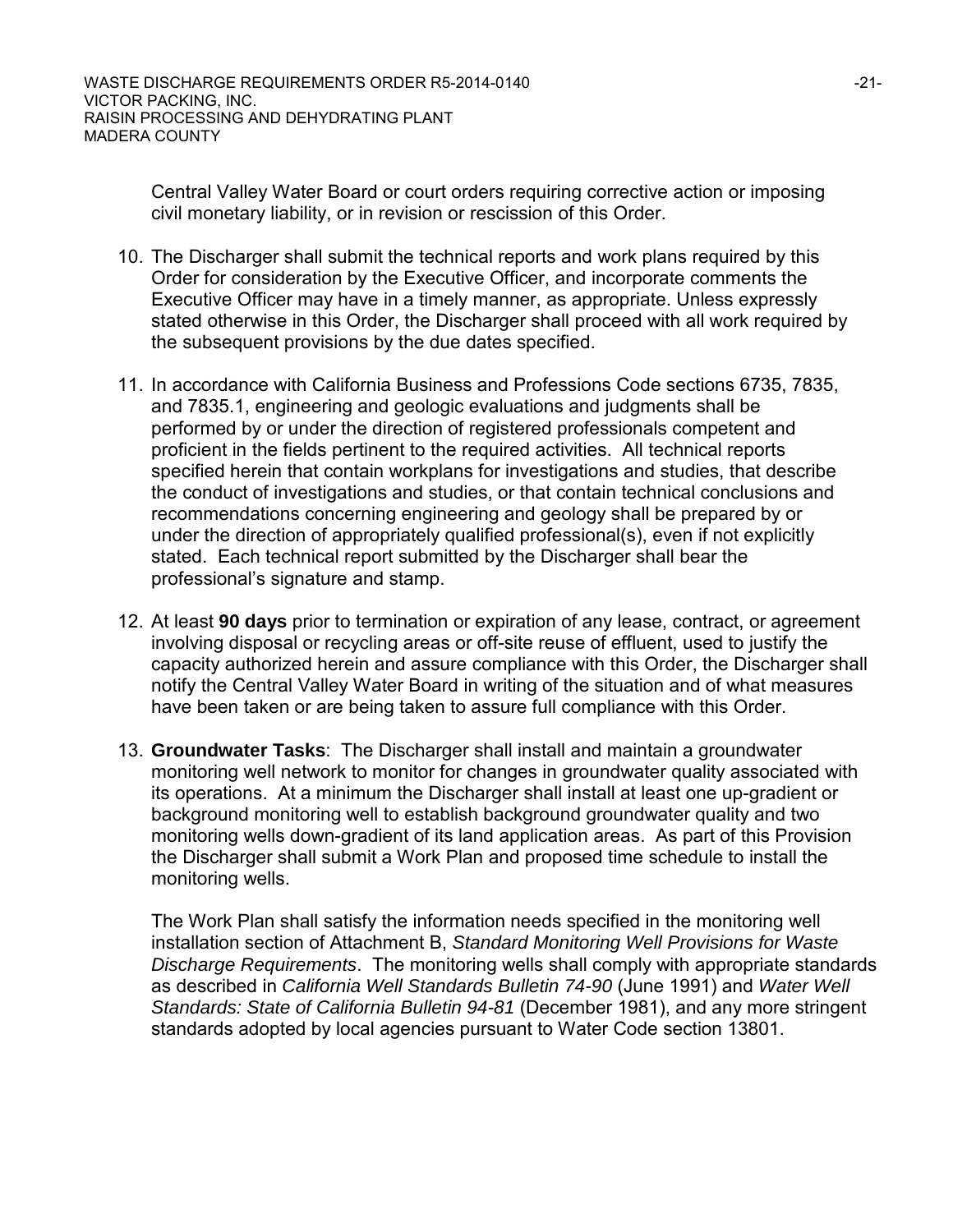The Discharger shall comply with the following compliance schedule in implementing the work required by this Provision:

|     | Task                                                                                                       | <b>Compliance Date</b>                          |
|-----|------------------------------------------------------------------------------------------------------------|-------------------------------------------------|
| la. | Submit Work Plan and time schedule for monitoring<br>well installation.                                    | 9 January 2015                                  |
| b   | Commence installation.                                                                                     | 120 days following<br>approval of the Work Plan |
| C.  | Submit technical report describing the installation<br>procedures and results of the first sampling event. | 90 days following<br>installation               |

- 14. **By 10 April 2015**, the Discharger shall submit a Salinity Control Plan, with salinity source reduction goals and an implementation schedule for Executive Officer approval. The control plan shall identify existing salinity control measures as well as any additional methods that could be used to further reduce the salinity of the discharge to the maximum extent feasible, include; (a) estimates of load reductions that may be obtained, and (b) provide a description of the tasks, cost, and time required to investigate and implement various elements in the Salinity Control Plan.
- 15. **By 10 April 2015**, the Discharger shall submit a Wastewater and Nutrient Management Plan for Executive Officer approval. At a minimum, the Plan must include; (a) procedures for monitoring Plant operations and discharge, (b) measures to ensure even application of wastewater, and (c) an action plan to deal with objectionable odors and/or nuisance conditions. The Plan should also include: (a) supporting data and calculations for monthly and annual water and nutrient balances, and management practices that will ensure wastewater, irrigation water, and fertilizers are applied at agronomic rates to the land application areas; and (b) evaluate the loading conditions associated with the application of wastewater for dust control around the Plant and the land application areas to ensure that the discharge will not cause or contribute to nuisance conditions or groundwater degradation.
- 16. The Central Valley Water Board is currently implementing the CV-SALTS initiative to develop a Basin Plan amendment that will establish a salt and nitrate management plan for the Central Valley. Through this effort the Basin Plan will be amended to define how the narrative water quality objectives are to be interpreted for the protection of agricultural use. If new information or evidence indicates that groundwater limitations different than those prescribed herein are appropriate, this Order will be reopened to incorporate such limits.
- 17. The Central Valley Water Board will review this Order periodically and will revise requirements when necessary.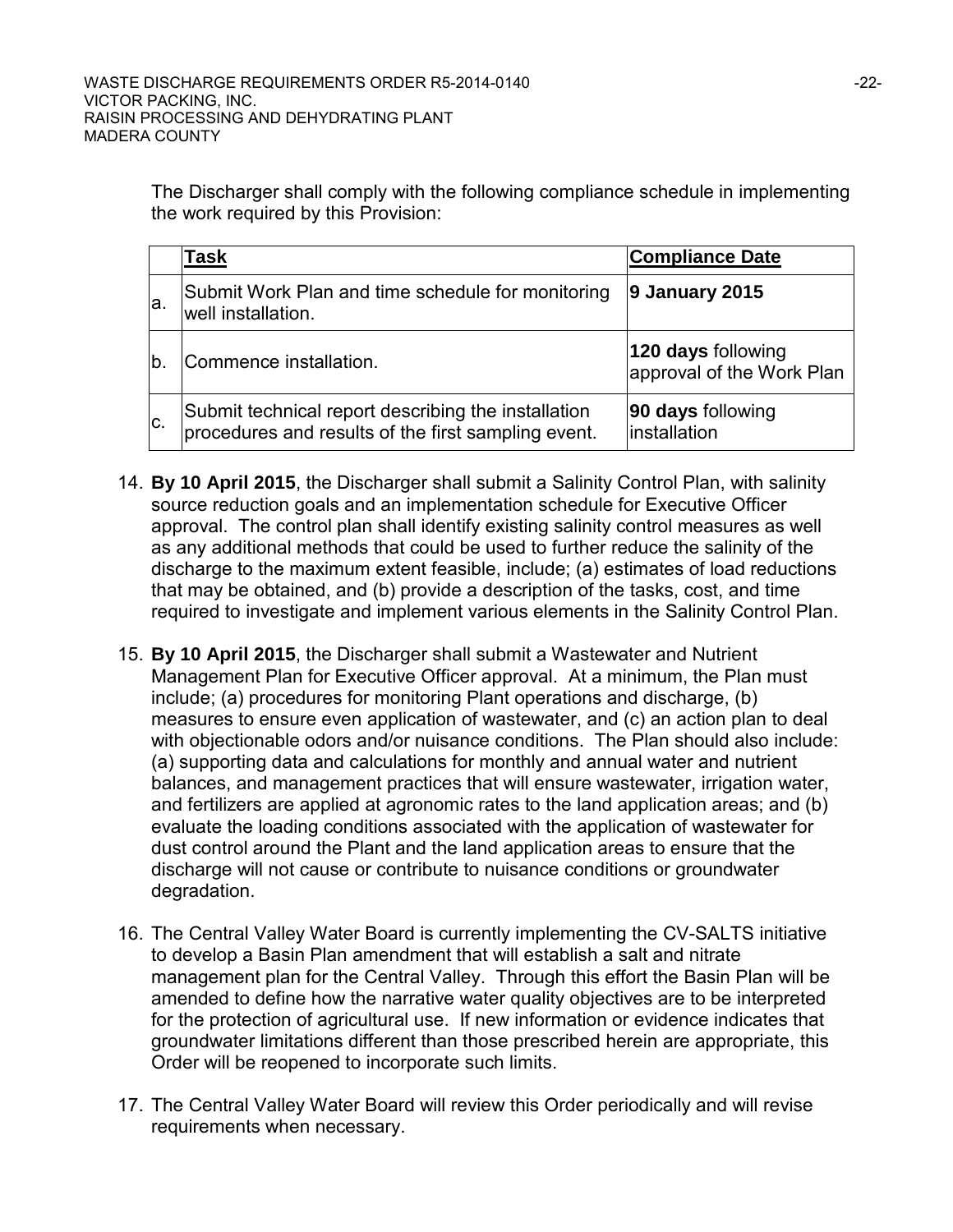WASTE DISCHARGE REQUIREMENTS ORDER R5-2014-0140  $-23-23$ VICTOR PACKING, INC. RAISIN PROCESSING AND DEHYDRATING PLANT MADERA COUNTY

If, in the opinion of the Executive Officer, the Discharger fails to comply with the provisions of this Order, the Executive Officer may refer this matter to the Attorney General for judicial enforcement, may issue a complaint for administrative civil liability, or may take other enforcement actions. Failure to comply with this Order or with the WDRs may result in the assessment of Administrative Civil Liability of up to \$10,000 per violation, per day, depending on the violation, pursuant to the Water Code, including sections 13268, 13350 and 13385. The Central Valley Water Board reserves its right to take any enforcement actions authorized by law.

Any person aggrieved by this action of the Central Valley Water Board may petition the State Water Board to review the action in accordance with Water Code section 13320 and California Code of Regulations, title 23, sections 2050 and following. The State Water Board must receive the petition by 5:00 p.m., 30 days after the date of this Order, except that if the thirtieth day following the date of this Order falls on a Saturday, Sunday, or state holiday, the petition must be received by the State Water Board by 5:00 p.m. on the next business day. Copies of the law and regulations applicable to filing petitions may be found on the Internet at:

http://www.waterboards.ca.gov/public\_notices/petitions/water\_quality

or will be provided upon request.

I, PAMELA C. CREEDON, Executive Officer, do hereby certify that the foregoing is a full true, and correct copy of an Order adopted by the California Regional Water Quality Control Board on 10 October 2014.

*Original signed by:*

PAMELA C. CREEDON, Executive Officer

Order Attachments:

- A Site Location Map
- B Standard Monitoring Well Provisions for Waste Discharge Requirements

Monitoring and Reporting Program R5-2014-0140 Information Sheet Standard Provisions (1 March 1991)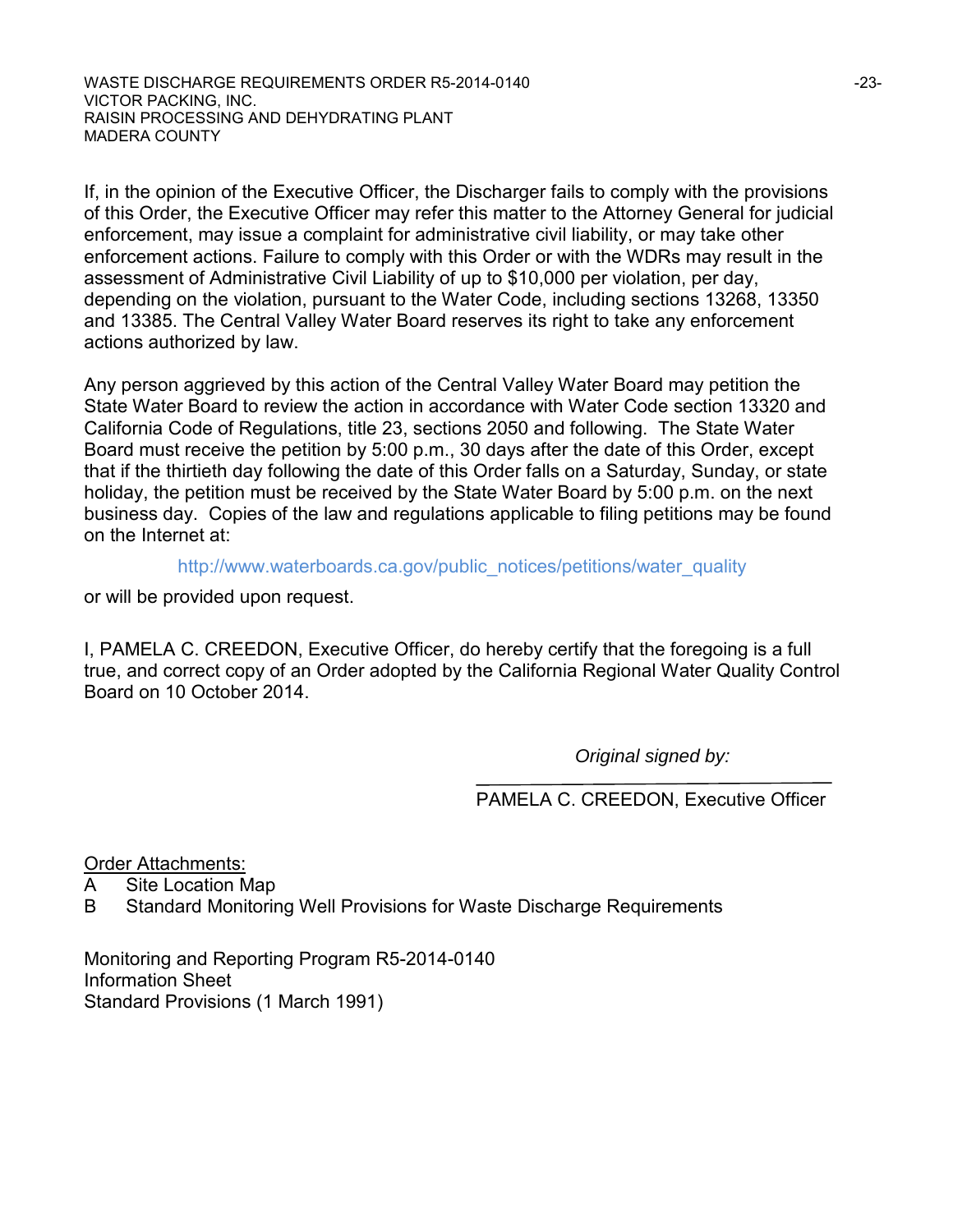## CALIFORNIA REGIONAL WATER QUALITY CONTROL BOARD CENTRAL VALLEY REGION

#### MONITORING AND REPORTING PROGRAM R5-2014-0140

#### FOR

#### VICTOR PACKING, INC RAISIN PROCESSING AND DEHYDRATING PLANT MADERA COUNTY

This Monitoring and Reporting Program (MRP) is required pursuant to California Water Code (CWC) section 13267.

The Discharger shall not implement any changes to this MRP unless and until the Central Valley Water Board adopts, or the Executive Officer issues, a revised MRP. Changes to sample location shall be established with concurrence of Central Valley Water Board staff, and a description of the revised stations shall be submitted for approval by the Executive Officer.

All samples shall be representative of the volume and nature of the discharge or matrix of material sampled. All analyses shall be performed in accordance with *Standard Provisions and Reporting Requirements for Waste Discharge Requirements*, dated 1 March 1991 (Standard Provisions).

Field test instruments (such as pH) may be used provided that the operator is trained in the proper use of the instrument and each instrument is serviced and/or calibrated at the recommended frequency by the manufacturer or in accordance with manufacturer instructions.

Analytical procedures shall comply with the methods and holding times specified in the following: *Methods for Organic Chemical Analysis of Municipal and Industrial Wastewater* (EPA); *Test Methods for Evaluating Solid Waste* (EPA); *Methods for Chemical Analysis of Water and Wastes* (EPA); *Methods for Determination of Inorganic Substances in Environmental Samples* (EPA); *Standard Methods for the Examination of Water and Wastewater* (APHA/AWWA/WEF); and *Soil, Plant and Water Reference Methods for the Western Region* (WREP 125). Approved editions shall be those that are approved for use by the United States Environmental Protection Agency or the State Water Resources Control Board, Division of Drinking Water Environmental Laboratory Accreditation Program. The Discharger may propose alternative methods for approval by the Executive Officer.

If monitoring consistently shows no significant variation in magnitude of a constituent concentration or parameter after at least 12 months of monitoring, the Discharger may request this MRP be revised to reduce monitoring frequency. The proposal must include adequate technical justification for reduction in monitoring frequency.

A glossary of terms used within this MRP is included on page 10.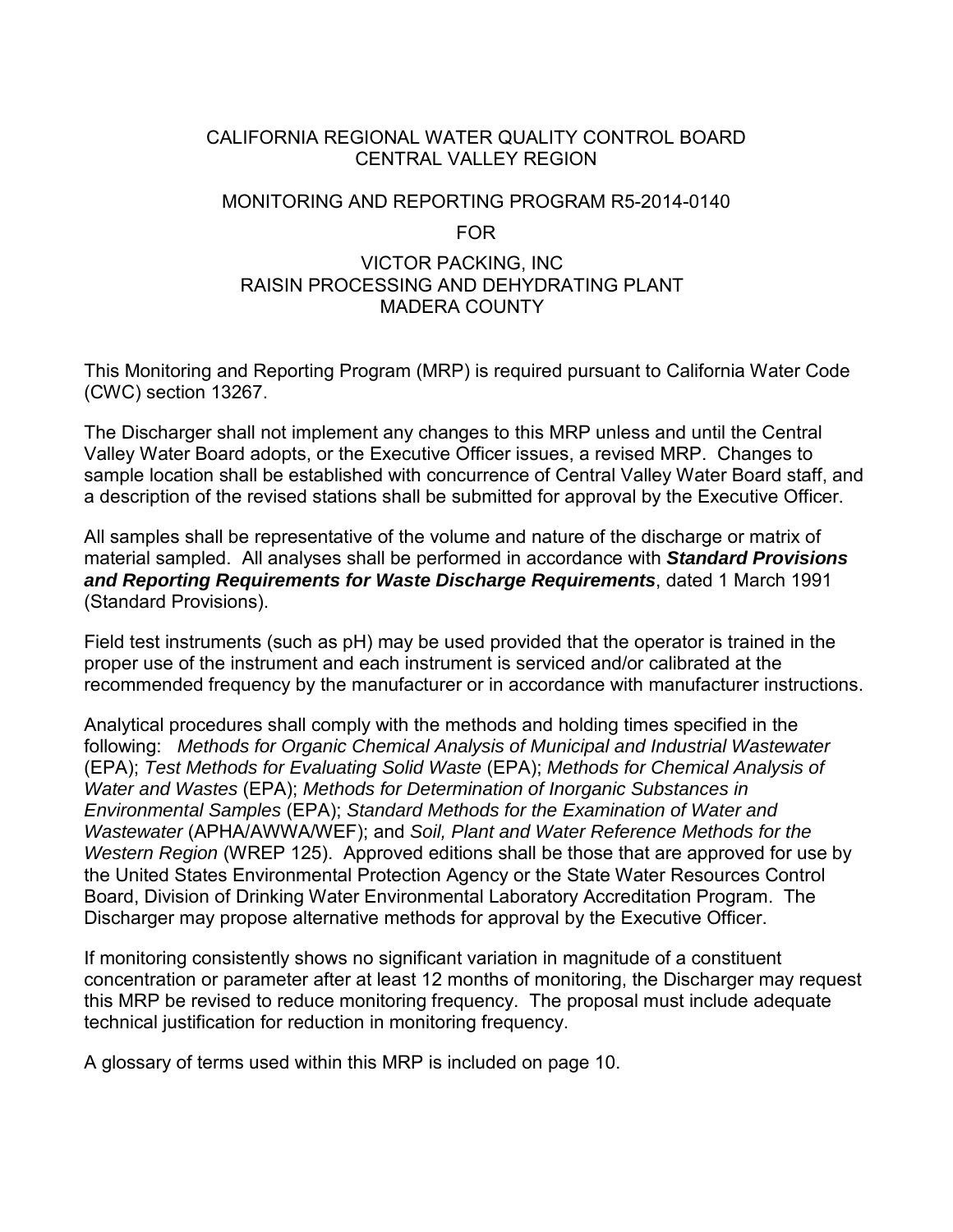The Discharger shall monitor the following locations to demonstrate compliance with the requirements of this Order:

| <b>Monitoring Location Name</b>     | <b>Monitoring Location Description</b>                                                                                                              |
|-------------------------------------|-----------------------------------------------------------------------------------------------------------------------------------------------------|
| <b>EFF-001</b>                      | Location where a representative sample of the effluent<br>can be obtained after all treatment, prior to discharge to<br>the land application areas. |
| <b>SPL-001</b>                      | Location where a representative sample of the water<br>supply entering the Plant can be obtained.                                                   |
| <b>IW-001</b>                       | Location where a representative sample of the<br>supplemental irrigation water can be obtained.                                                     |
| GW-001 through GW-003               | Groundwater monitoring well locations.                                                                                                              |
| BK-001 and S-001 through<br>$S-004$ | Soil sampling locations.                                                                                                                            |

## **EFFLUENT MONITORING**

The Discharger shall monitor treated effluent at EFF-001 for the constituents listed below. Effluent samples shall be representative of the volume and nature of the discharge. Time of collection of the samples shall be recorded. Effluent monitoring shall include at least the following:

| Frequency                  | Constituent/Parameter            | Units    | Sample Type |
|----------------------------|----------------------------------|----------|-------------|
| Continuous                 | <b>Flow</b>                      | mgd      | Meter       |
| Weekly                     | pH                               | pH Units | Grab        |
| Weekly                     | <b>EC</b>                        | umhos/cm | Grab        |
| Twice Monthly <sup>1</sup> | <b>Biochemical Oxygen Demand</b> | mg/L     | Grab        |
| Monthly                    | <b>Total Dissolved Solids</b>    | mg/L     | Grab        |
| Monthly                    | <b>Fixed Dissolved Solids</b>    | mg/L     | Grab        |
| Monthly                    | Nitrate as nitrogen              | mg/L     | Grab        |
| Monthly                    | Nitrite as nitrogen              | mg/L     | Grab        |
| Monthly                    | Ammonia as nitrogen              | mg/L     | Grab        |
| Monthly                    | <b>Total Kjeldahl Nitrogen</b>   | mg/L     | Grab        |
| Monthly                    | <b>Total Nitrogen</b>            | mg/L     | Computed    |
| Semi-Annually <sup>2</sup> | General Minerals <sup>3</sup>    | various  | Grab        |

1. Samples to be collected twice per month during non-consecutive weeks.

2. Samples to be collected in March and September.

3. General mineral analysis shall include, alkalinity (as CaCO3), bicarbonate (as CaCO3), boron, calcium, carbonate (CaCO3), chloride, hardness, iron, magnesium, manganese, nitrate as nitrogen, potassium, sodium, sulfate, and TDS. Samples collected for metals shall be filtered with a 0.45 micron filter prior to preservation, digestion, and analysis.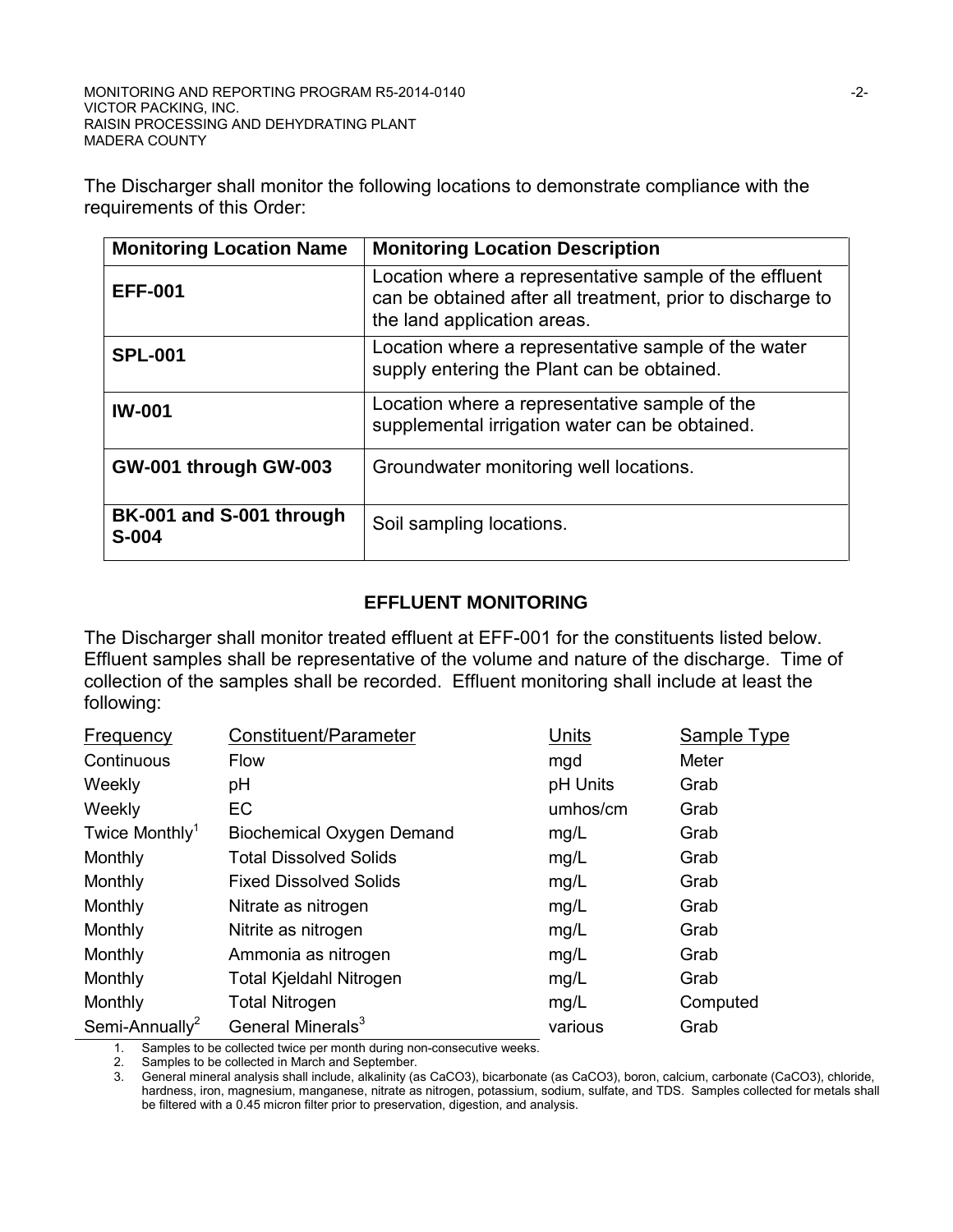## **SOURCE WATER MONITORING**

The Discharger shall collect samples of its source water for the Plant at SPL-001, and analyze them for the constituents specified below. If the source water is from more than one source, the results shall be presented as a flow-weighted average of all sources.

Samples of supplemental irrigation water used to irrigate the land application area shall be collected at IW-001, and analyzed for the constituents specified below.

| <b>Frequency</b>           | Constituent/Parameter         | Units     | Sample Type |
|----------------------------|-------------------------------|-----------|-------------|
| <b>Supply Water</b>        |                               |           |             |
| Quarterly                  | EC                            | mg/L      | Grab        |
| 1/three years <sup>1</sup> | General Minerals <sup>2</sup> | mg/L      | Grab        |
| <b>Irrigation Water</b>    |                               |           |             |
| Quarterly                  | EC                            | umhos/cm  | Grab        |
| Quarterly                  | <b>TDS</b>                    | mg/L      | Grab        |
| Quarterly                  | Volume                        | acre-feet | Metered     |

1. Sample to be collected and analyzed for general minerals once every three years. Starting in October following adoption of this Order.

2. General mineral analysis shall include, alkalinity (as CaCO3), bicarbonate (as CaCO3), boron, calcium, carbonate (CaCO3), chloride, hardness, iron, magnesium, manganese, nitrate as nitrogen, potassium, sodium, sulfate, and TDS. Samples collected for metals shall be filtered with a 0.45 micron filter prior to preservation, digestion, and analysis.

## **LAND APPLICATION AREA MONITORING**

The Discharger shall inspect the condition of the land application areas once per week and write visual observations in a bound logbook. Evidence of erosion, field saturation, runoff, or the presence of nuisance conditions (i.e., flies, ponding, etc.) shall be noted in the logs and included as part of the quarterly monitoring report.

In addition, the Discharger shall perform the following routine monitoring and loading calculations for each discrete irrigation area within the Land Application Area. The data shall be collected and presented in tabular format and shall include the following:

| <b>Frequency</b>                | Constituent/Parameter                | Units             | <b>Sample Type</b>     |
|---------------------------------|--------------------------------------|-------------------|------------------------|
| Daily <sup>1</sup>              | <b>Application Area</b>              | Acres             | n/a                    |
| Daily <sup>1</sup>              | Wastewater flow                      | gallons           | Metered                |
| Daily <sup>1</sup>              | Wastewater loading                   | inches/day        | Calculated             |
| Daily <sup>1</sup>              | Supplemental irrigation              | gallons           | Estimated              |
| Daily <sup>1</sup>              | Precipitation                        | inches            | Rain gage <sup>2</sup> |
| Weekly <sup>1</sup>             | Total hydraulic loading <sup>3</sup> | inches/acre-month | Calculated             |
| <b>BOD</b> Loading <sup>4</sup> |                                      |                   |                        |
| Daily                           | Day of application                   | Ibs/acre-day      | Calculated             |
| Average                         | cycle average <sup>5</sup>           | Ibs/acre-day      | Calculated             |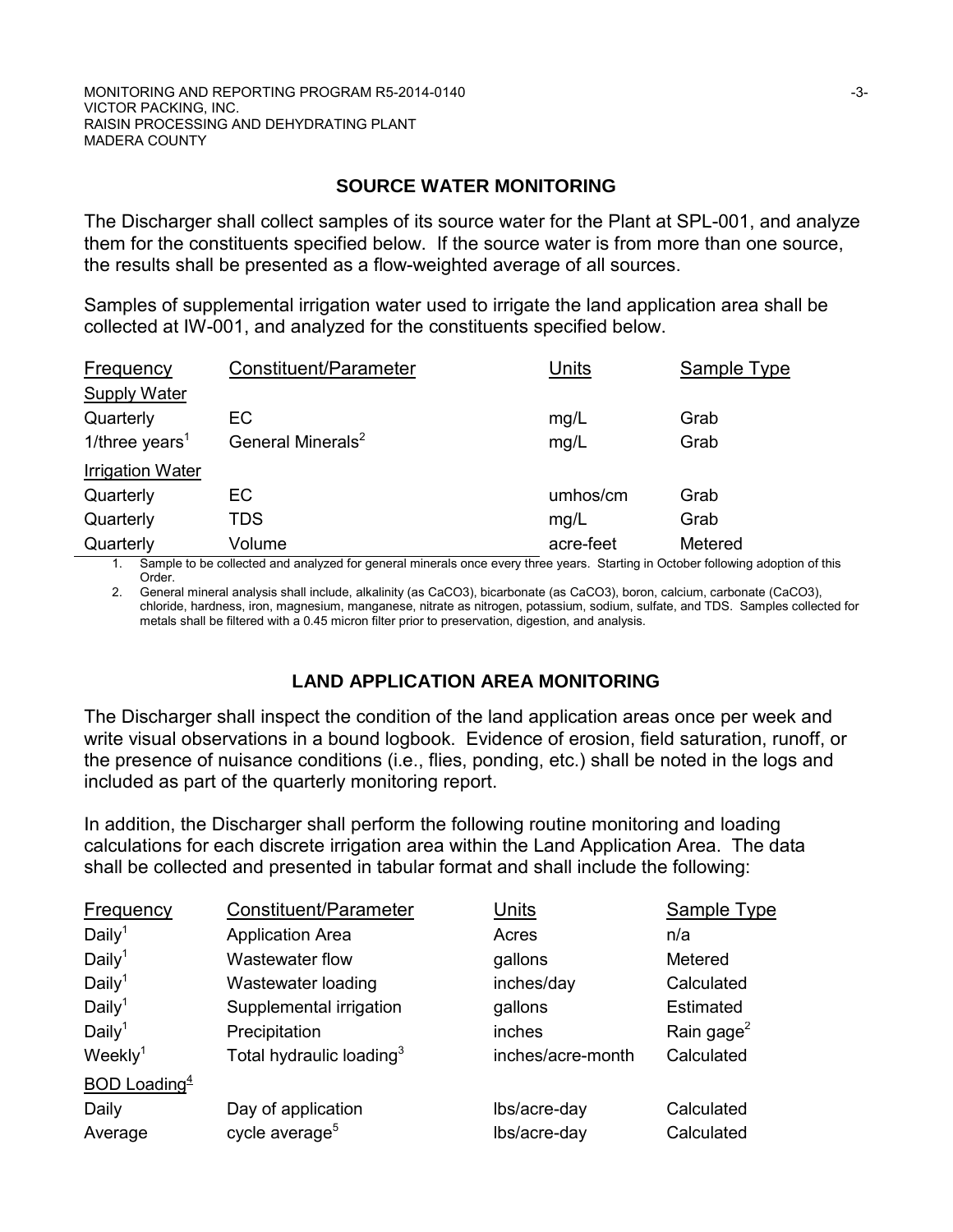| Frequency                                                                      | Constituent/Parameter   | Units         | Sample Type |  |
|--------------------------------------------------------------------------------|-------------------------|---------------|-------------|--|
| Nitrogen Loading <sup>4</sup>                                                  |                         |               |             |  |
| Annual                                                                         | From wastewater         | lbs/acre-year | Calculated  |  |
| Annual                                                                         | <b>From fertilizers</b> | Ibs/acre-year | Calculated  |  |
| <b>Salt Loading</b> <sup>4</sup>                                               |                         |               |             |  |
| Annual                                                                         | From wastewater         | lbs/acre-year | Calculated  |  |
| When discharging and while wastewater is applied to the land application area. |                         |               |             |  |

2. National Weather Service or CIMIS data from the nearest weather station is acceptable.

3. Combined loading from wastewater, irrigation water, and precipitation.

4. Loading rates shall be calculated using the applied volume of wastewater, applied acreage, and average effluent concentrations for BOD, total nitrogen, and FDS.

5. The BOD loading rate shall be divided by the number of days between applications to determine the cycle average loading rate.

#### **GROUNDWATER MONITORING**

After measuring water levels and prior to collecting samples, each monitoring well shall be adequately purged to remove water that has been standing within the well screen and casing that may not be chemically representative of formation water. Depending on the hydraulic conductivity of the geologic setting, the volume removed during purging is typically from 3 to 5 well casing volumes.

The Discharger shall monitor the wells in its monitoring well network GW-001 through GW-003, and any subsequent additional monitoring wells as follows:

| <b>Frequency</b> | Constituent/Parameter         | <b>Units</b>      | <b>Sample Type</b> |
|------------------|-------------------------------|-------------------|--------------------|
| Quarterly        | Depth-to-Water                | Feet <sup>1</sup> | Measured           |
| Quarterly        | <b>Groundwater Elevation</b>  | Feet <sup>2</sup> | Calculated         |
| Quarterly        | pH                            | S.U.              | Grab               |
| Quarterly        | EC                            | umhos/cm          | Grab               |
| Quarterly        | <b>TDS</b>                    | mg/L              | Grab               |
| Quarterly        | Nitrate as nitrogen (NO3-N)   | mg/L              | Grab               |
| Quarterly        | General Minerals <sup>3</sup> | various           | Grab               |
| Quarterly        | <b>Total Organic Carbon</b>   | mg/L              | Grab               |

1. To the nearest hundredth foot.

2. Groundwater elevation shall be calculated based on depth-to-water measurements from a surveyed measuring point.

3. General mineral analysis shall include, alkalinity (as CaCO3), bicarbonate (as CaCO3), boron, calcium, carbonate (CaCO3), chloride, hardness, iron, magnesium, manganese, nitrate as nitrogen, potassium, sodium, sulfate, and TDS. Samples collected for metals shall be filtered with a 0.45 micron filter prior to preservation, digestion, and analysis.

The Discharger shall maintain its groundwater monitoring well network. If a groundwater monitoring well(s) is dry for more than four consecutive sampling events, the Discharger shall submit a work plan and proposed time schedule to replace the well(s). The well(s) shall be replaced following Executive Officer approval of the work plan and time schedule.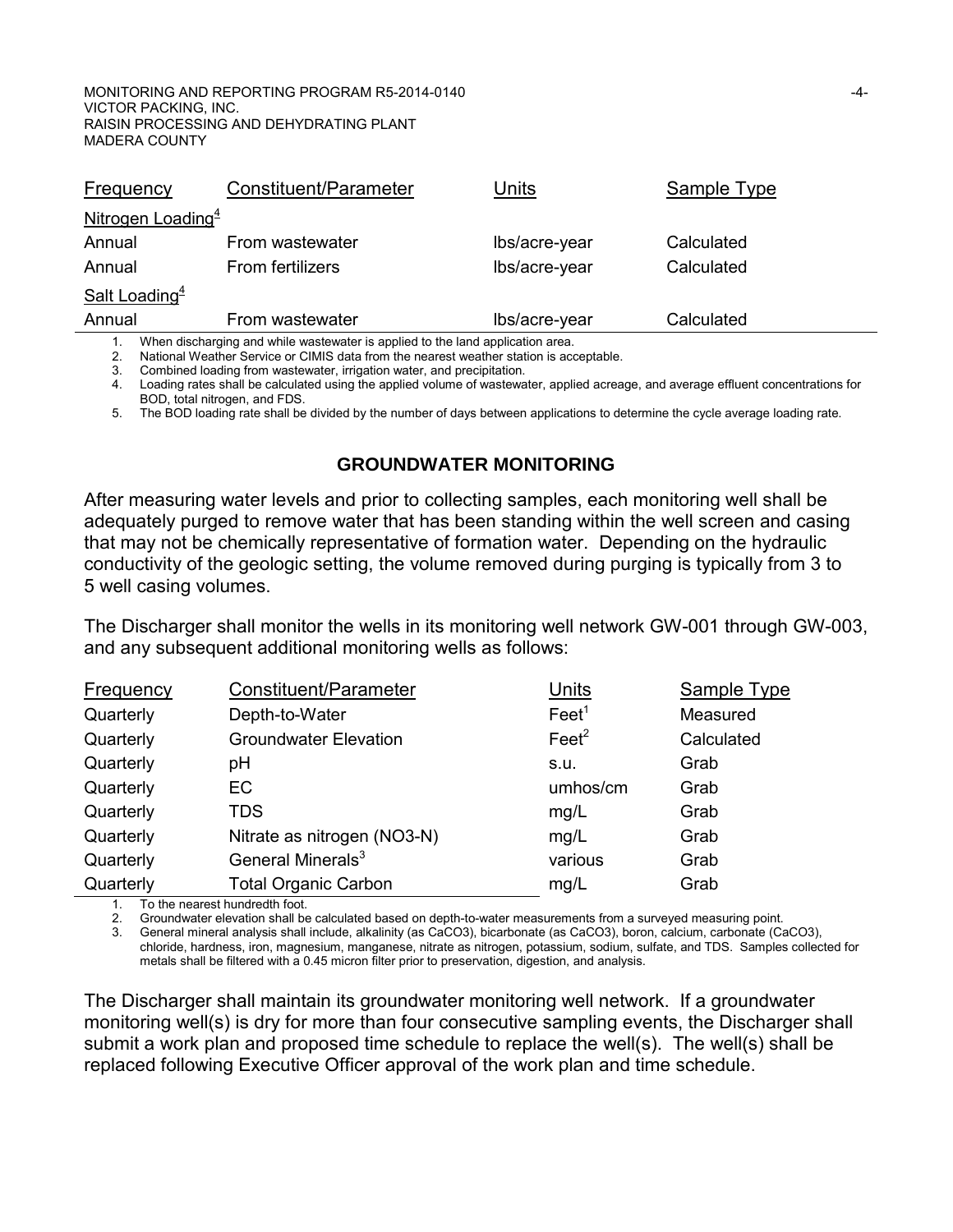## **SOIL MONITORING**

The Discharger shall establish with the concurrence of Central Valley Water Board staff, at least four soil profile monitoring locations within the Land Application Areas and one representative background location (i.e., that historically have not received process wastewater). The Discharger shall submit a map to the Central Valley Water Board with the identified sample locations no fewer than **60 days** prior to the first sampling event in July following adoption of this Order. Soil samples BK-001 and S-001 through S-004 shall be collected and analyzed for the constituents and frequencies specified below:

| <b>Frequency</b> | Constituent/Parameter           | <b>Units</b>  | Sample Type <sup>1</sup> |
|------------------|---------------------------------|---------------|--------------------------|
| Once $2$         | <b>Cation Exchange Capacity</b> | meq/100 grams | Grab                     |
| Annually         | <b>Moisture Content</b>         | % volume      | Grab                     |
| Annually         | Soil pH                         | pH units      | Grab                     |
| Annually         | EC                              | umhos/cm      | Grab                     |
| Annually         | Sodium                          | mg/kg         | Grab                     |
| Annually         | Chloride                        | mg/kg         | Grab                     |
| Annually         | Potassium                       | mg/kg         | Grab                     |
| Annually         | Nitrate as nitrogen             | mg/kg         | Grab                     |
| Annually         | Ammonia as nitrogen             | mg/kg         | Grab                     |
| Annually         | Total Kjeldahl nitrogen         | mg/kg         | Grab                     |

1. Discrete samples to be analyzed shall be collected from standard 6-inch cores starting at 6-inches, 2, 4, and 6 feet below ground surface (bgs).

2. Soil samples for cation exchange capacity shall be analyzed once during the first sampling event following adoption of this Order.

## **REPORTING**

All monitoring results shall be reported in **Quarterly Monitoring Reports,** which are due by the first day of the second month after the calendar quarter. Therefore, monitoring reports are due as follows:

| <b>First Quarter Monitoring Report:</b>       | 1 May      |
|-----------------------------------------------|------------|
| Second Quarter Monitoring Report: 1 August    |            |
| <b>Third Quarter Monitoring Report:</b>       | 1 November |
| Fourth Quarter Monitoring Report: 1 February. |            |

**A transmittal letter shall accompany each monitoring report.** The transmittal letter shall discuss any violations that occurred during the reporting period and all actions taken or planned for correcting violations, such as operation or facility modifications. If the Discharger has previously submitted a report describing corrective actions or a time schedule for implementing the corrective actions, reference to the previous correspondence is satisfactory.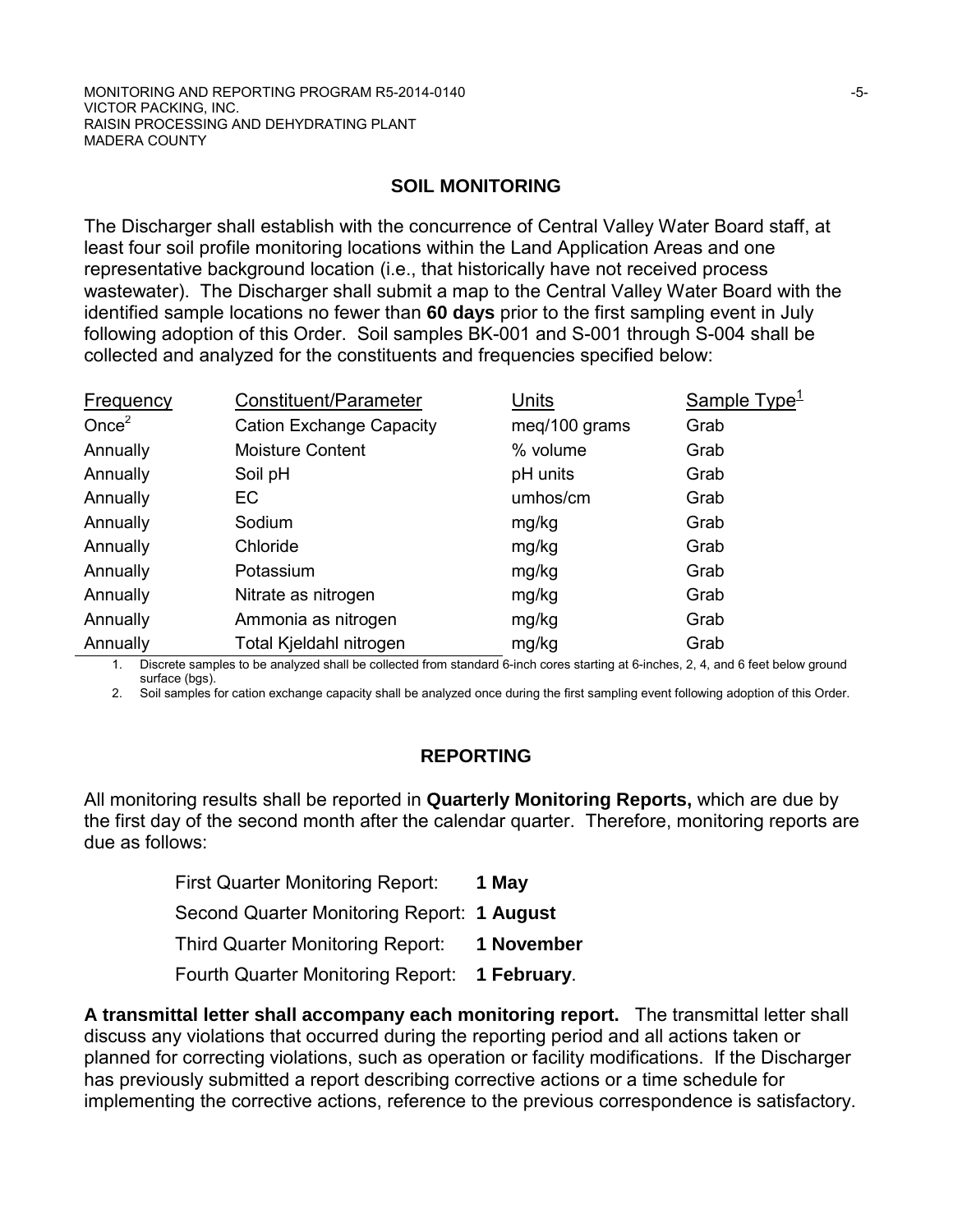The following information is to be included on all monitoring reports, as well as any report transmittal letters, submitted to the Central Valley Water Board:

> Victor Packing, Inc. Raisin Processing and Dehydrating Plant MRP Order R5-2014-0140 Contact Information (telephone number and email)

In reporting monitoring data, the Discharger shall arrange the data in tabular form so that the date, the constituents, and the concentrations are readily discernible. The data shall be summarized in such a manner that illustrates clearly, whether the Discharger complies with waste discharge requirements. In addition to the details specified in Standard Provision C.3, monitoring information shall include the method detection limit (MDL) and the Reporting limit (RL) or practical quantitation limit (PQL). If the regulatory limit for a given constituent is less than the RL (or PQL), then any analytical results for that constituent that are below the RL (or PQL) but above the MDL shall be reported and flagged as estimated.

Laboratory analysis reports do not need to be included in the monitoring reports; however, the laboratory reports must be retained for a minimum of three years in accordance with Standard Provision C.3.

All monitoring reports shall comply with the signatory requirements in Standard Provision B.3. For a Discharger conducting any of its own analyses, reports must also be signed and certified by the chief of the laboratory.

All monitoring reports that involve planning, investigation, evaluation, or design, or other work requiring interpretation and proper application of engineering or geologic sciences, shall be prepared by or under the direction of persons registered to practice in California pursuant to California Business and Professions Code sections 6735, 7835, and 7835.1.

At any time henceforth, the State or Central Valley Water Board may notify the Discharger to electronically submit monitoring reports using the State Water Board's California Integrated Water Quality System (CIWQS) Program Web site http://www.waterboards.ca.gov/ciwqs/index.html or similar system. Until such notification is given, the Discharger shall submit hard copy monitoring reports.

## **A. All Quarterly Monitoring Reports** shall include the following:

## **Effluent Monitoring Reporting**:

- 1. Tabulated results of effluent monitoring specified on page 2.
- 2. For each month of the quarter, calculation of the weekly flow and the monthly average daily flow.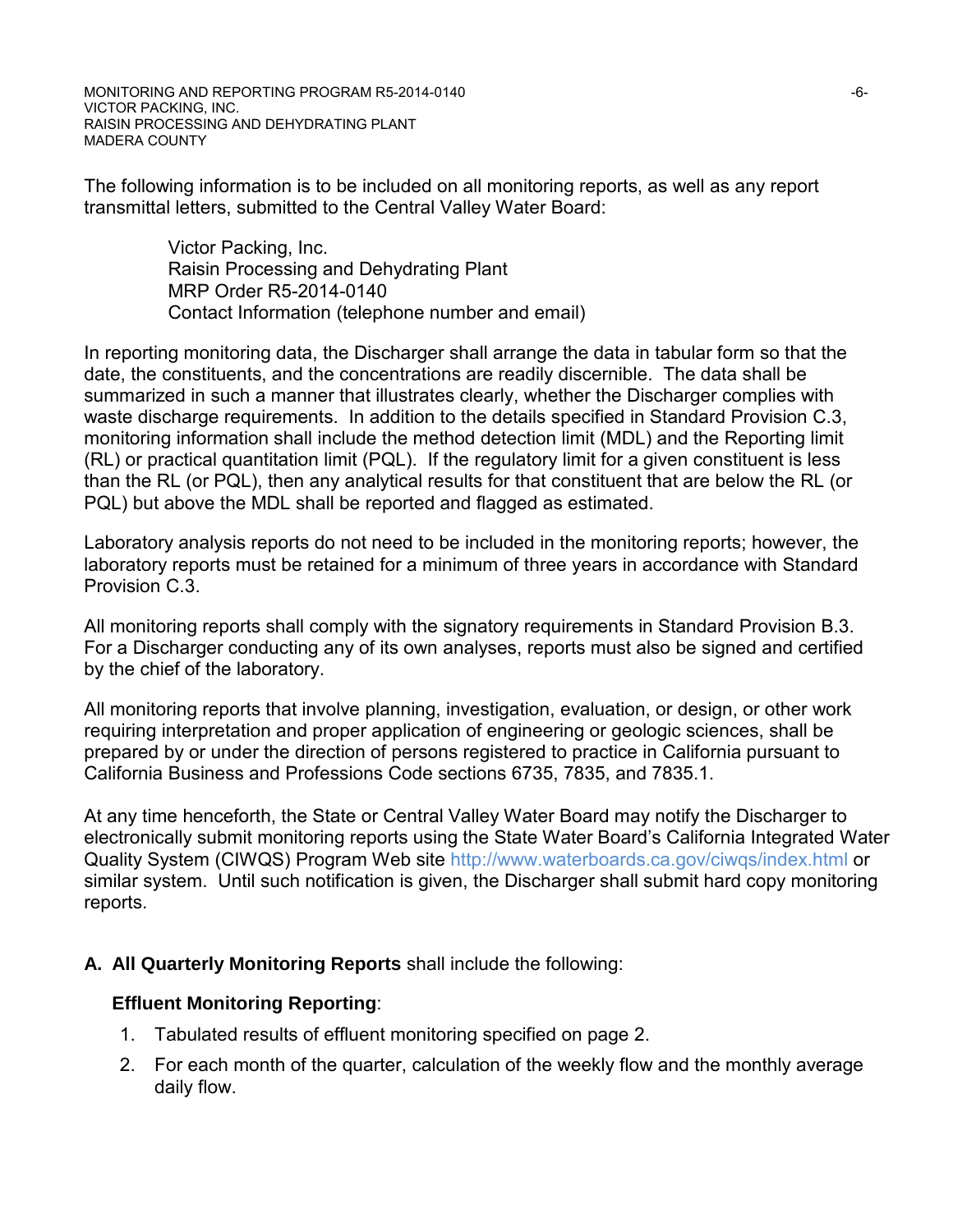MONITORING AND REPORTING PROGRAM R5-2014-0140 **For a struck of the CONITABLE 17-7-**VICTOR PACKING, INC. RAISIN PROCESSING AND DEHYDRATING PLANT MADERA COUNTY

## **Source Water Reporting**

- 1. The results of the source water monitoring for the Plant specified on page 3. If multiple sources are used the Discharger, shall calculate the flow-weighted average concentrations for the specified constituents. Results must include supporting calculations, if required.
- 2. The results of monitoring of supplemental irrigation water as specified on page 3. If multiple sources are used the Discharger shall provide sampling results and volume of irrigation water provided from each source.

## **Land Application Area Reporting**:

- 1. The results of monitoring and loading calculations specified on pages 3 and 4.
- 2. Calculation of the hydraulic load for wastewater and supplemental irrigation water to the land application areas in gallons and/or acre-feet.
- 3. A summary of the notations made in the log book during each quarter. The entire contents of the log do not need to be submitted.
- 4. For each week, calculation of the daily and average BOD loading for the irrigation cycle, using the BOD results for that month.

## **Groundwater Reporting:**

- 1. The result of groundwater monitoring specified on page 4. If there is insufficient water in the well(s) for sampling, the monitoring well(s) shall be reported as dry for that quarter.
- 2. For each monitoring well, a table showing groundwater depth, elevation, and constituent concentrations for the five previous years, up through the present quarter.
- 3. A groundwater contour map based on groundwater elevations for that quarter. The map shall show the gradient and direction of groundwater flow. The map shall also include locations of all monitoring wells and wastewater storage and application areas.
- **B. Fourth Quarter Monitoring Reports**, in addition to the above, shall include the following:

## **Facility Information**:

- 1. The names and telephone numbers of persons to contact regarding the discharge for emergency and routine situations.
- 2. A statement certifying when the flow meter and other monitoring instruments and devices were last calibrated, including identification of who performed the calibrations (Standard Provision C.4).
- 3. A summary of any changes in processing that might affect waste characterization and/or discharge flow rates.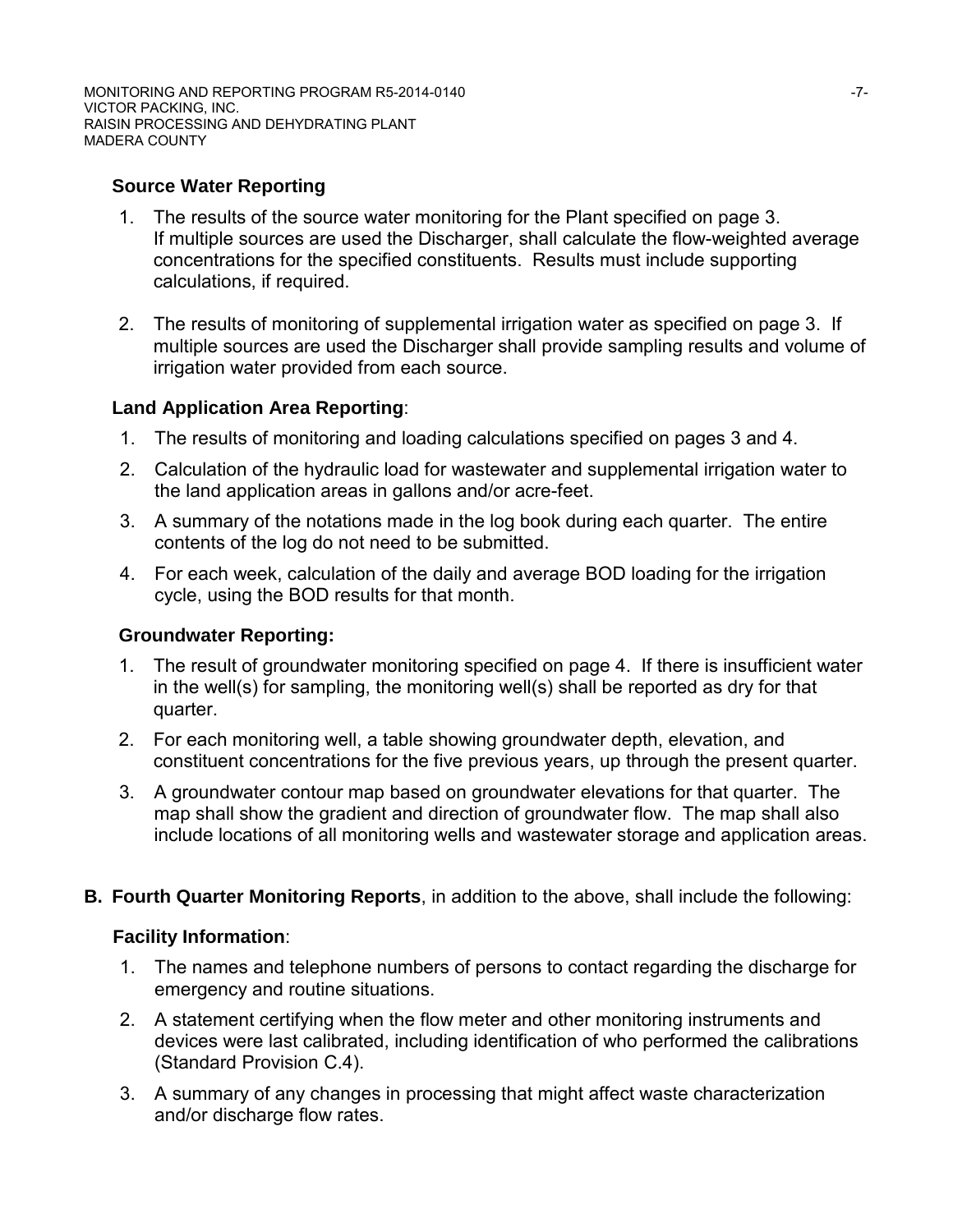# **Effluent Monitoring Reporting:**

- 1. A summary of tabulated results of effluent monitoring specified on page 2.
- 2. Calculation of the maximum daily flow, monthly average flow, and cumulative annual flow.

## **Solids Reporting**

- 1. Annual production totals for solids (excluding trash and recyclables) in dry tons or cubic yards.
- 2. A description of disposal methods, including the following information related to the disposal methods used. If more than one method is used, include the percentage disposed of by each method.
	- a. For landfill disposal, include: the name and location of the landfill, and the Order number of WDRs that regulate it.
	- b. For land application, include: the location of the site (field identification), and the Order number of any WDRs that regulate it.
	- c. For incineration, include: the name and location of the site where incineration occurs, the Order number of WDRs that regulate the site, the disposal method of ash, and the name and location of the facility receiving ash (if applicable).
	- d. For composting, include: the location of the site, and the Order number of any WDRs that regulate it.
	- e. For animal feed, include: the location of the site, and the Order number of any WDRs that regulate it.

## **Source Water Reporting**

1. The results of annual monitoring of source water and supplemental irrigation water supply as specified on page 3. If multiple sources are used the Discharger, shall calculate the flow-weighted average concentrations for the specified constituents. Results must include supporting calculations, if required.

## **Land Application Area Reporting:**

- 1. The type of crop(s) grown, planting and harvest dates, and the quantified nitrogen and fixed dissolved solids uptakes including potassium (as estimated by technical references or, preferably, determined by representative plant tissue analysis).
- 2. The monthly and annual discharge volumes during the reporting year expressed as million gallons and inches.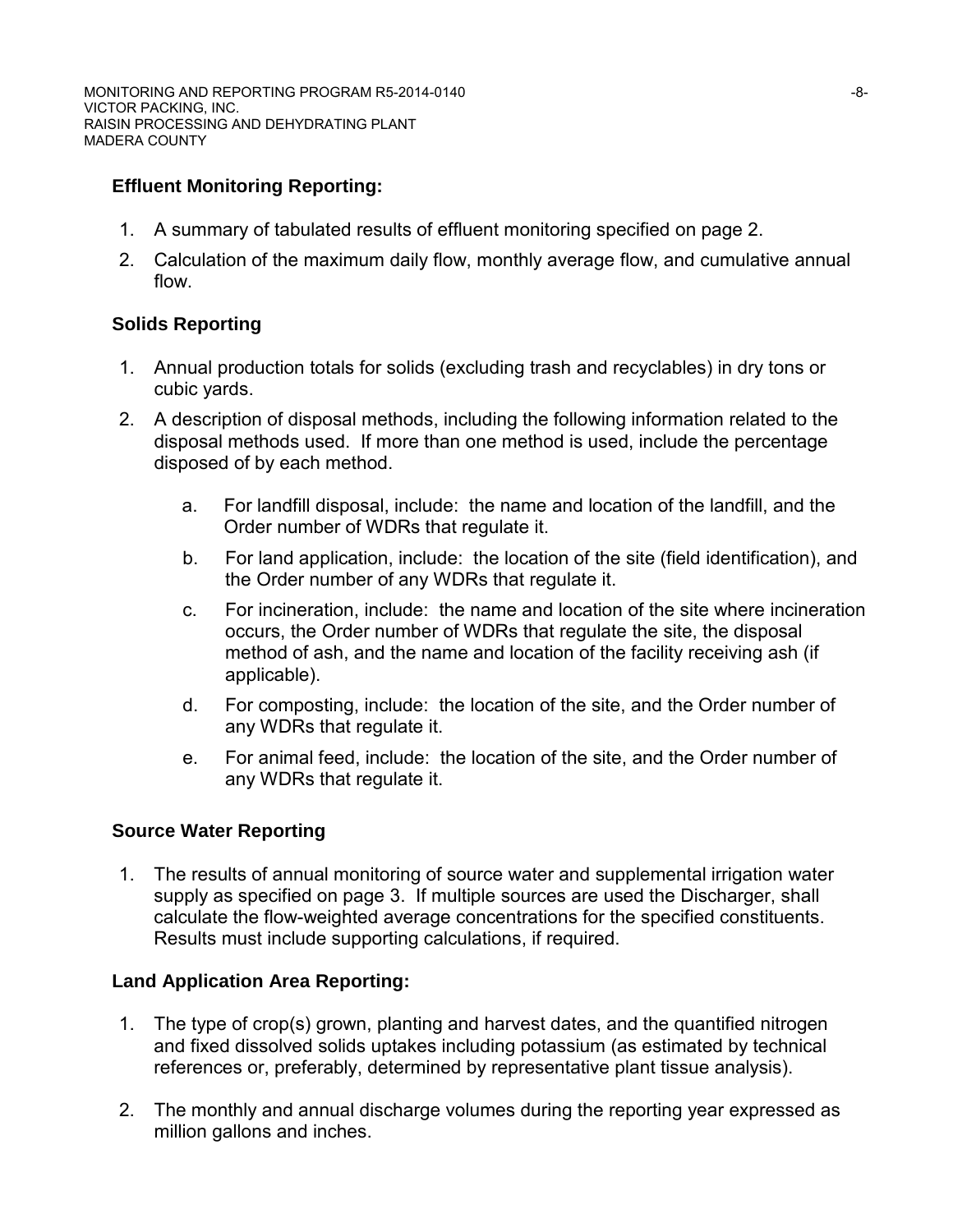- 3. A monthly balance for the reporting year that includes:
	- a. Monthly average  $ET_0$  (observed evapotranspiration) Information sources include California Irrigation Management Information System (CIMIS)<http://www.cimis.water.ca.gov/>
	- b. Monthly crop uptake
		- i. Crop water utilization rates are available from a variety of publications available from the local University of California Davis extension office.
		- ii. Irrigation efficiency Frequently, engineers include a factor for irrigation efficiency such that the application rate is slightly greater than the crop utilization rate. A conservative design does not include this value.
	- c. Monthly average precipitation this data is available at http://www.cimis.water.ca.gov/ or at http://www.ncdc.noaa.gov/oa/climate/online/ccd/nrmlprcp.html.
	- d. Monthly average and annual average discharge flow rate.
	- e. Monthly estimates of the amount of wastewater percolating below the root zone (i.e., amount of wastewater applied in excess of crop requirements)
- 4. A summary of average and cycle BOD loading rates.
- 5. The total pounds of nitrogen applied to the land application areas in lbs/acre-year, as calculated from the sum of the monthly loadings.
- 6. The total pounds of fixed dissolved solids (FDS) and potassium that have been applied to the land application areas in lbs/acre-year, as calculated from the sum of the monthly loadings.

## **Soil Reporting:**

1. The tabulated results of Soil Monitoring as specified on page 5.

The Discharger shall implement the above monitoring program on the first day of the month following adoption of this Order.

> Ordered by: *Original signed by:* PAMELA C. CREEDON, Executive Officer 10 October 2014 (Date)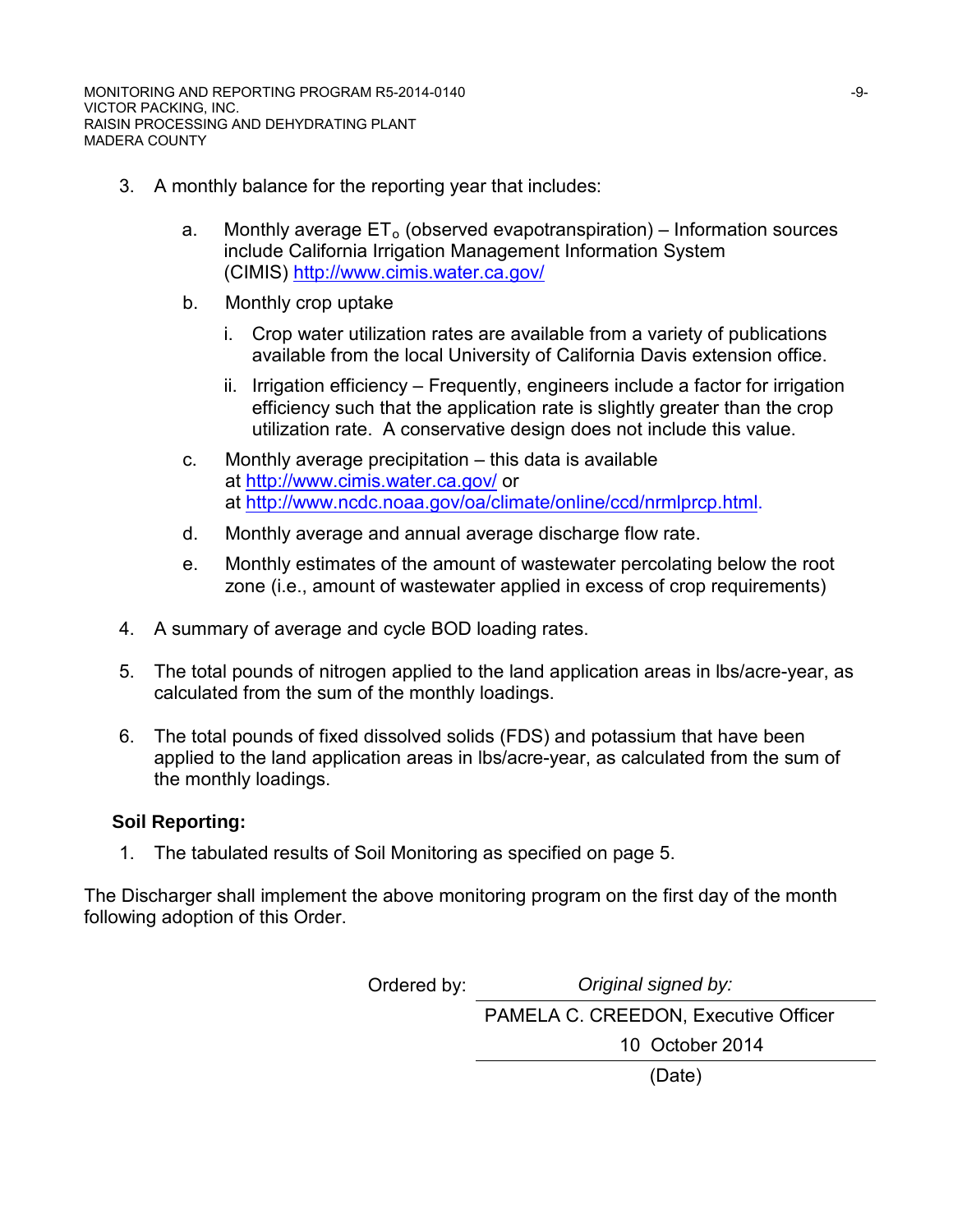MONITORING AND REPORTING PROGRAM R5-2014-0140 **CONVERTING AND REPORTING PROGRAM R5-2014-0140** VICTOR PACKING, INC. RAISIN PROCESSING AND DEHYDRATING PLANT MADERA COUNTY

## **GLOSSARY**

| BOD <sub>5</sub>        | Five-day biochemical oxygen demand                                                                                                                                                     |                                |                |            |  |  |  |
|-------------------------|----------------------------------------------------------------------------------------------------------------------------------------------------------------------------------------|--------------------------------|----------------|------------|--|--|--|
| <b>CBOD</b>             | Carbonaceous BOD                                                                                                                                                                       |                                |                |            |  |  |  |
| DO                      | Dissolved oxygen                                                                                                                                                                       |                                |                |            |  |  |  |
| <b>EC</b>               | Electrical conductivity at 25° C                                                                                                                                                       |                                |                |            |  |  |  |
| <b>FDS</b>              | Fixed dissolved solids                                                                                                                                                                 |                                |                |            |  |  |  |
| <b>NTU</b>              | Nephelometric turbidity unit                                                                                                                                                           |                                |                |            |  |  |  |
| <b>TKN</b>              | Total Kjeldahl nitrogen                                                                                                                                                                |                                |                |            |  |  |  |
| <b>TDS</b>              | <b>Total dissolved solids</b>                                                                                                                                                          |                                |                |            |  |  |  |
| <b>TSS</b>              | <b>Total suspended solids</b>                                                                                                                                                          |                                |                |            |  |  |  |
| Continuous              | The specified parameter shall be measured by a meter continuously.                                                                                                                     |                                |                |            |  |  |  |
| 24-Hour Composite       | Unless otherwise specified or approved, samples shall be a flow-proportioned<br>composite consisting of at least eight aliquots.                                                       |                                |                |            |  |  |  |
| Daily                   | Samples shall be collected every day.                                                                                                                                                  |                                |                |            |  |  |  |
| <b>Twice Weekly</b>     | Samples shall be collected at least twice per week on non-consecutive days.                                                                                                            |                                |                |            |  |  |  |
| Weekly                  | Samples shall be collected at least once per week.                                                                                                                                     |                                |                |            |  |  |  |
| <b>Twice Monthly</b>    | Samples shall be collected at least twice per month during non-consecutive<br>weeks.                                                                                                   |                                |                |            |  |  |  |
| Monthly                 | Samples shall be collected at least once per month.                                                                                                                                    |                                |                |            |  |  |  |
| Bimonthly               | Samples shall be collected at least once every two months (i.e., six times per<br>year) during non-consecutive months                                                                  |                                |                |            |  |  |  |
| Quarterly               | Samples shall be collected at least once per calendar quarter. Unless<br>otherwise specified or approved, samples shall be collected in January, April,<br>July, and October.          |                                |                |            |  |  |  |
| Semiannually            | Samples shall be collected at least once every six months (i.e., two times per<br>year). Unless otherwise specified or approved, samples shall be collected in<br>March and September. |                                |                |            |  |  |  |
| Annually                | Samples shall be collected at least once per year. Unless otherwise<br>specified or approved, samples shall be collected in October.                                                   |                                |                |            |  |  |  |
| mg/L                    | Milligrams per liter                                                                                                                                                                   |                                |                |            |  |  |  |
| mL/L                    | Milliliters [of solids] per liter                                                                                                                                                      |                                |                |            |  |  |  |
| $\mu$ g/L               | Micrograms per liter                                                                                                                                                                   |                                |                |            |  |  |  |
| umhos/cm                | Micromhos per centimeter                                                                                                                                                               |                                |                |            |  |  |  |
| mgd                     | Million gallons per day                                                                                                                                                                |                                |                |            |  |  |  |
| MPN/100 mL              | Most probable number [of organisms] per 100 milliliters                                                                                                                                |                                |                |            |  |  |  |
| <b>General Minerals</b> | Analysis for General Minerals shall include at least the following:                                                                                                                    |                                |                |            |  |  |  |
|                         | Alkalinity (as CaCo3)                                                                                                                                                                  | Carbonate (as CaCO3) Magnesium |                | Sodium     |  |  |  |
|                         | Bicarbonate (as CaCO3) Chloride                                                                                                                                                        |                                | Manganese      | Sulfate    |  |  |  |
|                         | <b>Boron</b>                                                                                                                                                                           | <b>Hardness</b>                | <b>Nitrate</b> | <b>TDS</b> |  |  |  |
|                         | Calcium                                                                                                                                                                                | Iron                           | Potassium      |            |  |  |  |
|                         |                                                                                                                                                                                        |                                |                |            |  |  |  |
|                         | General Minerals analyses shall be accompanied by documentation of<br>cation/anion balance.                                                                                            |                                |                |            |  |  |  |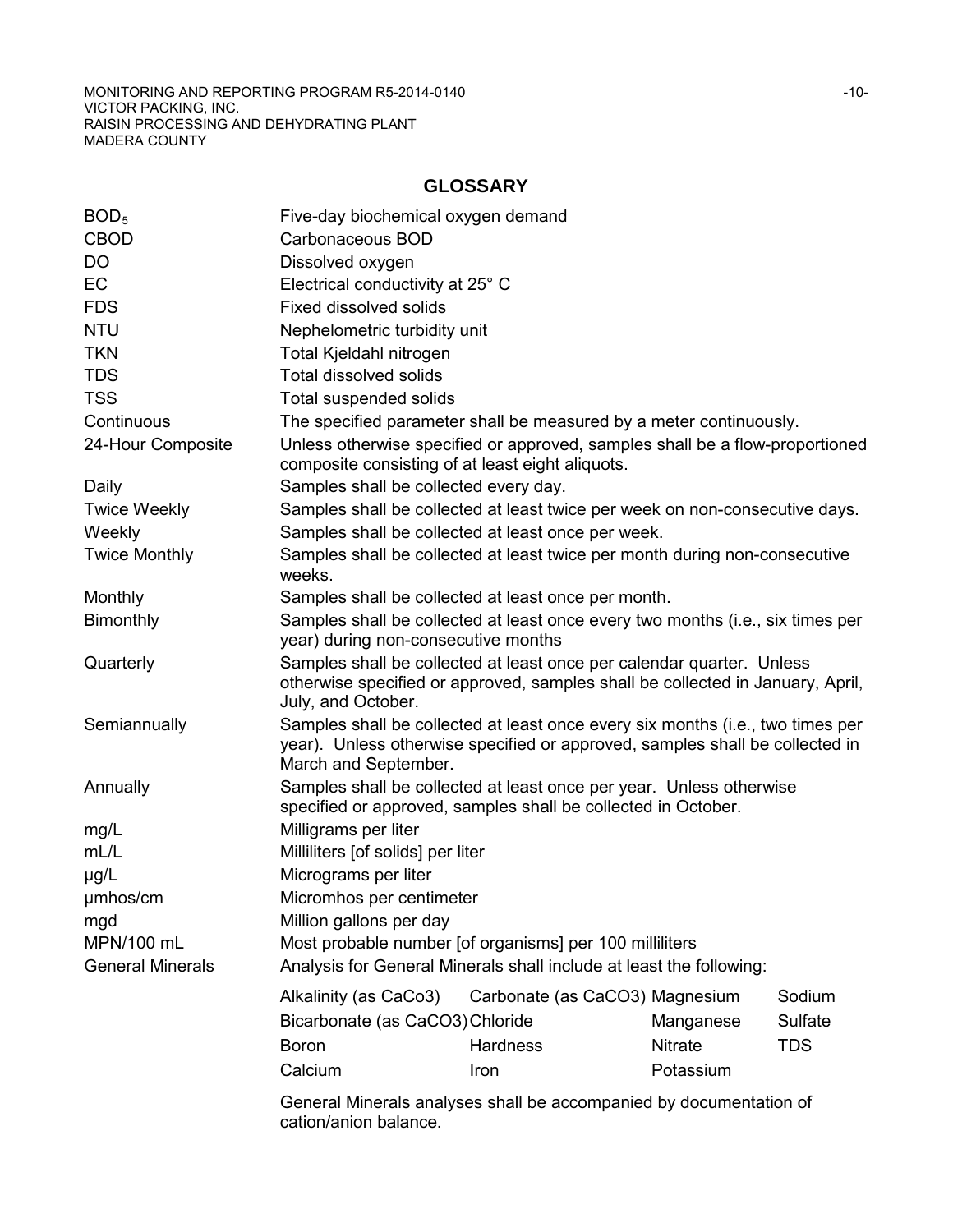### INFORMATION SHEET

ORDER R5-2014-0140 VICTOR PACKING, INC. RAISIN PROCESSING AND DEHYDRATING PLANT MADERA COUNTY

#### **Background**

Victor Packing, Inc. (Victor Packing or Discharger) owns and operates a raisin processing and dehydrating plant (Plant) at 11687 Road 27½ in Madera County. The Plant has been in operation since prior to 1975 where it processes and packs raisins for local growers. The Plant also operates a dehydrator from late August through October to dehydrate grapes and recondition rain damaged grapes and raisins. The Plant generally operates up to 10 hours per day four or five days a week throughout the year. However, the Plant may operate up to 16 hours per day six days a week in the fall during the harvest.

Waste Discharge Requirements (WDRs) Order 94-352, adopted by the Central Valley Water Board on 9 December 1994, prescribes requirements for the Plant. Order 94-352 allows a monthly average daily discharge of 0.06 million gallons per day (mgd). At the time Order 94-352 was adopted, all wastewater from the Plant was discharged to a series of checks in a 4-acre disposal field from August through September and December through January. This area was subsequently enlarged to approximately 9 acres and the discharge switched to sprinkler application to more evenly distribute the wastewater. During the remainder of the year the wastewater is mixed with irrigation water and applied to approximately 100 acres of grape vineyards. Order 94-352 is out of date and no longer adequately describes the discharge or regional board plans and policies.

On 29 November 2000, Victor Packing submitted a Report of Waste Discharge (RWD) to support the discharge of process wastewater from its raisin processing and dehydrating plant. Additional information to complete the RWD was submitted on 26 December 2000. In 2001, a revised set of Tentative WDRs were prepared for the Plant. The revised set of Tentative WDRs were circulated for public review but were never adopted.

#### **Wastewater**

Process wastewater generated at the Plant includes rinse water from washing raisins and grapes, water collected during the dehydration process, equipment wash water, and boiler blow down.

Raisins brought to the Plant are screened and vacuumed to remove the capstems, then graded and sorted before being dumped into a hot water tank. The raisins and water are pumped onto a rifle board and shaker where the water is drained off and the raisins rinsed with fresh water. Wastewater generated during the cleaning and rinsing process is pumped through a rotating drum screen to remove excess solids. The wastewater then passes through a secondary screen and is discharged to a settling tank before being pumped to the land application areas. From late-August through October the Plant process fresh grapes through its dehydrator. Grapes brought to the Plant are dumped into a shaker bin to remove debris. The grapes are then washed and placed onto clean trays, which are stacked and rolled into the dehydrator tunnels. After dehydration, the raisins are transferred into bins and the trays are cleaned and recycled.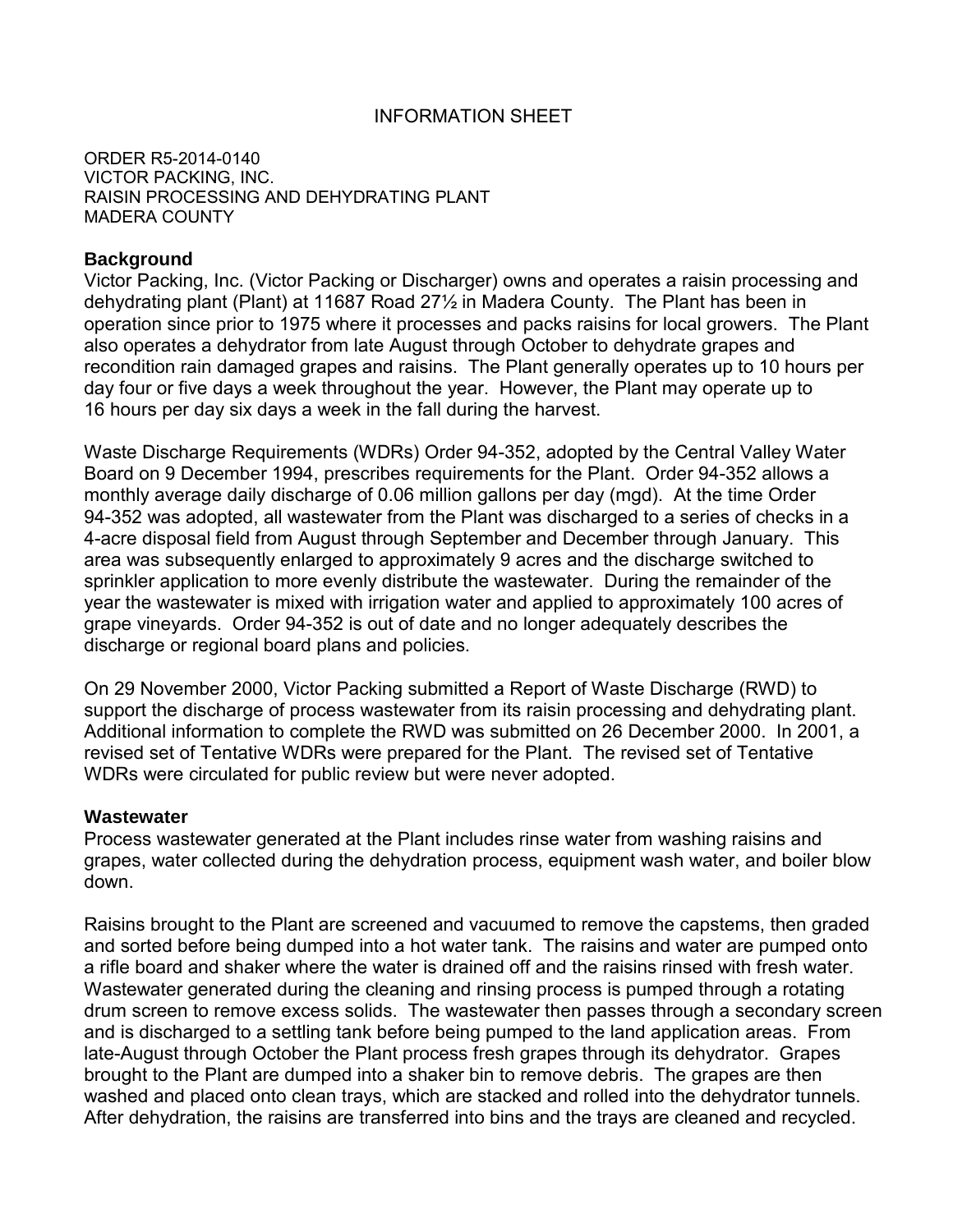The dehydrator is also used to recondition rain-damaged raisins and grapes in the fall on an as needed basis. Wastewater from the dehydrating operation is collected and passes through a second rotating drum screen adjacent to the dehydrator building. The wastewater then passes through a secondary screen and is co-mingled in the settling tank with wastewater from the raisin processing operation.

Table 1 presents average, minimum, and maximum wastewater concentrations for constituents analyzed from 2011 through 2013:

| Constituent                         | <b>Units</b> | <b>Wastewater Quality</b> |         |         |  |
|-------------------------------------|--------------|---------------------------|---------|---------|--|
|                                     |              | Average                   | Minimum | Maximum |  |
| рH                                  | pH units     | 4.2                       | 3.5     | 6.9     |  |
| Electrical Conductivity (EC)        | umhos/cm     | 964                       | 376     | 1,630   |  |
| Biochemical Oxygen Demand (BOD)     | mg/L         | 5,283                     | 60      | 10,000  |  |
| <b>Total Dissolved Solids (TDS)</b> | mg/L         | 6,227                     | 2,100   | 9,990   |  |
| <b>Fixed Dissolved Solids (FDS)</b> | mg/L         | 1,337                     | 720     | 2,370   |  |
| Nitrate as Nitrogen $(NO3-N)$       | mg/L         | 3.8                       | 3       | 4.9     |  |
| Sulfate                             | mg/L         | 303                       | 158     | 378     |  |
| Chloride                            | mg/L         | 39                        | 24      | 58      |  |
| <b>Boron</b>                        | mg/L         | 0.2                       | 0.1     | 0.3     |  |

TABLE 1. Wastewater Quality

In addition, samples of the wastewater were collected for general minerals and nitrogen forms by the Discharger in October 2000 and by Central Valley Water Board staff in May 2014. The results are presented in Table 2 below:

TABLE 2. Wastewater General Minerals and Nitrogen Forms

| Constituent                              | <b>Units</b> | 5 October 2000 | 28 May 2014 |  |
|------------------------------------------|--------------|----------------|-------------|--|
| рH                                       | S.U.         | 4.0            | 4.3         |  |
| Electrical Conductivity (EC)             | umhos/cm     | 935            | 1,400       |  |
| Biochemical Oxygen Demand (BOD)          | mg/L         | 10,000         | 16,000      |  |
| <b>Total Dissolved Solids (TDS)</b>      | mg/L         | 9,800          | 18,000      |  |
| <b>Fixed Dissolved Solids (FDS)</b>      | mg/L         |                | 970         |  |
| Nitrate as Nitrogen (NO <sub>3</sub> -N) | mg/L         | 3.5            | 7.8         |  |
| Total Kjeldahl Nitrogen (TKN)            | mg/L         | 49             | 51          |  |
| <b>Total Nitrogen</b>                    | mg/L         | 52             | 59          |  |
| <b>Bicarbonate</b>                       | mg/L         | $<$ 1          | $<$ 1       |  |
| Calcium                                  | mg/L         | 65             | 94          |  |
| Magnesium                                | mg/L         | 26             | 51          |  |
| Sodium                                   | mg/L         | 79             | 39          |  |
| Potassium                                | mg/L         | 210            | 340         |  |
| Chloride                                 | mg/L         | 57             | 38          |  |
| Sulfate                                  | mg/L         | 6.9            | 460         |  |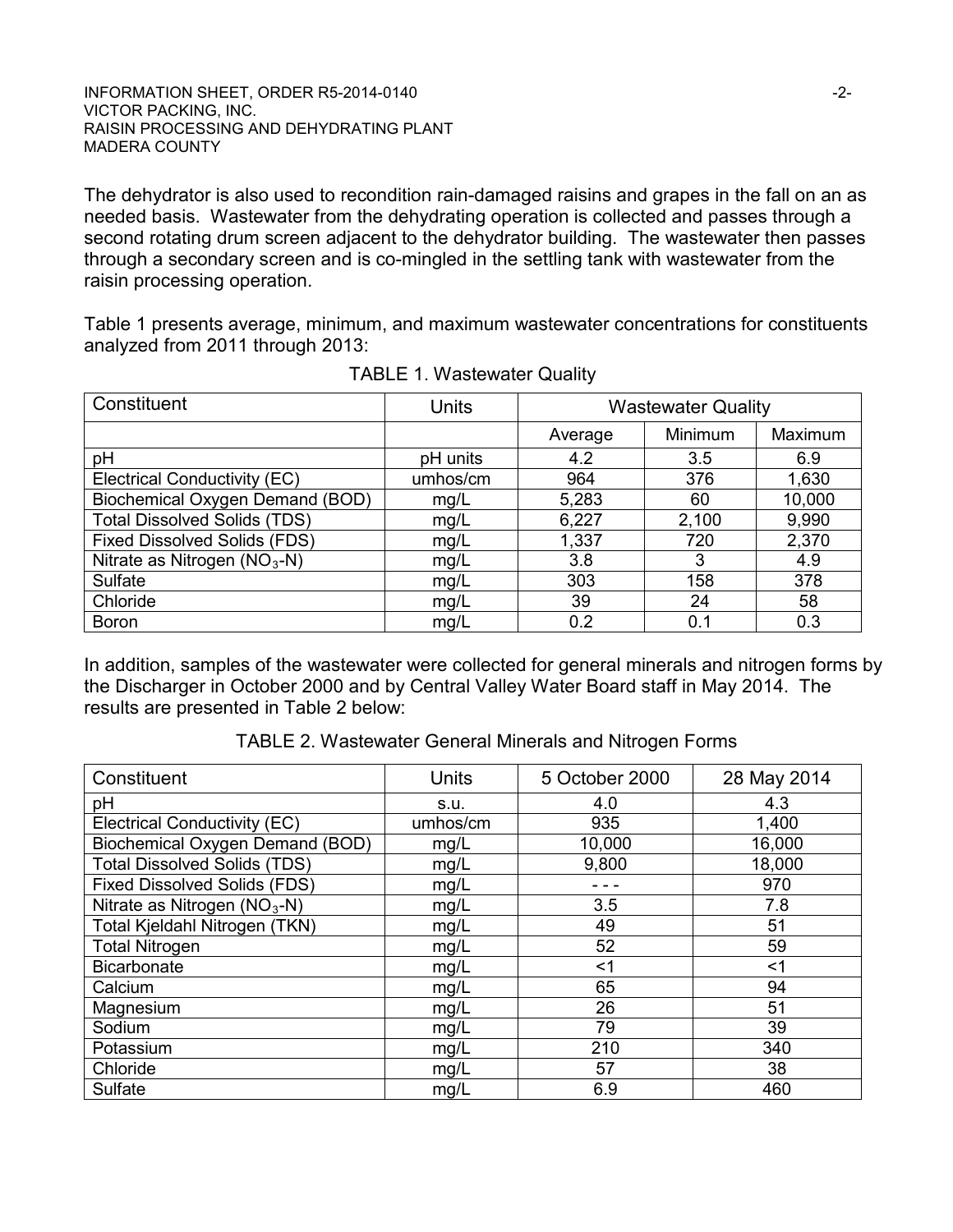The Discharger calculates wastewater flows by taking a weekly meter reading and dividing it by the number of days in the week that the Plant is discharging. Current flows at the Plant over the last three years range from about 3,000 to 38,000 gallons per day, with annual flows of less than 3 million gallons per year. This is significantly less than the current flow limit. The Discharger has indicated that it does not plan to expand or increase operations at the Plant in the near future.

Solids removed from the wastewater are collected in bins and applied as a soil amendment on approximately 15 acres of vineyard directly south of the Plant. Approximately 200 to 500 pounds of residual solids are generated on a daily basis. The solids are evenly spread and disked into the soil between the rows on a daily basis. According to the Discharger, wastewater from the Plant is not applied to this 15-acre vineyard. Accumulated sand from the settling tank is removed, as needed, and evenly applied over the 100-acre vineyard. Capstems and raisins removed during the sorting and grading process are collected in bins and sold off-site to either a distillery or as cattle feed.

#### **Discharge**

Wastewater from the raisin processing and dehydrating operations is co-mingled in an aboveground settling tank before being discharged to the land application areas. From the settling tank the wastewater is blended with fresh irrigation water and applied to approximately 100 acres of grape vineyard. According to the RWD the blending ratio is about 20 parts fresh water to 1 part wastewater. The blended irrigation water is applied via furrow irrigation between the rows of grape vines. According to the RWD, irrigation ceases when the depth of application is about three inches, and the application areas are rotated to allow for 6 to 13 days drying between irrigation cycles.

When not irrigating the vineyard, the wastewater is applied to a 9-acre sprinkler field (expanded from the 4 acres specified in Order 94-352). Discharge to the sprinkler field occurs primarily between late-August and October and December and January during the harvest and when the vineyard is being pruned. In addition, from August through November the Discharger may use a portion of its wastewater for dust control around the Plant and on dirt roads around the land application areas.

The nitrogen load to the land application areas assuming an average nitrogen concentration of 56 mg/L and an annual discharge of 10 million gallons per year would be about 47 lbs/acre/year, which is less than the annual nitrogen uptake for grapes of approximately 127 Ibs/acre/year (Western Fertilizer Handbook, 8<sup>th</sup> edition).

With BOD concentrations ranging from 60 to 16,000 mg/L, the cycle average BOD loading rate to the 100-acre vineyard at the permitted limit of 0.06 mgd would be between 0.3 and 83 lbs/acre/day assuming a minimum resting period of six days as proposed by the Discharger. However, BOD loading to the 9-acre sprinkler field could be higher if the discharge is not properly managed to allow sufficient resting periods between applications, especially in September and October when discharge to the vineyard may be limited due to the harvest.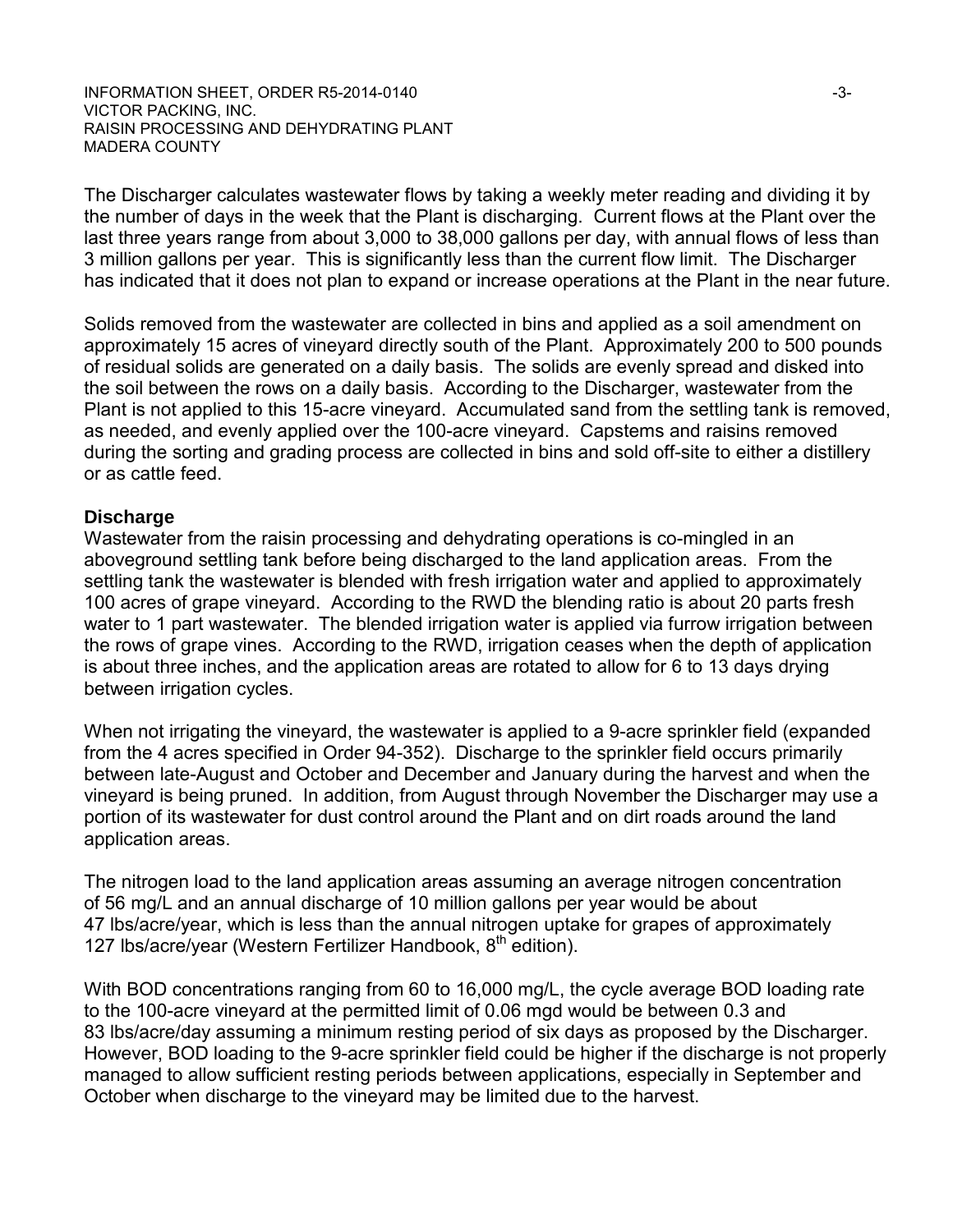INFORMATION SHEET, ORDER R5-2014-0140 **For all any of the CONTROL** VICTOR PACKING, INC. RAISIN PROCESSING AND DEHYDRATING PLANT MADERA COUNTY

This Order sets specific BOD loading limits for the vineyard and the sprinkler fiend and includes a Provision that requires the Discharger to submit a Wastewater and Nutrient Management plan to ensure wastewater and nutrient applications are at reasonable agronomic rates.

#### **Groundwater Conditions**

According to the Department of Water Resources Groundwater Elevation Maps (Spring 2010) first encountered groundwater in the vicinity of the site occurs at about 130 feet below ground surface (bgs). Regional flow in the area is to the southwest.

There are no monitoring wells at the site. However, the Golden Valley Grape Juice and Wine Facility to the west of the site, has a monitoring well network. These monitoring wells are generally cross- or down-gradient of the Discharger's land application areas. According to the most recent groundwater monitoring reports for 2013, groundwater in the area is generally first encountered at about 140 feet bgs. However, a shallow perched zone was encountered during drilling of MW-4 with depth-to groundwater of about 9 to 16 feet bgs. MW-4 was drilled to the north and west of Victor Packing near the 10-acre disposal field used by Golden Valley Grape Juice and Wine. Shallow groundwater was not encountered at the other monitoring well locations. Based on the direction of groundwater flow and the placement of the monitoring wells at the Golden Valley Grape Juice and Wine Facility, MW-1 and MW-2 most likely represent groundwater quality down-gradient of Victor Raisin.

In addition, a search was done of the *Water Quality Database* published by the California Department of Water Resources and United State Geological Survey. Data that is pertinent to characterizing first-encountered groundwater is limited due to the wide variability in the screened interval of the wells, sampling dates, and constituents monitored. The database identified one well (USGS Well 365500120020001) within a half mile up-gradient of the site. According to the database, the well was constructed to a depth of about 330 feet bgs. A sample collected in 2008 indicated that groundwater up-gradient of Victor Packing is relatively good with an EC of 467 umhos/cm, TDS of 337 mg/L, and  $NO<sub>3</sub>$ -N of 5.9 mg/L.

Table 3, presents a comparison of average groundwater quality from monitoring wells at the Golden Valley Grape Juice and Wine Facility for 2010 through 2013 with up-gradient groundwater quality from USGS Well 365500120020001 for the sampled in 2008.

| Constituent        | Unit     | $MW-1$ | $MW-2$ | $MW-3$ | $MW-4$ | $MW-5$ | <b>USGS</b> | <b>MCLs</b>            |
|--------------------|----------|--------|--------|--------|--------|--------|-------------|------------------------|
|                    |          |        |        |        |        |        | Well        |                        |
|                    |          |        |        |        |        |        | (2008)      |                        |
| pH                 | s.u.     | 7.4    | 7.2    | 7.5    | 7.0    | 7.3    | 7.2         |                        |
| EC                 | umhos/cm | 855    | 661    | 2,083  | 868    | 867    | 467         | 900/1,600 <sup>1</sup> |
| <b>TDS</b>         | mg/L     | 592    | 526    | 1,554  | 551    | 558    | 337         | 500/1,0001             |
| $NO3-N$            | mg/L     | 6.2    | 4.7    | 1.9    | 0.6    | 4.9    | 5.9         | 10 <sup>2</sup>        |
| <b>Bicarbonate</b> | mg/L     | 328    | 166    | 401    | 410    | 396    | 148         |                        |
| Calcium            | mg/L     | 90     | 70     | 263    | 80     | 100    | 39          |                        |
| Magnesium          | mg/L     | 27     | 22     | 80     | 27     | 30     | 13          |                        |

TABLE 3. Groundwater Quality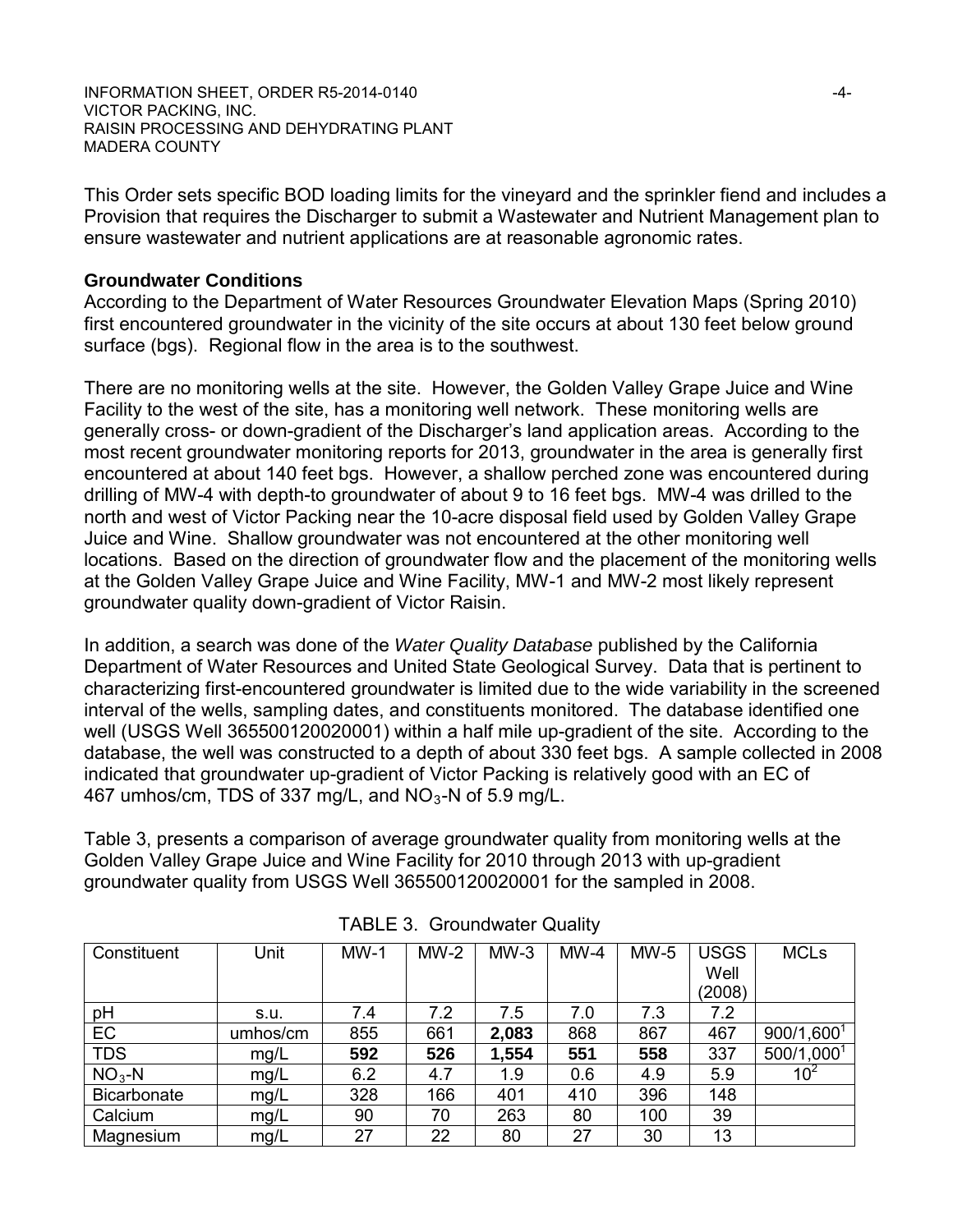#### INFORMATION SHEET, ORDER R5-2014-0140 **For a strategy of the strategy of the strategy of the strategy of the strategy of the strategy of the strategy of the strategy of the strategy of the strategy of the strategy of the s** VICTOR PACKING, INC. RAISIN PROCESSING AND DEHYDRATING PLANT MADERA COUNTY

| Constituent | Unit | $MW-1$ | $MW-2$ | $MW-3$ | $MW-4$ | $MW-5$ | <b>USGS</b> | <b>MCLs</b> |
|-------------|------|--------|--------|--------|--------|--------|-------------|-------------|
|             |      |        |        |        |        |        | Well        |             |
|             |      |        |        |        |        |        | (2008)      |             |
| Sodium      | mg/L | 47     | 42     | 128    | 68     | 44     | 32          |             |
| Chloride    | mg/L | 44     | 28     | 174    | 33     | 30     | 23          | 250/5001    |
| Sulfate     | mg/L | 48     | 132    | 592    | 38     | 36     | 27          | 250/5001    |
| Iron        | mq/L | < 0.1  | 0.1    | < 0.1  | 2.8    | < 0.1  | na          | $0.3^{3}$   |
| Manganese   | mg/L | < 0.01 | 0.01   | < 0.01 | 4.86   | < 0.01 | na          | $0.05^3$    |

#### TABLE 3. Groundwater Quality

MCLs= Maximum Contaminant Levels for drinking water. Concentrations shown in bold exceed their respective MCLs.

1. Recommended/Upper Secondary MCL.

2. Primary MCL.

3. Secondary MCL.

From the data it appears that groundwater down-gradient of Victor Packing has been degraded for EC, TDS, calcium, and sulfate, though except for TDS, the concentrations observed in MW-1 and MW-2 are still below water quality objectives. However, given the proximity of MW-1 and MW-2 to the land application areas utilized by Golden Valley Grape Juice and Wine and their distance from Victor Packing it is unclear if the degradation observed is the result of the discharge from Victor Packing, Golden Valley Grape Juice and Wine, or local agricultural practices. This Order requires Victor Packing to install a monitoring well network and begin monitoring groundwater beneath the site.

**Source Water:** Source water for the Plant is provided by an on-site well is relatively good. A sample of the source water collected on 28 May 2014 reported an electrical conductivity (EC) of 440 umhos/cm, total dissolved solids (TDS) of 300 mg/L, and  $NO<sub>3</sub>$ -N of 4 mg/L. There are no samples of the irrigation water from the irrigation well used to supplement wastewater in the land application areas.

#### **Basin Plan, Beneficial Uses, and Regulatory Considerations**

The Plant and land application areas lie within the Madera Hydrologic Area (545.2) of the San Joaquin Valley Floor Hydraulic Unit. Local drainage is to Cottonwood Creek, an ephemeral stream about a half mile southwest of the site. Cottonwood Creek flows into the San Joaquin River between Friant Dam and the Mendota Pool.

The *Water Quality Control Plan for the Sacramento River and San Joaquin River Basins, 4th Edition*, revised October 2011 (Basin Plan) designates beneficial uses, establishes numerical and narrative water quality objectives, contains implementation plans and policies for protecting all waters of the basin, and incorporates by reference plans and policies of the State Water Board. Beneficial uses often determine the water quality objectives that apply to a water body. The receiving water for this discharge is groundwater. The beneficial uses of groundwater in the area are municipal and domestic supply, agricultural supply, industrial service supply, and industrial process supply.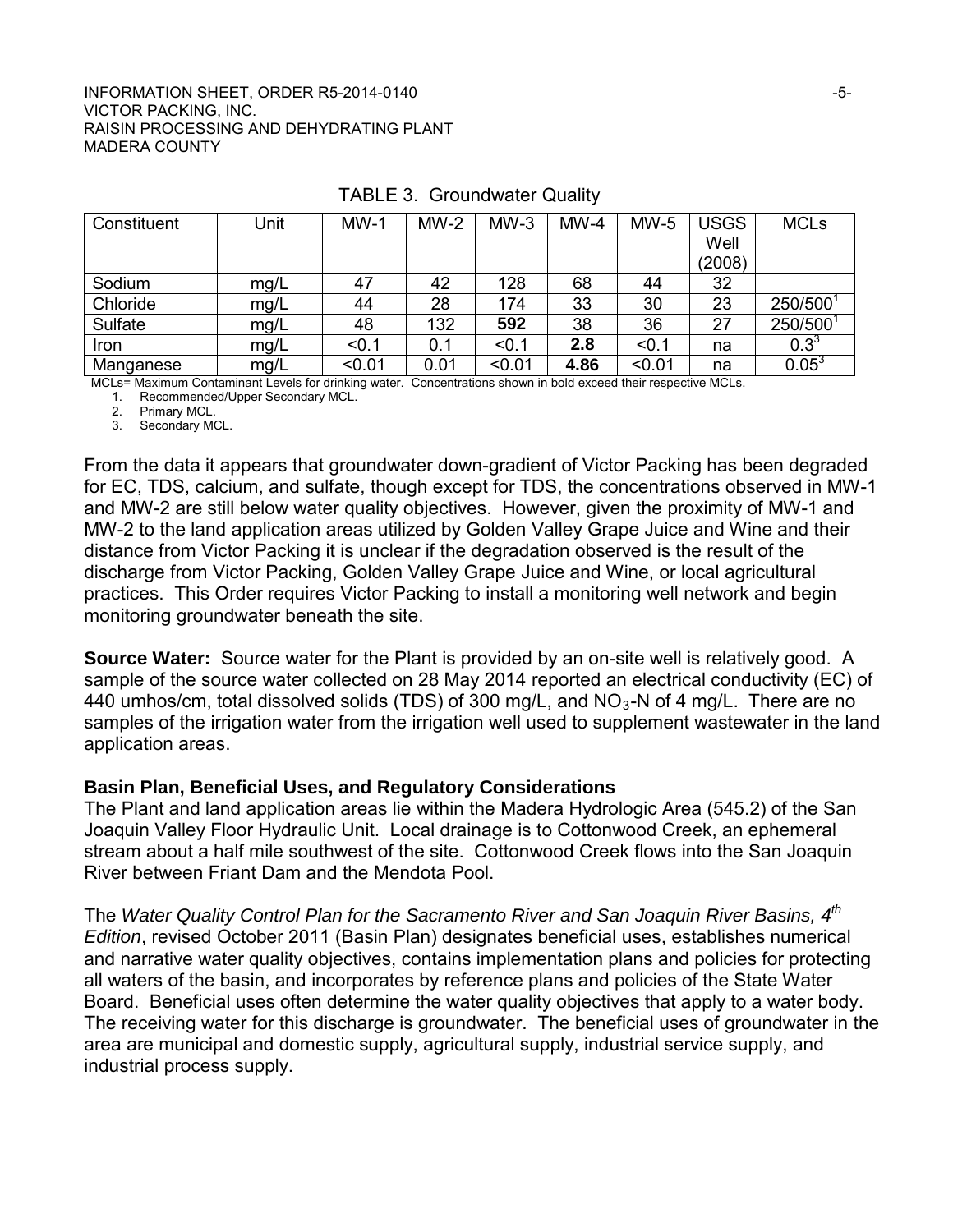INFORMATION SHEET, ORDER R5-2014-0140 **For a strategy of the strategy of the strategy of the strategy of the strategy of the strategy of the strategy of the strategy of the strategy of the strategy of the strategy of the s** VICTOR PACKING, INC. RAISIN PROCESSING AND DEHYDRATING PLANT MADERA COUNTY

#### **Antidegradation**

State Water Board Resolution 68-16, the Statement of Policy with Respect to Maintaining High Quality of Waters in California (Anti-Degradation Policy), requires the regional water boards to maintain high quality waters of the State until it is demonstrated that any change in quality will not result in water quality less than that described in State and Regional Water Board policies or exceed water quality objectives, will not unreasonably affect beneficial uses and is consistent with the maximum benefit to the people of the State.

As discussed in the Findings in the WDRs the discharge as authorized by this Order is not expected to unreasonably affect present and anticipated future beneficial uses or result in groundwater quality that exceeds water quality objectives. The Discharger provides or will provide as a condition of this Order treatment and control measures intended to minimize degradation to the extent feasible.

With wastewater application at the loading rates authorized by this Order, appropriate application and resting periods, and reuse of wastewater on crops, the discharge will not cause impermissible degradation of the underlying groundwater.

Degradation of groundwater by some of the typical waste constituents released with discharge from a food processing facility after effective source reduction is consistent with maximum benefit to the people of the State. Victor Packing contributes to the economic prosperity of the region by direct employment of up to 25 full time and 15 seasonal workers, provides incomes for numerous surrounding raisin growers and associated trucking firms, and provides a tax base for local and state governments. Economic prosperity of valley communities and associated industry is of maximum benefit to the people of the State, and therefore sufficient reason to accommodate growth and groundwater degradation provided terms of the Basin Plan are met.

The Order establishes effluent limits and groundwater limits for the Plant that will not unreasonably threaten present and anticipated beneficial uses or result in groundwater quality that exceeds water quality objectives set forth in the Basin Plan.

#### **Title 27**

Title 27 of the California Code of Regulations, section 20005 et seq (Title 27) contains regulations to address certain discharges to land. Title 27 establishes a waste classification system, specifies siting and construction standards for full containment of classified waste, requires extensive monitoring of groundwater and the unsaturated zone for any indication of failure of containment, and specifies closure and post-closure maintenance requirements. Generally, no degradation of groundwater quality by any waste constituent in a classified waste is acceptable under Title 27 regulations.

Unless exempt, release of designated waste is subject to full containment pursuant to Title 27 requirements. Title 27 Section 20090(b) exempts discharges of designated waste to land from Title 27 containment standards and other Title 27 requirements provided the following conditions are met: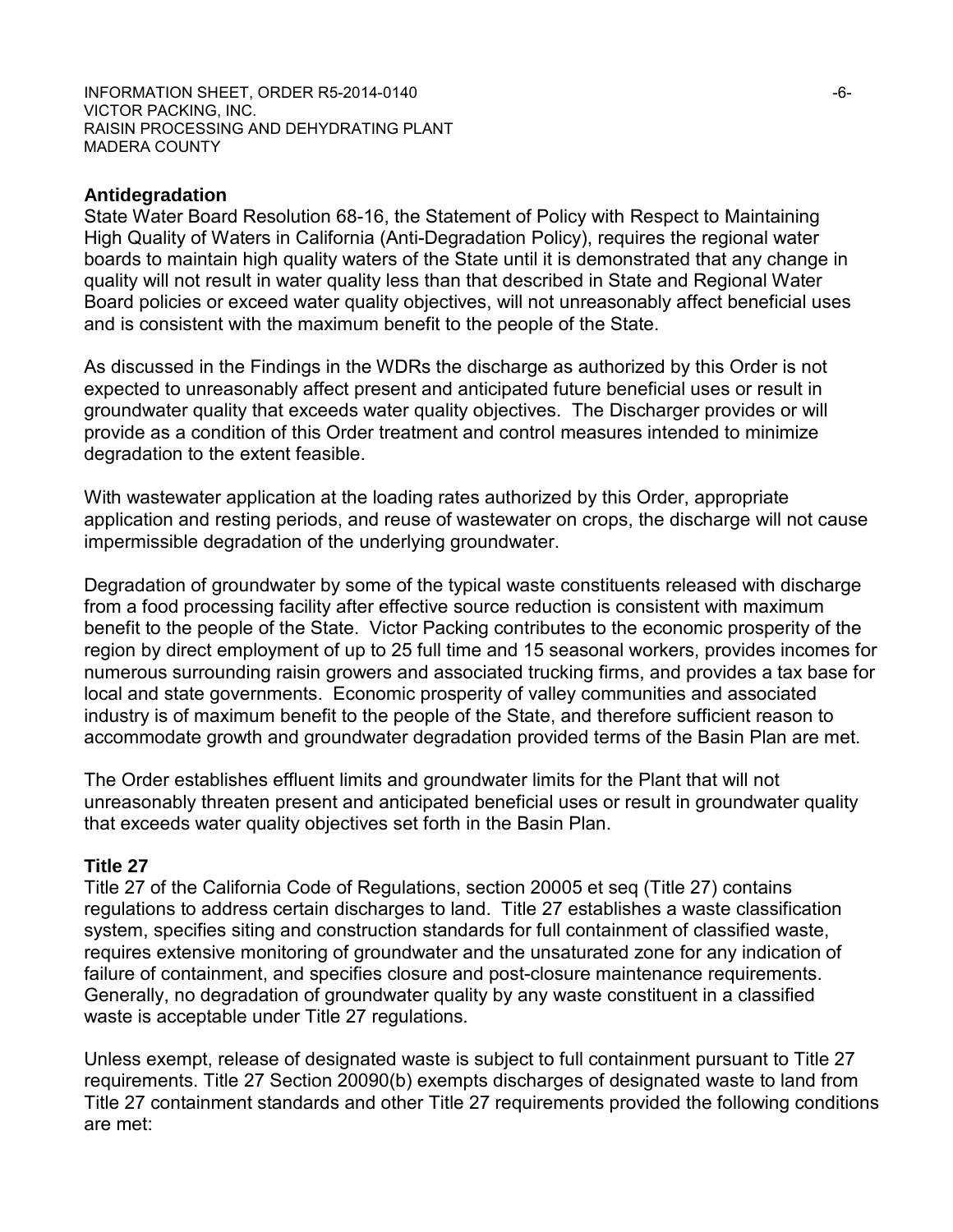INFORMATION SHEET, ORDER R5-2014-0140 **For all analysis of the COVID-17-** T-7-VICTOR PACKING, INC. RAISIN PROCESSING AND DEHYDRATING PLANT MADERA COUNTY

- a. The applicable regional water board has issued waste discharge requirements, or waived such issuance;
- b. The discharge is in compliance with the applicable basin plan; and
- c. The waste is not hazardous waste and need not be managed according to Title 22, CCR, Division 4.5, Chapter 11, as a hazardous waste.

The discharge meets the above requirements and is therefore exempt from Title 27.

## **CEQA**

On 15 November 1978, the Madera County Planning Commission, in accordance with the California Environmental Quality Act (CEQA), adopted a Negative Declaration for operation of an existing raisin processing plant and dehydrator at 11687 Road 27½. The Negative Declaration determined that the project as proposed would have a less than significant impact on the environment. Compliance with this Order will mitigate or avoid significant impacts to water quality.

## **Proposed Order Terms and Conditions**

**Discharge Prohibitions, Effluent Limitations, Discharge Specifications, and Provisions** The proposed Order would prohibit discharge to surface waters and surface water drainage courses.

The proposed Order would limit the monthly average daily discharge flow to 60,000 gpd (or 0.06 mgd), and set a maximum annual flow limit of 10 million gallons. The monthly average flow limit is consistent with the limit in the existing WDRs and with current operations at the Plant. The annual flow limit of 10 million gallons is set based on the Discharger's assumptions that the average daily flow would be about 0.03 mgd for the majority of the year and would increase to approximately 0.06 mgd when the dehydrator is operating.

The proposed Order sets an average BOD loading limit of 100 lbs/acre/day for the vineyard and 150 lbs/acre/day for the sprinkler field, and requires that wastewater be applied at agronomic rates. The proposed Order also includes provisions requiring the Discharger to prepare and implement a Salinity Control Plan and Wastewater and Nutrient Management Plan, and requires the Discharger to install a monitoring well network and begin monitoring groundwater beneath the land application areas.

The proposed Order would prescribe groundwater limitations that implement water quality objectives for groundwater from the Basin Plan. The limitations require that the discharge not cause or contribute to exceedance of these objectives or natural background water quality, whichever is greatest, and sets a specific limit for  $NO<sub>3</sub>-N$  of 10 mg/L consistent with the Primary MCL.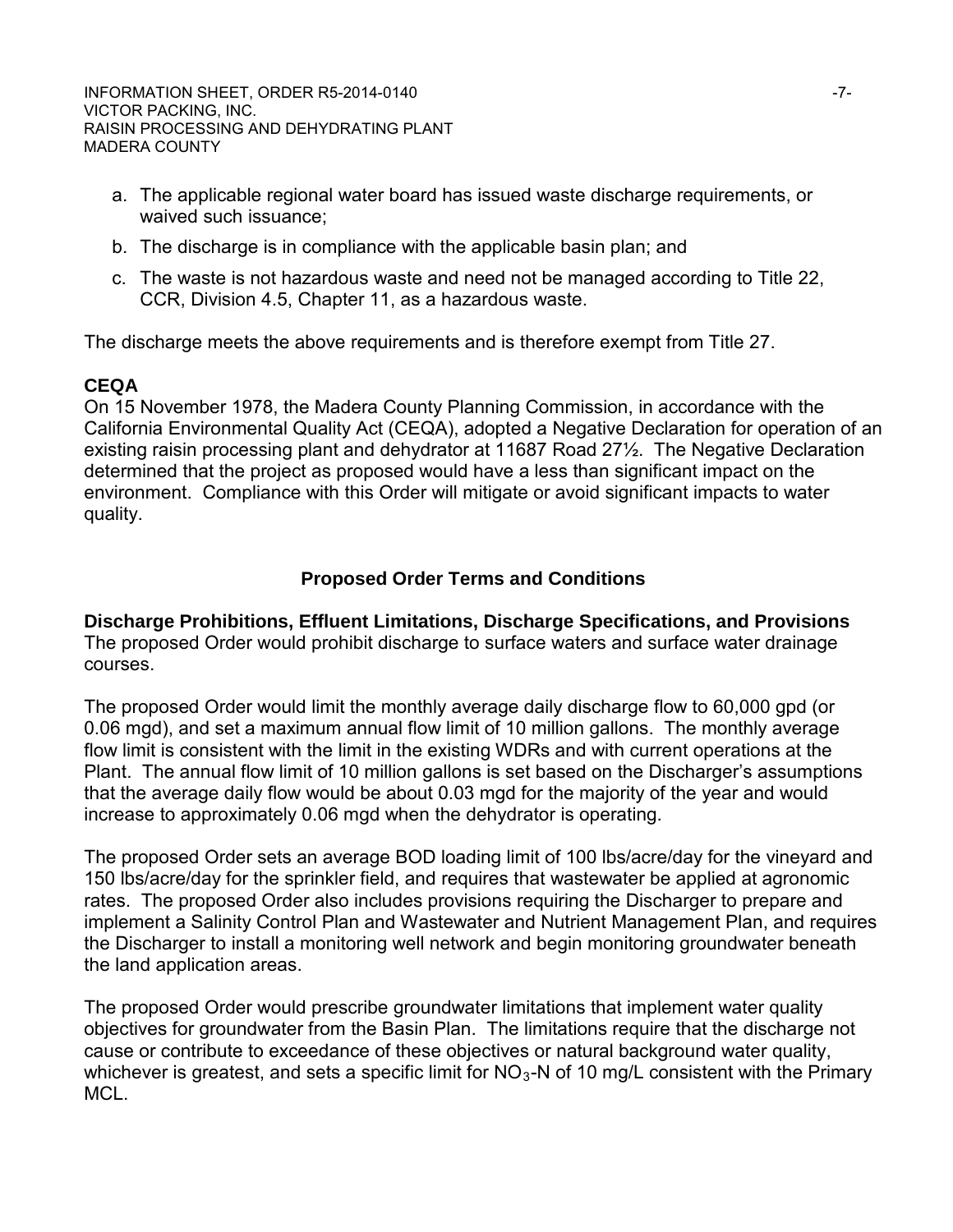INFORMATION SHEET, ORDER R5-2014-0140 **For all and the set of the set of the set of the set of the set of the set of the set of the set of the set of the set of the set of the set of the set of the set of the set of the se** VICTOR PACKING, INC. RAISIN PROCESSING AND DEHYDRATING PLANT MADERA COUNTY

#### **Monitoring Requirements**

Section 13267 of the Water Code authorizes the Central Valley Water Board to require monitoring and technical reports as necessary to investigate the impact of waste discharges on waters of the State. Water Code Section 13268 authorizes assessment of civil administrative liability where appropriate.

The proposed Order includes effluent, source water, irrigation water, groundwater, and soils monitoring. This monitoring is necessary to evaluate the potential for degradation resulting from the discharge.

#### **Reopener**

The conditions of discharge in the proposed Order were developed based on currently available technical information and applicable water quality laws, regulations, policies, and plans, and are intended to assure conformance with them. The proposed Order would set limitations based on the information provided thus far. If applicable laws and regulations change, or once new information is obtained that will change the overall discharge and its potential to impact groundwater, it may be appropriate to reopen the Order.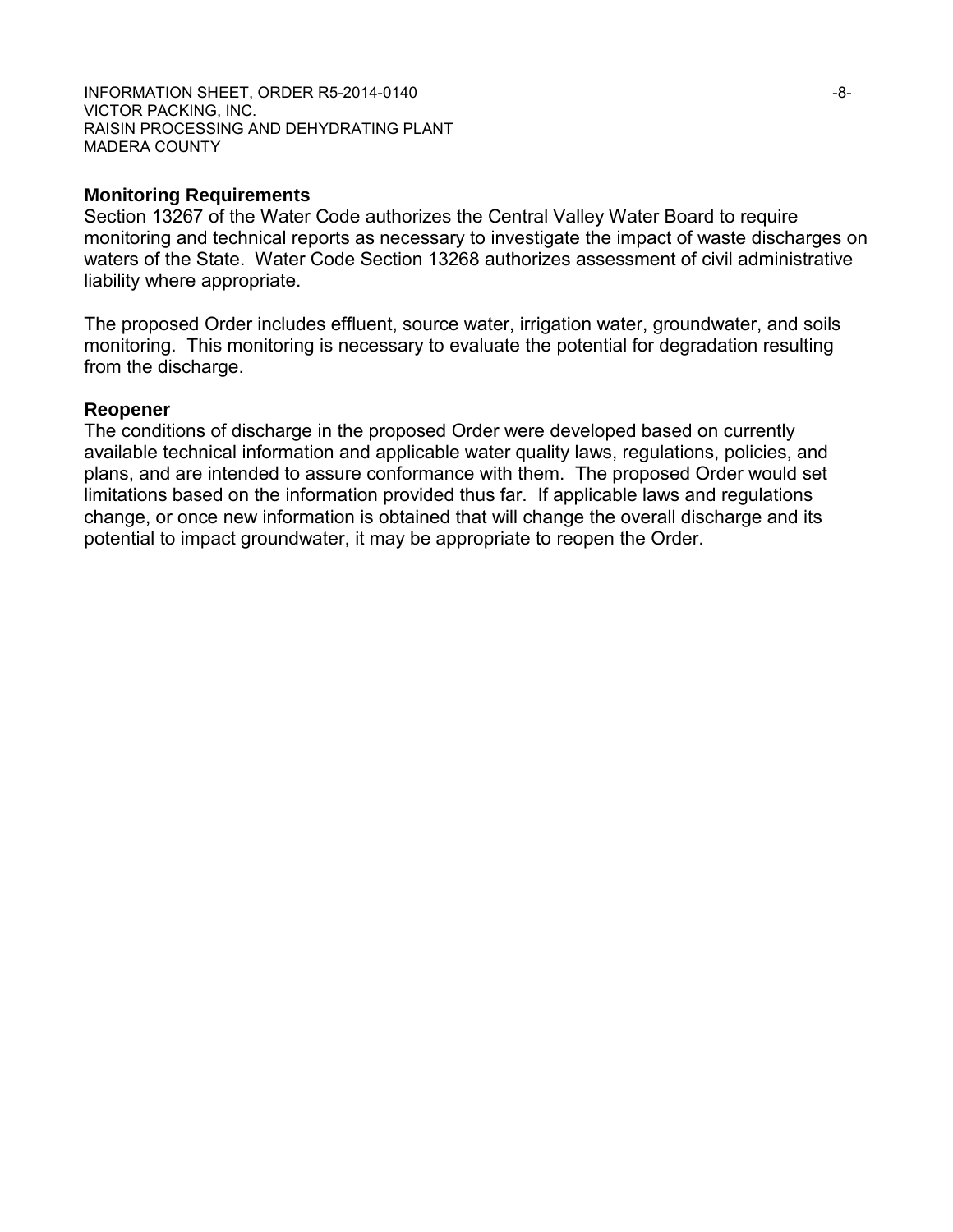

## **SITE LOCATION MAP**



WASTE DISCHARGE REQUIREMENTS ORDER R5-2014-0140 FOR VICTOR PACKING, INC. RAISIN PROCESSING AND DEHYDRATING PLANT MADERA COUNTY

Scale 1" ≈ 800'

**ATTACHMENT A**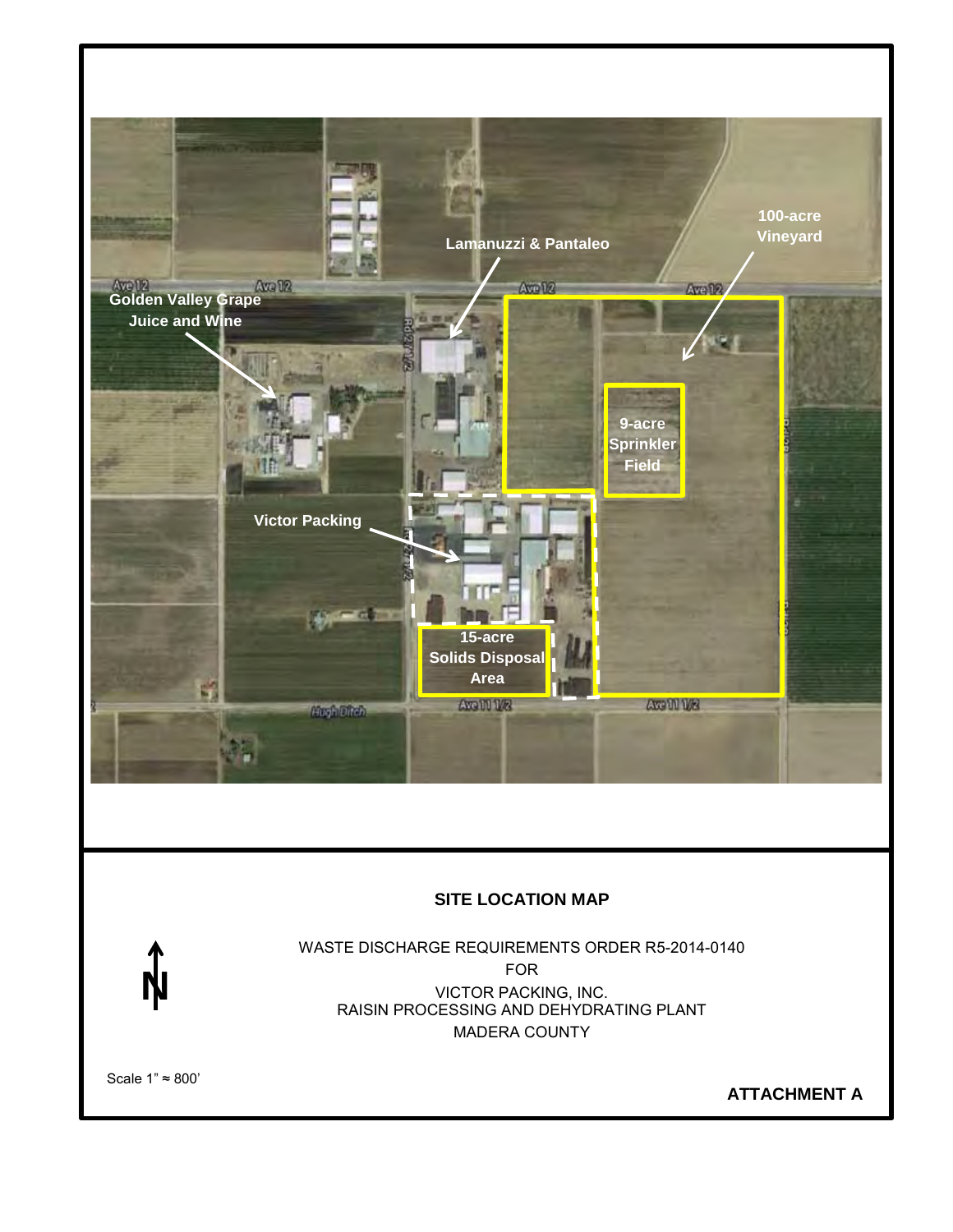## **ORDER R5-2014-0140 ATTACHMENT B STANDARD MONITORING WELL PROVISIONS FOR WASTE DISCHARGE REQUIREMENTS**

Prior to installation of groundwater monitoring wells, the Discharger shall submit a work plan containing, at a minimum, the information listed in Section 1, below. Wells may be installed after staff approves the work plan. Upon installation, the Discharger shall submit a well installation report that includes the information contained in Section 2, below. All work plans and reports must be prepared under the direction of, and certified by, a California registered geologist or civil engineer.

## **SECTION 1 - Monitoring Well Installation Work Plan and Groundwater Sampling and Analysis Plan**

The monitoring well installation work plan shall contain, at a minimum, the following information:

A. General Information:

 Purpose of the well installation project Brief description of local geologic and hydrogeologic conditions Proposed monitoring well locations and rationale for well locations Topographic map showing facility location, roads, and surface water bodies Large-scaled site map showing all existing on-site wells, proposed wells, surface water bodies and drainage courses, buildings, waste handling facilities, utilities, and major physical and man-made features

B. Drilling Details:

 On-site supervision of drilling and well installation activities Description of drilling equipment and techniques Equipment decontamination procedures Cuttings disposal methods

- Soil sampling intervals (if appropriate); logging methods; number and location of soil samples and rationale; and sample collection, preservation, and analytical methods
- C. Monitoring Well Design (in graphic form with rationale provided in narrative form): Diagram of proposed well construction details
	- Borehole diameter
	- Casing and screen material, diameter, and centralizer spacing (if needed)
	- Type of well caps (bottom cap either screw on or secured with stainless steel screws)
	- Anticipated depth of well, length of well casing, and length and position of perforated interval
	- Thickness, position and composition of surface seal, sanitary seal, and sand pack
	- Anticipated screen slot size and filter pack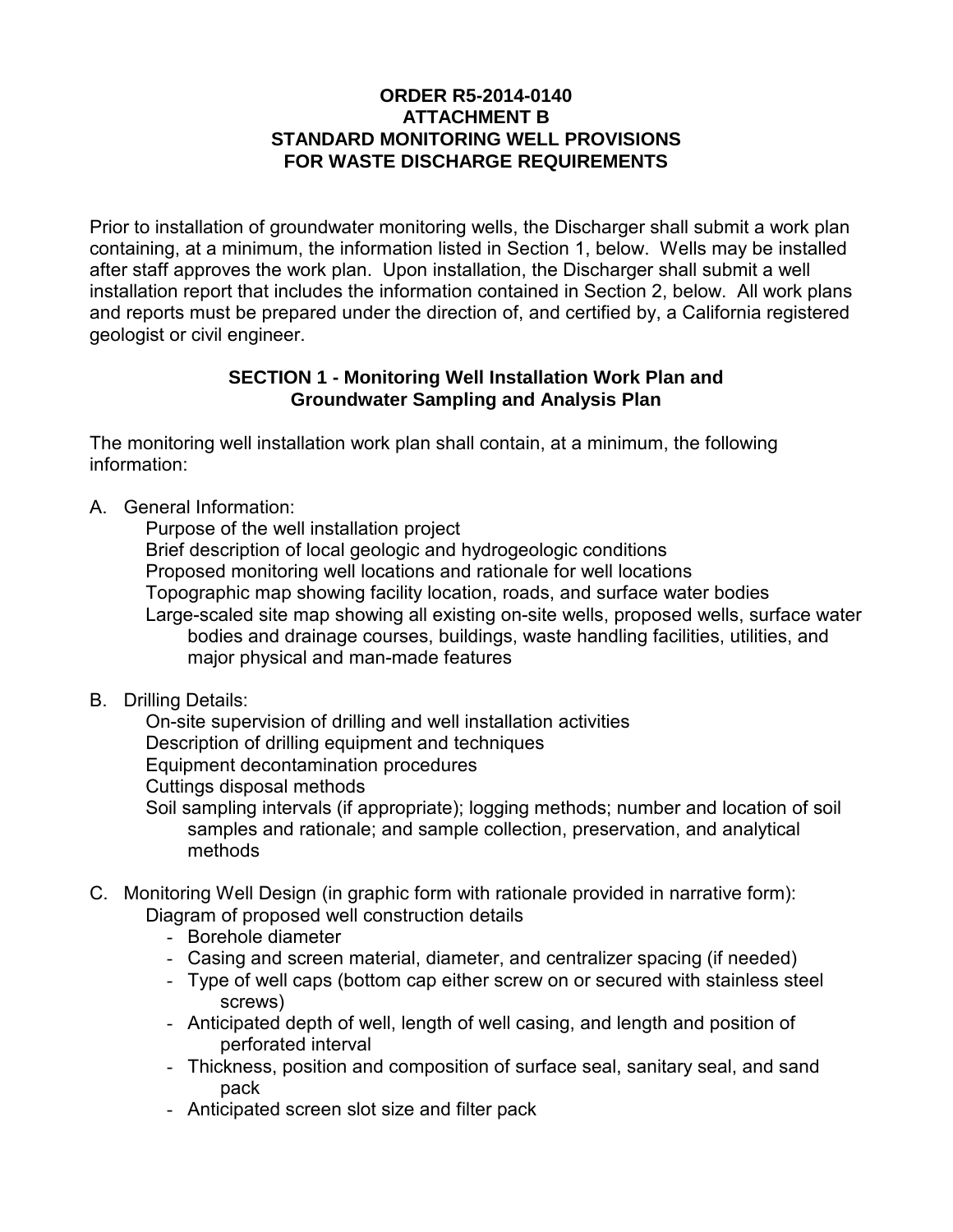D. Well Development (not to be performed until at least 48 hours after sanitary seal placement): Method of development to be used (i.e., surge, bail, pump, etc.) Parameters to be monitored during development and record keeping technique Method of determining when development is complete

Disposal of development water

- E. Well Survey (precision of vertical survey data shall be at least 0.01 foot): Identify the Licensed Land Surveyor or Civil Engineer that will perform the survey Datum for survey measurements List well features to be surveyed (i.e., top of casing, horizontal and vertical coordinates, etc.)
- F. Schedule for Completion of Work
- G. Appendix: Groundwater Sampling and Analysis Plan (SAP) The Groundwater SAP, a guidance document that is referred to by individuals responsible for conducting groundwater monitoring and sampling activities, shall contain, at a minimum, a detailed written description of standard operating procedures for:
	- Equipment to be used during sampling  $\mathbf{r}$
	- Equipment decontamination procedures ä,
	- Water level measurement procedures
	- Well purging (include a discussion of procedures to follow if three casing ÷. volumes cannot be purged)
	- Monitoring and record keeping during water level measurement and well  $\mathbf{r}$ purging (include copies of record keeping logs to be used)
	- Purge water disposal
	- Analytical methods and required reporting limits ä,
	- Sample containers and preservatives  $\blacksquare$
	- **Sampling** 
		- General sampling techniques
		- Record keeping during sampling (include copies of record keeping logs to be used)
			- QA/QC samples
	- Chain of Custody ä,
	- Sample handling and transport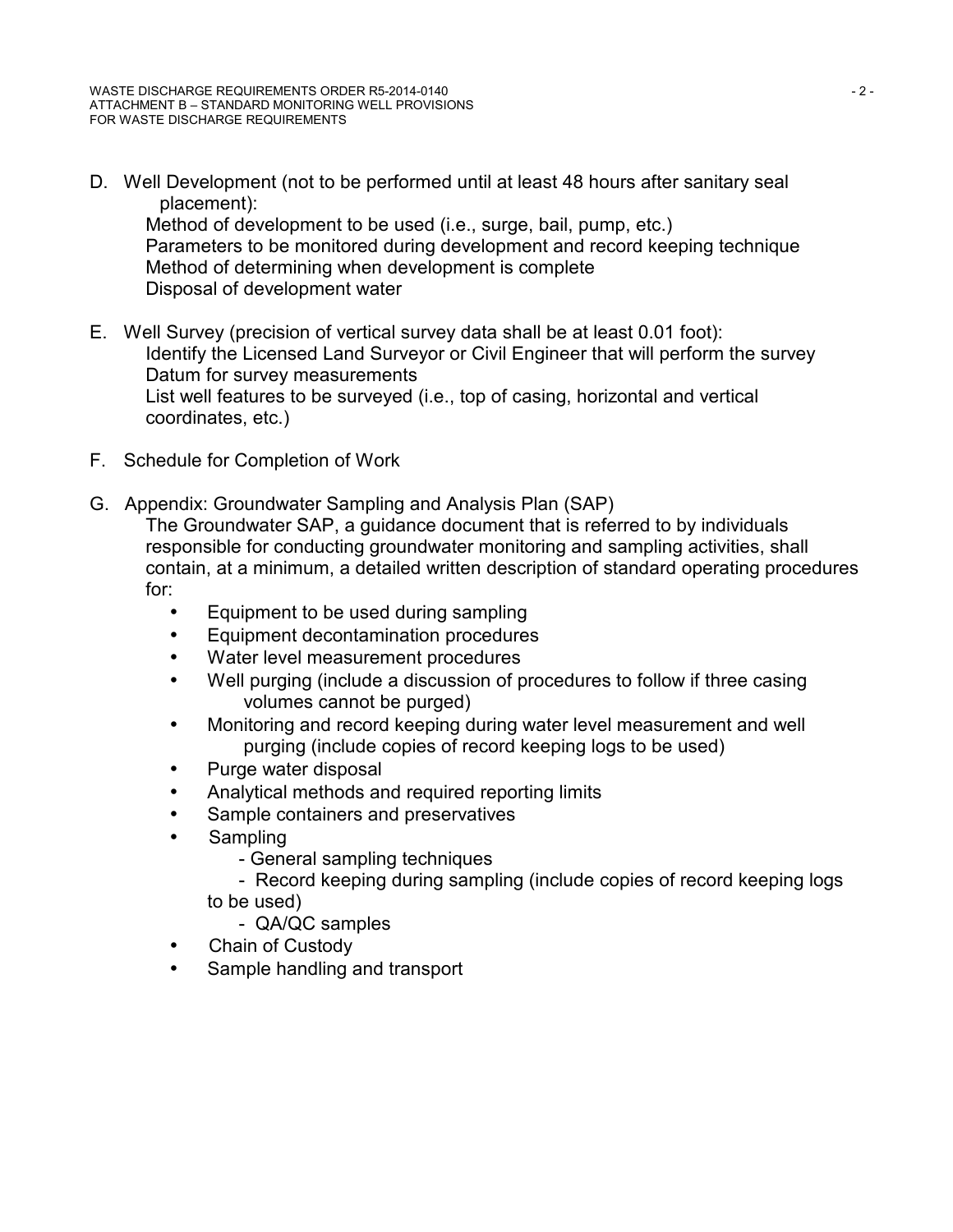# **SECTION 2 - Monitoring Well Installation Report**

The monitoring well installation report must provide the information listed below. In addition, the report must also clearly identify, describe, and justify any deviations from the approved work plan.

A. General Information:

Purpose of the well installation project

Number of monitoring wells installed and identifying label(s) for each

 Brief description of geologic and hydrogeologic conditions encountered during well installation

Topographic map showing facility location, roads, surface water bodies

 Large-scaled site map showing all previously existing wells, newly installed wells, surface water bodies and drainage courses, buildings, waste handling facilities, utilities, and other major physical and man-made features.

B. Drilling Details (in narrative and/or graphic form):

On-site supervision of drilling and well installation activities

Drilling contractor and driller's name

Description of drilling equipment and techniques

Equipment decontamination procedures

Well boring log (provide for each well)

- Well boring number and date drilled
- Borehole diameter and total depth
- Total depth of open hole (i.e., total depth drilled if no caving or back-grouting occurs)
- Depth to first encountered groundwater and stabilized groundwater depth
- Detailed description of soils encountered, using the Unified Soil Classification System
- C. Well Construction Details (provide for each well):

Well construction diagram including:

- Monitoring well number and date constructed
- Casing and screen material, diameter, and centralizer spacing (if needed)
- Length of well casing
- Length and position of slotted casing and size of perforations
- Thickness, position and composition of surface seal, sanitary seal, and sand pack
- Type of well caps (bottom cap either screw on or secured with stainless steel screws)